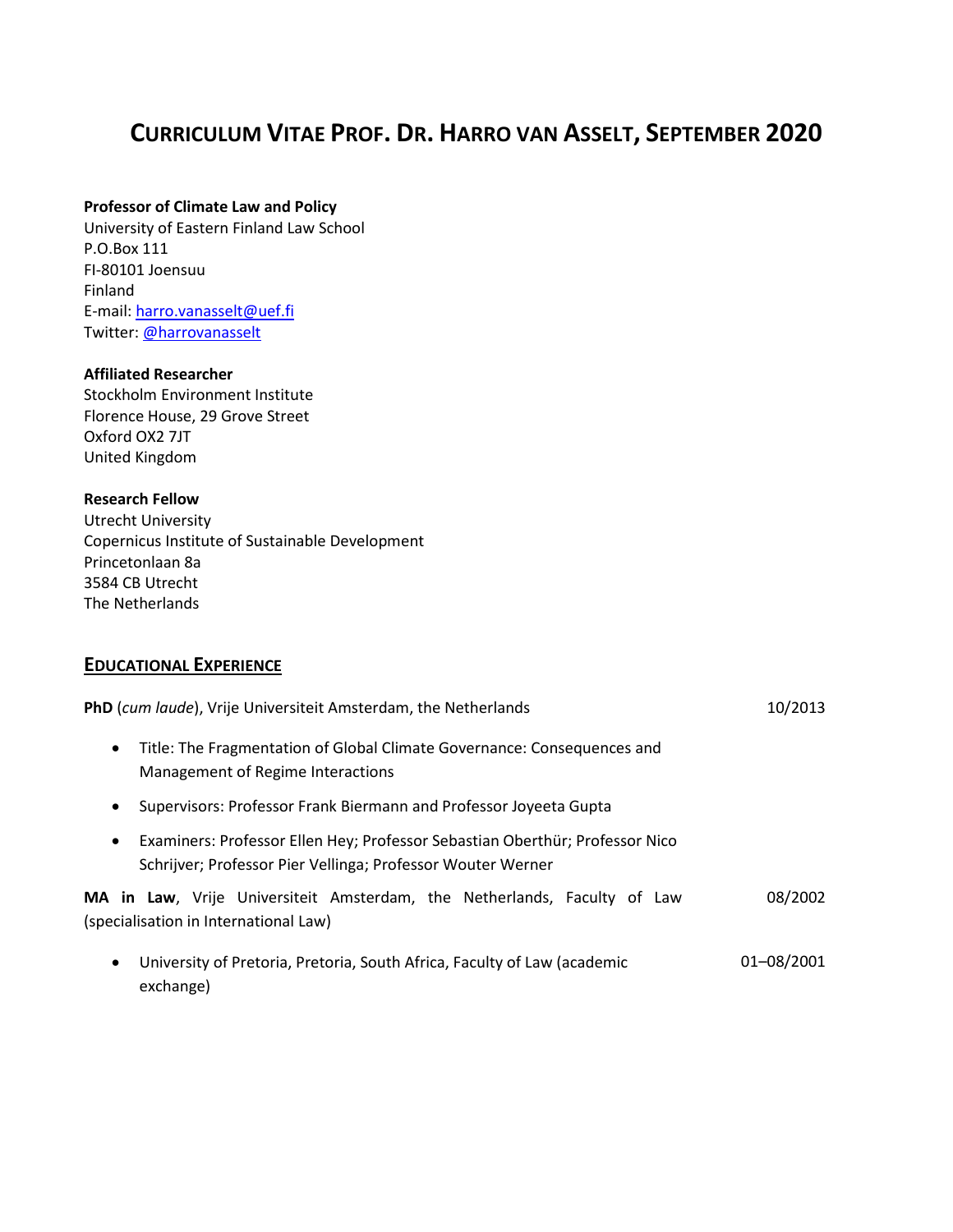# **PROFESSIONAL EXPERIENCE**

| University of Eastern Finland Law School, Joensuu, Finland                                                                                   | 01/2016-present |  |
|----------------------------------------------------------------------------------------------------------------------------------------------|-----------------|--|
| Professor of Climate Law and Policy<br>$\bullet$                                                                                             |                 |  |
| Co-Director, Master's Degree Programme in Environmental Policy and<br>Law                                                                    |                 |  |
| Utrecht University, Copernicus Institute of Sustainable Development, Utrecht,<br>The Netherlands                                             | 01/2020-present |  |
| <b>Senior Fellow</b><br>$\bullet$                                                                                                            |                 |  |
| Stockholm Environment Institute, Stockholm, Sweden/Oxford, UK                                                                                |                 |  |
| Associate<br>$\bullet$                                                                                                                       | 10/2018-present |  |
| Senior Research Fellow<br>$\bullet$                                                                                                          | 04/2015-09/2018 |  |
| <b>Research Fellow</b><br>$\bullet$                                                                                                          | 04/2012-03/2015 |  |
| Finnish Institute for International Affairs, Helsinki, Finland                                                                               | 03/2012         |  |
| <b>Visiting Researcher</b><br>$\bullet$                                                                                                      |                 |  |
| University of Oxford, School of Geography and the Environment, Environmental<br>Change Institute (ECI), Oxford, United Kingdom               | 06/2010-12/2011 |  |
| <b>Marie Curie Fellow</b><br>$\bullet$                                                                                                       |                 |  |
| Vrije Universiteit Amsterdam, Institute for Environmental Studies (IVM),<br>Amsterdam, The Netherlands                                       |                 |  |
| <b>Visiting Researcher</b>                                                                                                                   | 12/2018-12/2019 |  |
| Researcher<br>$\bullet$                                                                                                                      | 11/2002-04/2010 |  |
| University of Georgia School of Law, Dean Rusk Center, Athens, GA, United<br><b>States</b>                                                   | 09-12/2008      |  |
| <b>Visiting Research Scholar</b><br>$\bullet$                                                                                                |                 |  |
| Tokyo Institute of Technology, Graduate School of Decision Science and<br>Technology, Department of Value and Decision Science, Tokyo, Japan | 02-05/2007      |  |

• *Visiting Associate*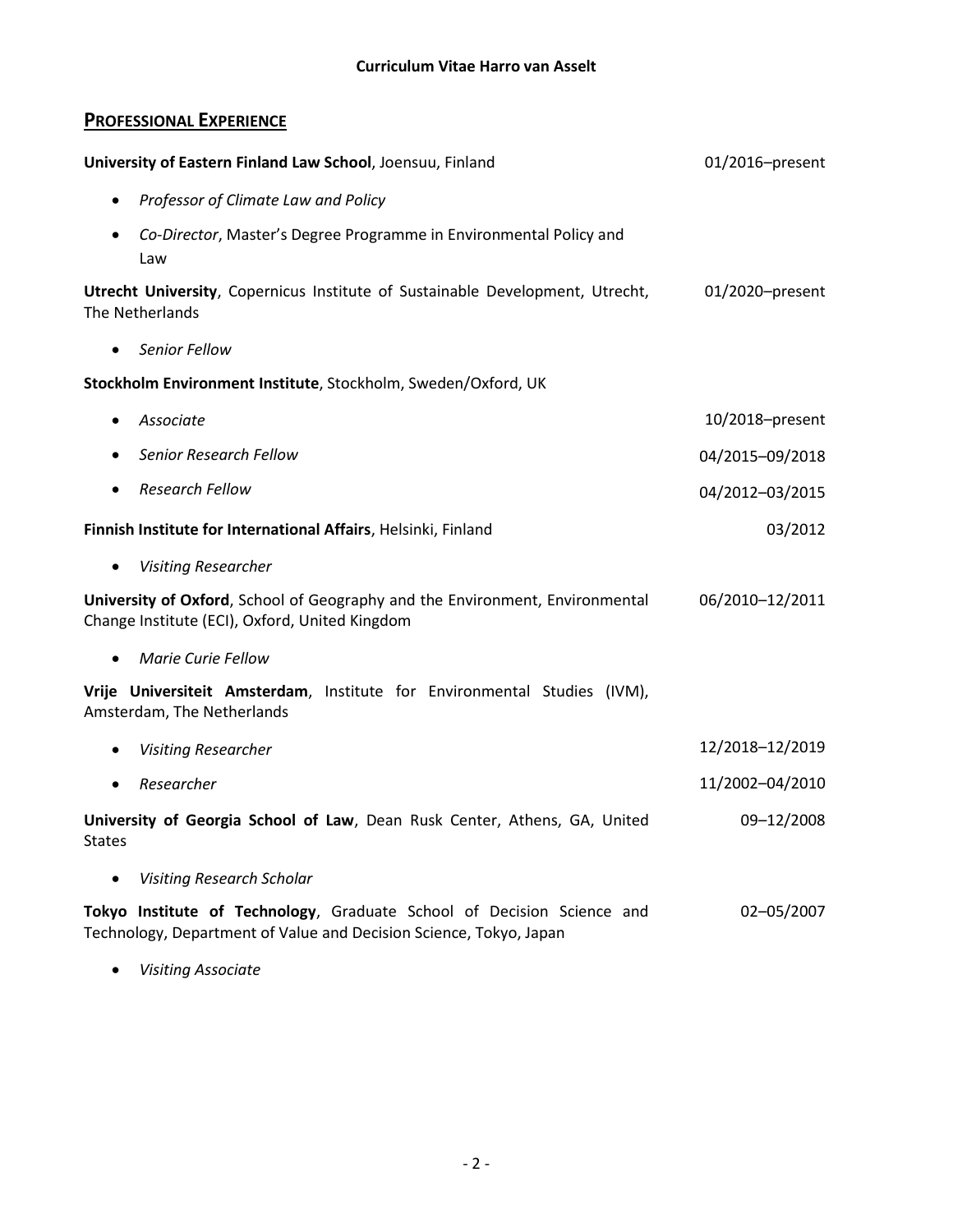# **RESEARCH FUNDING ACQUIRED**

Transformative Transparency? Assessing the Effects of Reporting and Review in the International Climate Change Regime (TRANSCLIM) 2020–present

- Funder: Academy of Finland
- Project budget: €560,000 (UEF: €280,000)

Pathways to Breaking the Fossil Fuel Lock-In: Assessing the Influence of the Paris Agreement and the Sustainable Development Goals on Fossil Fuel Subsidy Reform 2019–present

- Funder: Swedish Energy Agency
- Project budget (UEF): SEK 1.3 million (~€120,000)

Governing the European Climate and Energy Transition in Turbulent Times (GOVTRAN) 2018–present

- Funder: European Commission (Erasmus+)
- Project budget (UEF): €40,000

From Emissions to Extraction: The Political Economy and Governance of Leaving Fossil Fuels in the Ground 2015–2018

- Funder: Swedish Research Council (Formas)
- Project budget: SEK 6.5 million (~€700,000)
- SEI Initiative on Fossil Fuel Development and Climate Change Mitigation 2016–2018
	- Funder: Sida (through SEI)
	- Project budget: SEK 6 million (~€646,000)

Coordination and Assessment of Research and Innovation in Support of climate Mitigation Actions (CARISMA) 2015–2018

- Funder: European Commission, DG Research (Horizon 2020)
- Project budget (SEI): €227,890

A Practical Approach to Assessing and Reviewing 'Nationally Determined Contributions' before and after Paris 2014–2015

- Funder: Nordic Working Group of Climate Change Negotiators (NOAK)
- Project budget: DKK 300,000 (~€40,000)

Scoping and design of a Commonwealth Climate Finance Skills Hub and Response Mechanism 2014

- Funder: Commonwealth Secretariat
- Project budget: £27,773 (~€31,000)

'Orchestrating' International Climate Policy: (Re)defining the Role of the UNFCCC in the Institutional Complex for Climate Change 2013–2015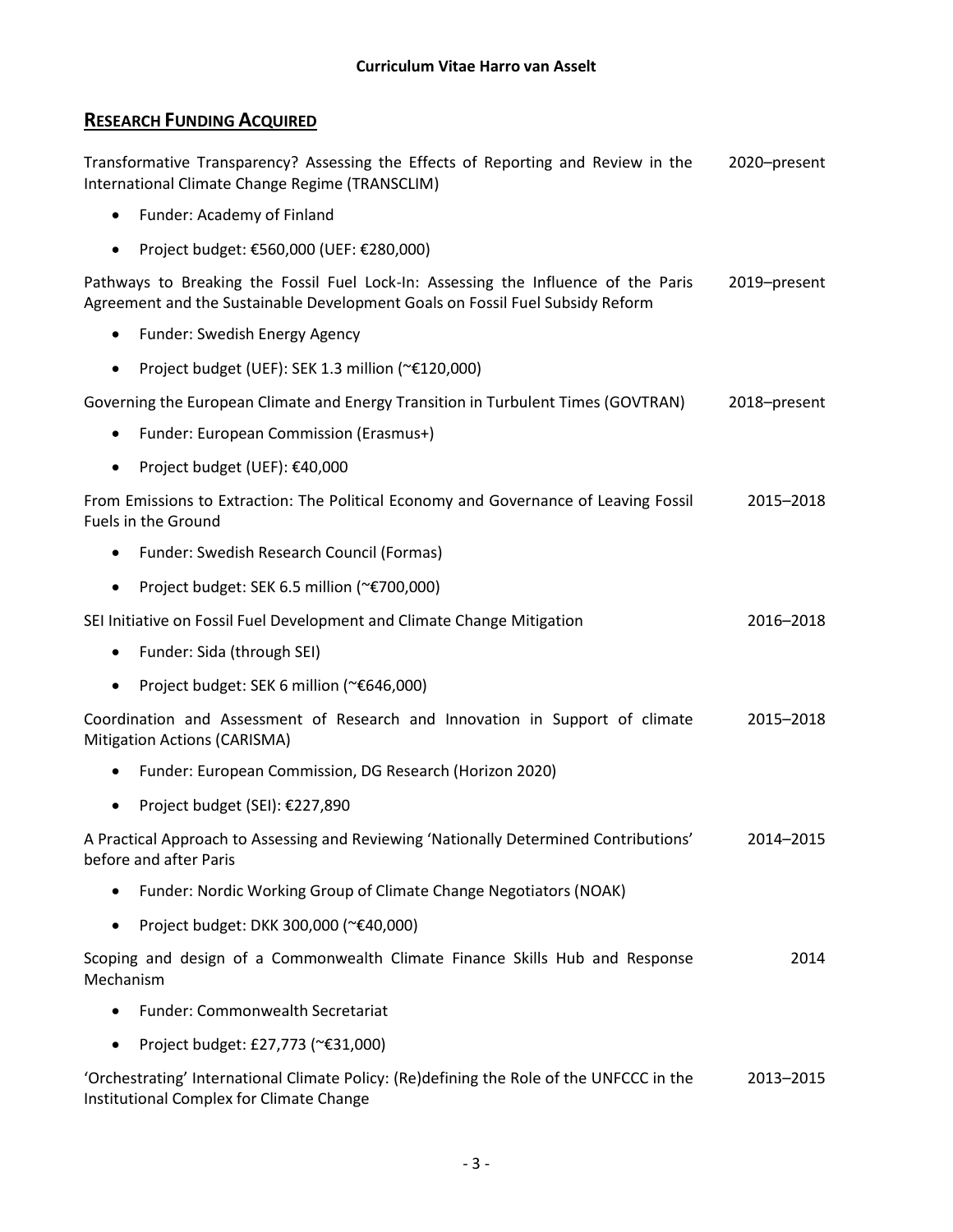- Funder: Sida (through SEI)
- Project budget: SEK 1 million (~€108,000)

Managing Interactions between International Agreements: Dealing with Diversity in Global Climate Governance (CLIMATEGOV) 2010–2011

- Funder: European Commission, DG Research (Marie Curie Intra-European Fellowship)
- Project budget: €124,031

### **SELECTED RESEARCH PROJECT EXPERIENCE**

Transformative Transparency? Assessing the Effects of Reporting and Review in the International Climate Change Regime (TRANSCLIM) 2020–present

• *Principal Investigator*

| SEI Initiative on Fossil Fuels and Climate Change (funded by Sida) | $01/2016-$ |  |
|--------------------------------------------------------------------|------------|--|
|                                                                    | 09/2018    |  |
| $\bullet$ Co-leader                                                |            |  |

• *Co-Chair*, 1<sup>st</sup> and 2<sup>nd</sup> International Conference on Fossil Fuel Supply and Climate Policy, Queen's College, Oxford, UK, 26–27 September 2016/24–25 September 2018

From Emissions to Extraction: The Political Economy and Governance of Leaving Fossil Fuels in the Ground (funded by Formas) 03/2015– 12/2018

• *Principal Investigator*

Coordination and Assessment of Research and Innovation in Support of climate Mitigation Actions (CARISMA) (funded by the European Commission under Horizon 2020) 02/2015– 08/2018

• *Work Package leader*

| A Practical Approach to Assessing and Reviewing 'Nationally Determined Contributions' | 06/2014– |
|---------------------------------------------------------------------------------------|----------|
| before and after Paris (funded by NOAK)                                               | 03/2015  |

• *Principal Investigator*

'Orchestrating' International Climate Policy: (Re)defining the Role of the UNFCCC in the Institutional Complex for Climate Change (funded by Sida) 09/2013– 12/2015

• Conducted interviews at UNFCCC COP19 in Warsaw

| Managing Interactions between International Agreements: Dealing with Diversity in | 06/2010- |
|-----------------------------------------------------------------------------------|----------|
| Global Climate Governance (CLIMATEGOV) (Marie Curie Intra-European Fellowship     | 12/2011  |
| funded by the European Commission)                                                |          |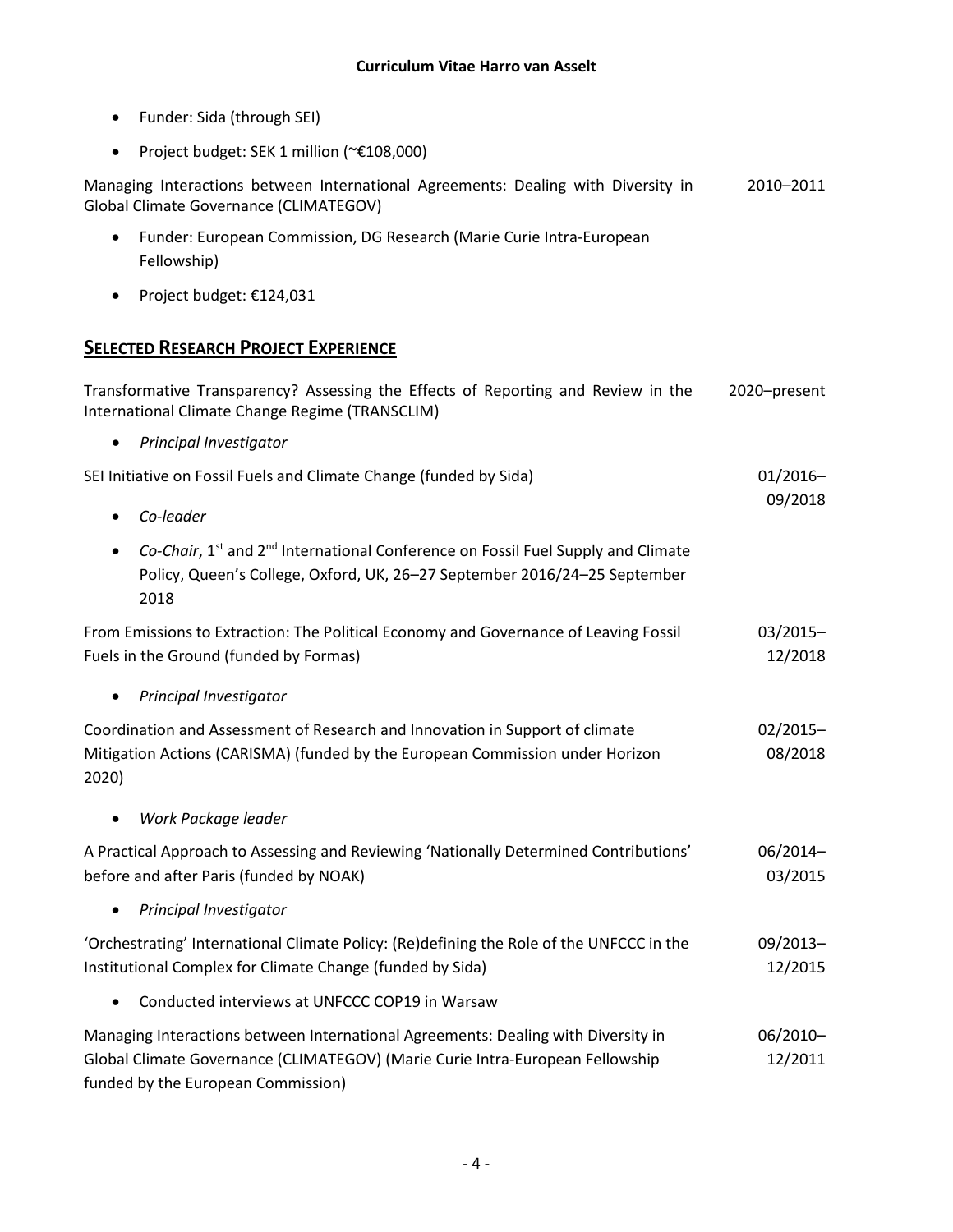- *Principal Investigator*
- Conducted in-depth study into regime interactions in global climate governance

| Nationally Appropriate Mitigation Actions (NAMAs) in Developing Countries:<br>Challenges and Opportunities (funded by the Netherlands' Ministry of Foreign Affairs) | 03/2009-<br>02/2010 |
|---------------------------------------------------------------------------------------------------------------------------------------------------------------------|---------------------|
| Principal Investigator<br>$\bullet$                                                                                                                                 |                     |
| Liaised with government officials<br>$\bullet$                                                                                                                      |                     |
| Conducted interviews with climate policy experts<br>$\bullet$                                                                                                       |                     |
| Adaptation and Mitigation Strategies: Supporting European Climate Policy (ADAM)<br>(funded by the European Commission under FP6)                                    | 03/2006-<br>06/2009 |
| Contributed to work packages on post-2012 climate governance, international<br>$\bullet$<br>development assistance and European climate policy                      |                     |
| Conducted in-depth study on the EU emissions trading system<br>$\bullet$                                                                                            |                     |
| Conducted interviews with EU stakeholders on mainstreaming climate change<br>$\bullet$<br>in development assistance                                                 |                     |
| Differentiation in the CDM: Options and Impacts (funded by the Netherlands' Ministry<br>of Housing, Spatial Planning, and the Environment)                          | 08/2008-<br>05/2009 |
| Daily project management among several researchers<br>$\bullet$                                                                                                     |                     |
| Tackling Leakage in a World of Unequal Carbon Prices (funded by Climate Strategies)                                                                                 | 02/2008-            |
| Conducted interviews in Washington, DC, on border adjustment measures in<br>$\bullet$<br>the US                                                                     | 03/2009             |
| The Contribution of CDM Projects to Sustainable Development: A Comparative<br>Assessment (funded by the Netherlands' Ministry of Foreign Affairs)                   | 04/2006-<br>07/2008 |
| Conducted field work (interviews and other data collection) in India<br>$\bullet$                                                                                   |                     |
| Helping Operationalize article Two of the Climate Change Convention (HOT) (funded by<br>the Netherlands' National Research Program on Global Change)                | 05/2003-<br>11/2006 |
| Responsible for daily project management, including coordination among<br>$\bullet$<br>several international research institutes                                    |                     |

• Co-organised several international workshops on dangerous climate change

# **TEACHING EXPERIENCE**

**PhD supervisor**, nine PhD students: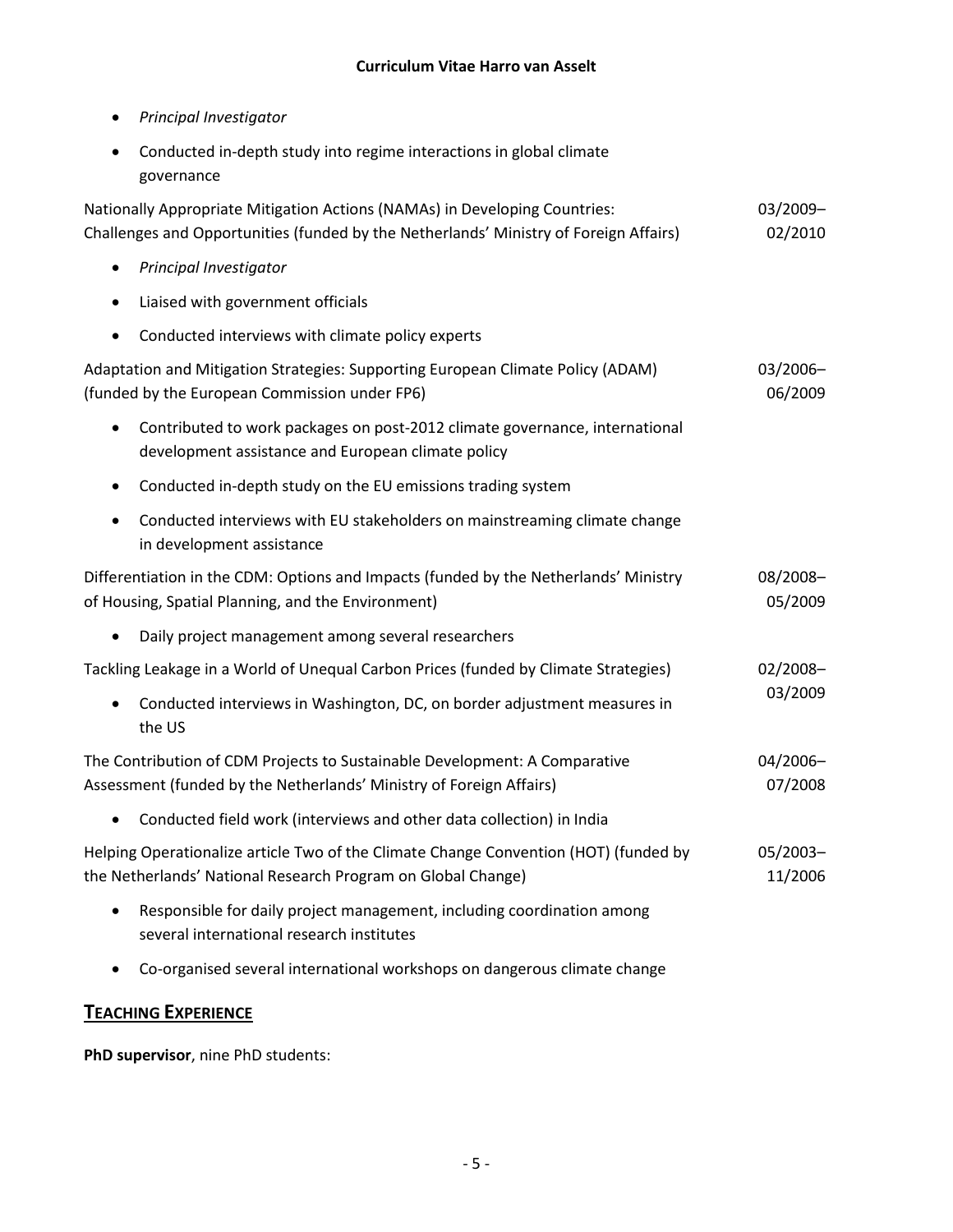• Aaron Cooper (2020–present), first supervisor; Tuomas Palosaari (2019–present), first supervisor; Adrian Martinez Blanco (2019–present), first supervisor; Rosemary Mwanza (2016–present), first supervisor; Patrick Toussaint (2017–present), first supervisor; Sara Kymenvaara (2016–present), second supervisor; Maria Eugenia Recio (2018–present), second supervisor; Veera Jerkku (2017– present), second supervisor; Tatu Hocksell (2019–present), second supervisor

#### **Member of PhD committee**

- Dr Mathieu Blondeel, Faculty of Political and Social Science, Ghent University (11/2019)
- Dr Belinda McFadgen, Faculty of Earth and Life Sciences, Vrije Universiteit Amsterdam (12/2018)
- Dr Oscar Widerberg, Faculty of Earth and Life Sciences, Vrije Universiteit Amsterdam (11/2017)

#### **External examiner**

- PhD thesis evaluation, Dr Ellycia Harrould-Kolieb, School of Geography, Melbourne University (12/2019)
- Mid-term PhD evaluation Dr Beatriz Martinez Romera, Faculty of Law, University of Copenhagen (2013)

**Course leader**, University of Eastern Finland Law School, MDP in Environmental Policy and Law

- Climate Law and Policy (2016–present)
- International Environmental Law I (2016–present)
- International Environmental Law II (2016–2018)
- Master's Thesis Seminar on International Environmental Law (2016–present)

**Lecturer**, University of Eastern Finland Law School, MDP in Environmental Policy and Law (2016–present)

- Global Environmental Politics
- Introduction to Environmental Law
- European Environmental Law

**Course leader**, 'Equity and Adaptation', LLM in Climate Change Law and Policy, University of Strathclyde (2014–2017)

**Course leader**, MSc elective course 'International Climate Politics', University of Oxford (Michaelmas Term) (2011)

**Supervisor**, 23 Master's students, University of Eastern Finland Law School (2016–present)

• Courtney Fieldman (in progress); Christa Juslenius (in progress); Leminh Nguyen (in progress); Caroline Clement de Colombières (in progress); Tanja Tanskanen (in progress); Rosanna Anderson (graduated 2020); Moritz Petersmann (graduated 2020); Tuomo Vartiainen (graduated 2020); Olufemi Adeseluka (graduated 2020); Sanna Lehtinen (graduated 2019); Joonas Tervo (graduated 2019); Franck Naidoo (graduated 2019); Eftimiya Salo (graduated 2019); Titus Akpan (graduated 2018); Nicholas Georgiou (graduated 2018); Raihanatul Jannat (graduated 2018); Kelvin Ondieki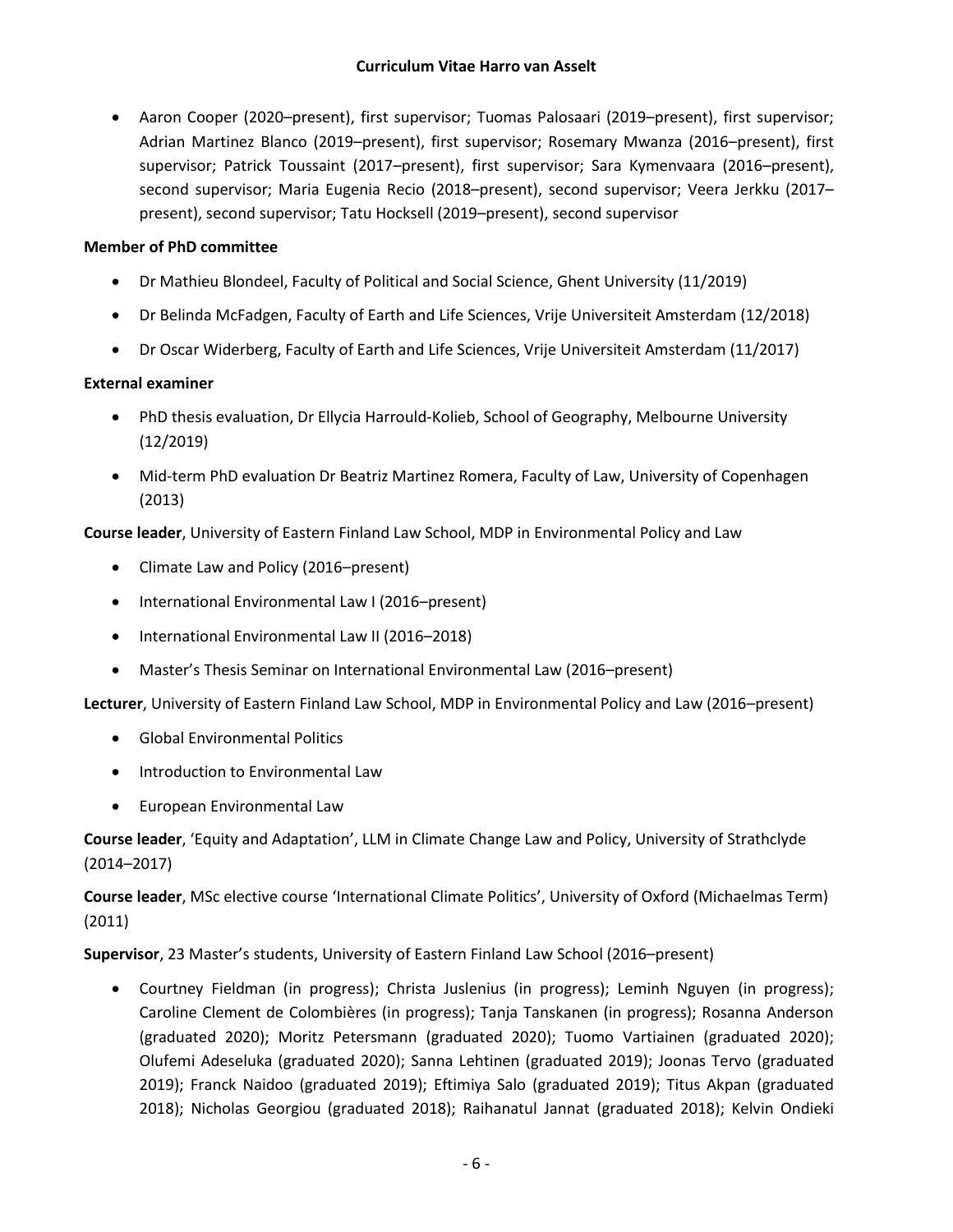Getanda (graduated 2018); Tichaona Dande (graduated 2018); Zachary Marx (graduated 2017); Laura Lahti (graduated 2017), Maija-Liisa Fors (graduated 2016); Punam Noor Jahan (graduated 2016); Veera Jerkku (graduated 2016)

**Organiser**, reading group on the Clean Development Mechanism, University of Oxford (Hilary Term) (2011)

Lecturer, course 'International Governance for Sustainable Development' (MSc), Utrecht University (5/2020)

**Lecturer**, courses 'International Environmental Frameworks and Policy' and 'International Climate Politics' (MSc), University of Oxford (Michaelmas Term) (2010)

**Lecturer**, course 'Environmental Policy' (MA), Leiden University (02/2010)

**Lecturer**, course 'Environmental Policy' (MSc), Vrije Universiteit Amsterdam (02/2010)

**Supervisor**, 11 MSc students, Vrije Universiteit Amsterdam (2004–2009)

**Editor**, Review of European, Comparative and International Environmental Law

### **AWARDS AND SCHOLARSHIPS RECEIVED**

Winner of the SENSE (Research School for the Socio-economic and Natural Sciences of the Netherlands) 2014 PhD award

Marie Curie Intra-European Fellowship for a 1.5-year research fellowship at the University of Oxford, United Kingdom (2010)

Canon Foundation in Europe Research Fellowship for 3–month research stay at the Tokyo Institute of Technology, Japan (2007)

09/2011–present

### **OTHER PROFESSIONAL EXPERIENCE**

#### *Editorial Activities*

| (RECIEL)                                                                                       |                 |
|------------------------------------------------------------------------------------------------|-----------------|
| Obtained RECIEL's first-ever Journal Impact Factor (2019)<br>$\bullet$                         |                 |
| <b>Associate Editor, Carbon and Climate Law Review (CCLR)</b>                                  | 05/2007-present |
| <b>Editorial Board Member, Earth System Governance</b>                                         | 10/2020-present |
| <b>Editorial Board Member, Global Environmental Politics</b>                                   | 01/2018-present |
| Editorial Board Member, International Environmental Agreements: Politics, Law<br>and Economics | 01/2011-present |
| Managing Editor, International Environmental Agreements: Politics, Law and<br>Economics        | 01/2006-12/2010 |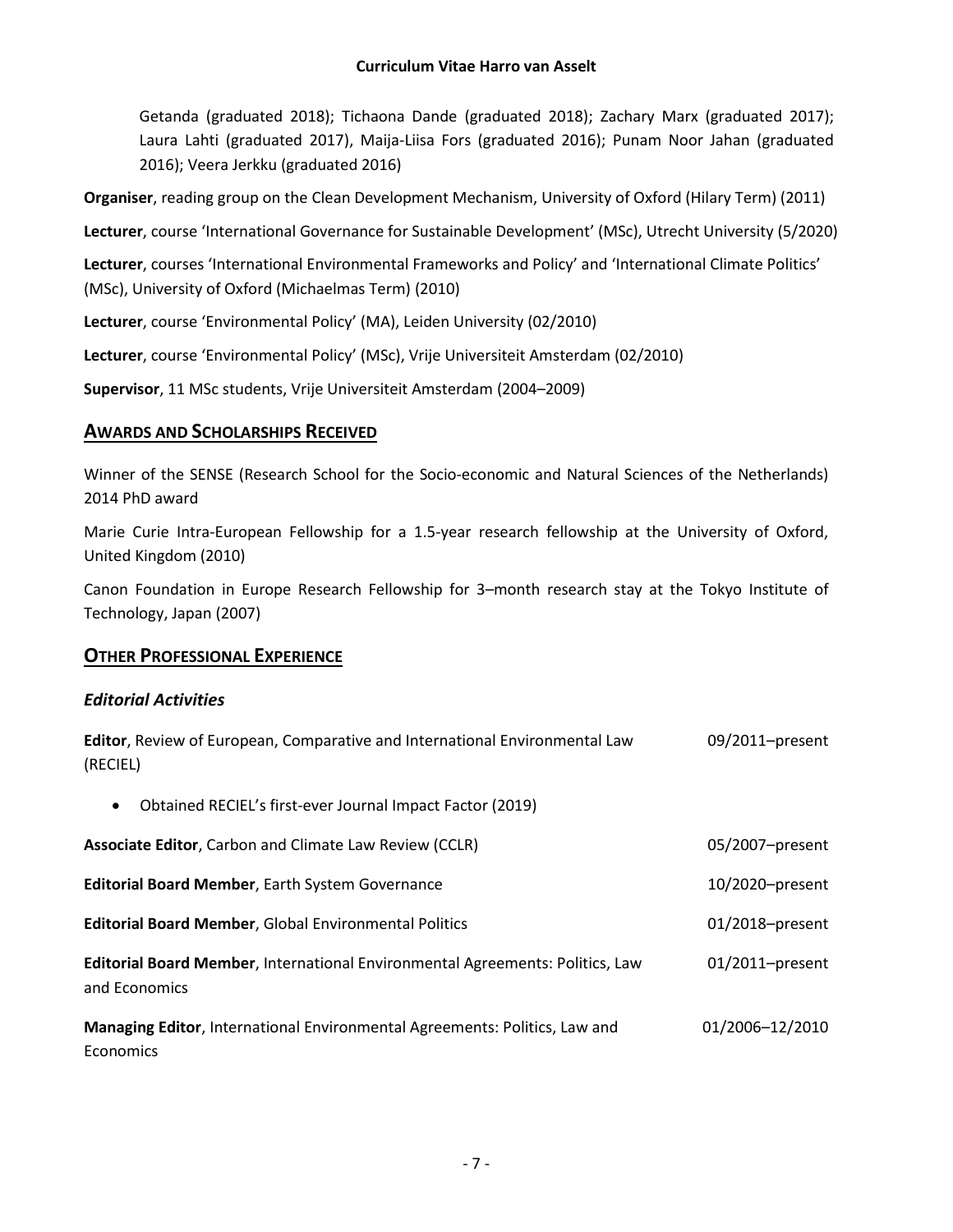### *Other Positions*

| <b>Contributing Author, Intergovernmental Panel on Climate Change (Sixth)</b><br>Assessment Report)                                                                                              | 2020-present |
|--------------------------------------------------------------------------------------------------------------------------------------------------------------------------------------------------|--------------|
| <b>Member, Climate Strategies</b>                                                                                                                                                                | 2014-present |
| Senior Research Fellow, Earth System Governance Project                                                                                                                                          | 2015-present |
| Member, ILA Committee on Sustainable Development and the Green Economy in<br>International Trade Law                                                                                             | 2019-present |
| Steering Committee Member, Initiative for a Fossil Fuel Non-Proliferation Treaty                                                                                                                 | 2020-present |
| <b>Member, World Commission on Environmental Law</b>                                                                                                                                             | 2019–present |
| Member, E15 Expert Group on Measures to Address Climate Change and the Trade<br>System, hosted by the International Centre for Trade and Sustainable<br>Development and the World Economic Forum | 2014-2016    |

# *Professional Memberships*

International Law Association (ILA) and its Dutch Branch

European Society of International Law (ESIL) and its Interest Group on International Environmental Law

### *Media Appearances*

Climate Home (17 September 2020), Climate Home (15 September 2020), Nu.nl (20 November 2019); Reuters (2 October 2019); NRC (22 July 2019); Sydney Morning Herald (17 February 2019); YLE (17 July 2018); Savon Sanomat (17 July 2018); NOS (16 July 2018); NRC (16 July 2018); BusinessGreen (3 July 2018); Devex (8 June 2017); Climate Home (11 February 2016); New York Times (2 March 2015); ClimateWire (26 March 2015); Dagens Nyheter (27 November 2015; 10 December 2015); NRC (22 November 2013)

### *Review Activities*

Journals Carbon and Climate Law Review; Chinese Journal of Environmental Law; Climate and Development; Climate Policy; Climatic Change; Earth System Governance; Ecological Economics; Energy Policy; Environment and Planning C; Environmental Politics; Environmental Science and Policy; European Journal of International Relations; Forest Policy and Economics; Global Constitutionalism; Global Environmental Change; Global Environmental Politics; Global Policy; International Affairs; International and Comparative Law Quarterly; International Environmental Agreements: Politics, Law and Economics; Journal of Environmental Law; Journal of World Investment and Trade; McGill Journal of Sustainable Development Law; Melbourne Journal of International Law; Nature Climate Change; New Political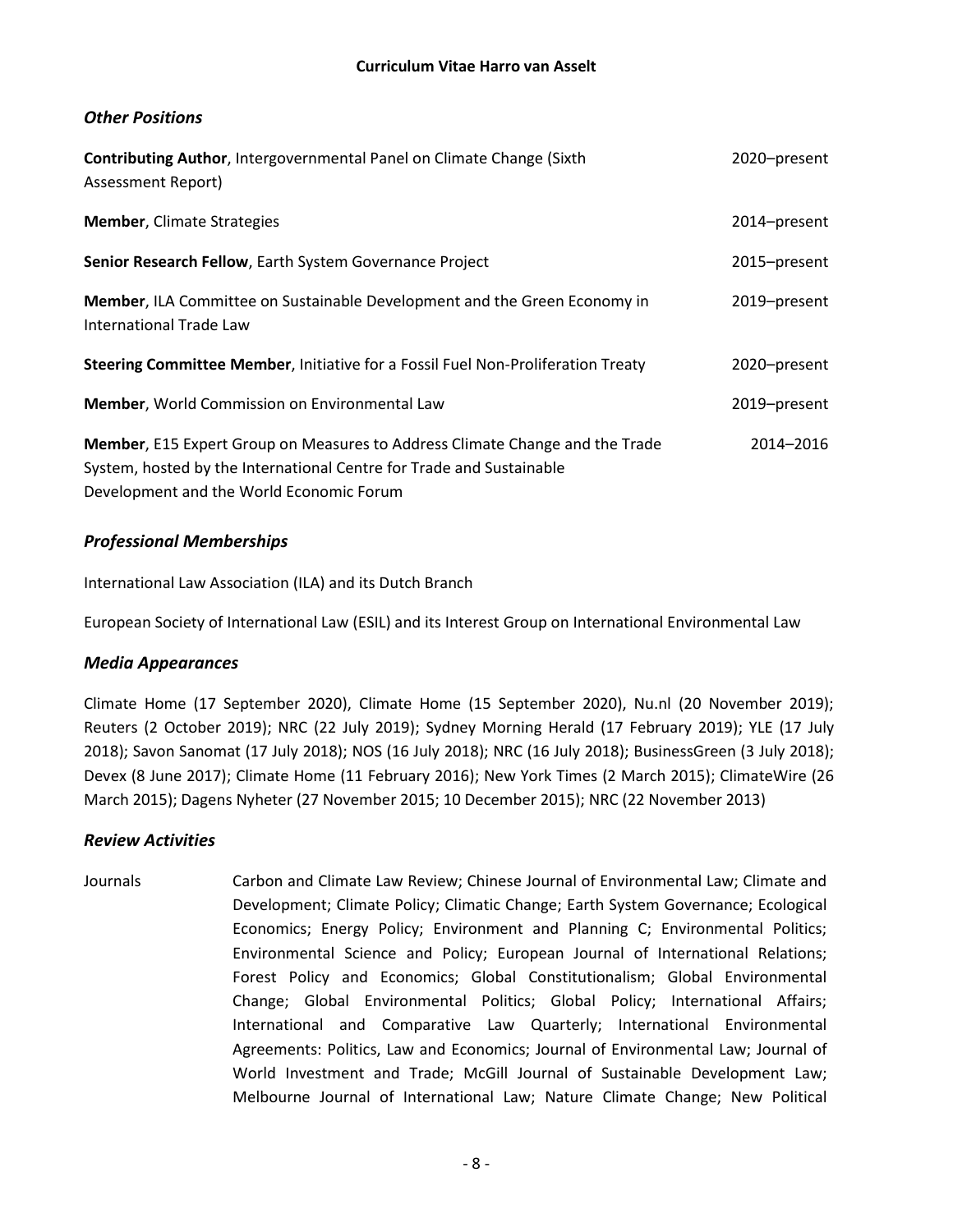Economy; Oil, Gas and Energy Law; Palgrave Communications; Policy Sciences; Politics; Politics and Governance; Review of International Studies; Transnational Environmental Law; UEF Energy Law Review; WIREs Climate Change

Publishers **Ashgate; Cambridge University Press; Edward Elgar; Oxford University Press; Palgrave** Macmillan; Routledge

Funding organisations European Research Council; Economic and Social Research Council (United Kingdom); Fund for Scientific Research (Belgium); German Federal Ministry for Education and Research; Fonds Wetenschappelijk Onderzoek (Belgium); Tromsø Research Foundation (Norway); Swiss National Science Foundation (Switzerland); Netherlands Organization for Scientific Research (The Netherlands)

Other **Intergovernmental Panel on Climate Change (IPCC)**, Fifth Assessment Report; IPCC, Sixth Assessment Report; United Nations Environment Programme Emissions Gap Report

### **LANGUAGES**

Mother tongue(s) Dutch

| Other       | <b>UNDERSTANDING</b> |         | <b>SPEAKING</b>    |                   | <b>WRITING</b> |
|-------------|----------------------|---------|--------------------|-------------------|----------------|
| language(s) | Listening            | Reading | Spoken interaction | Spoken production |                |
| English     |                      |         | C1                 |                   |                |
| German      | В2                   | C1      | B2                 | B <sub>2</sub>    | B <sub>2</sub> |
| French      | А2                   |         | A2                 |                   | A2             |

Levels: A1/2: Basic user - B1/2: Independent user - C1/2 Proficient user Common European Framework of Reference for Languages

### **PUBLICATIONS**

Summary:

- 263 publications
- 1 monograph
- 5 edited books
- 6 edited special issues
- 64 journal articles
- 57 book chapters
- 14 book reviews
- 19 editorials
- 23 policy briefs and short publications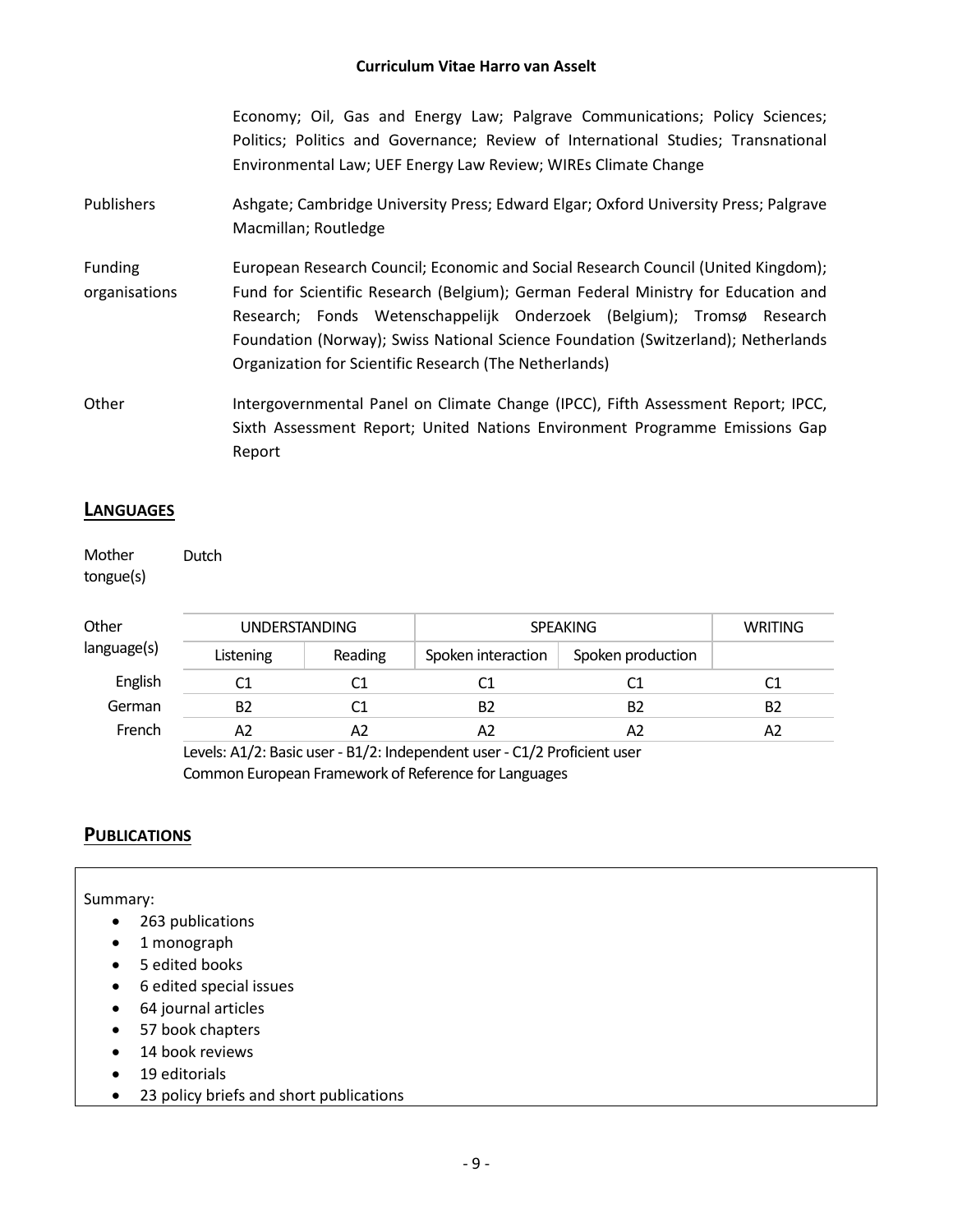- 32 op-eds and blog posts
- 45 research reports and working papers
- h-index (Google Scholar): 31
- h-index (Web of Science): 14
- total number of citations (Google Scholar): 4869
- total number of citations (Web of Science): 1225

# *Books (Monographs)*

1. Asselt, Harro van (2014). *The Fragmentation of Global Climate Governance: Consequences and Management of Regime Interactions*. Cheltenham, UK: Edward Elgar, 360 pp.

### *Edited Books*

- 2. Mehling, Michael & Harro van Asselt (Eds.) (2021, forthcoming). *Research Handbook of Climate Finance and Investment Law*. Cheltenham, UK: Edward Elgar. (under contract)
- 3. Jordan, Andrew, Dave Huitema, Harro van Asselt & Johanna Forster (Eds.) (2018). *Governing Climate Change: Polycentricity in Action?* Cambridge, UK: Cambridge University Press, 389 pp. [https://www.cambridge.org/core/books/governing-climate](https://www.cambridge.org/core/books/governing-climate-change/033486F6DA7F2CD1F8F3D6011B17909B)[change/033486F6DA7F2CD1F8F3D6011B17909B](https://www.cambridge.org/core/books/governing-climate-change/033486F6DA7F2CD1F8F3D6011B17909B)
- 4. Skovgaard, Jakob & Harro van Asselt (Eds.) (2018). *The Politics of Fossil Fuel Subsidies and Their Reform*. Cambridge, UK: Cambridge University Press, 324 pp. [https://www.cambridge.org/core/books/politics-of](https://www.cambridge.org/core/books/politics-of-fossil-fuel-subsidies-and-their-reform/B8CB7D383F33AD9AF9CC82EB50A74DE5)[fossil-fuel-subsidies-and-their-reform/B8CB7D383F33AD9AF9CC82EB50A74DE5](https://www.cambridge.org/core/books/politics-of-fossil-fuel-subsidies-and-their-reform/B8CB7D383F33AD9AF9CC82EB50A74DE5)
- 5. Jordan, Andrew, Dave Huitema, Harro van Asselt, Tim Rayner & Frans Berkhout (Eds.) (2010). *Climate Change Policy in the European Union: Confronting the Dilemmas of Mitigation and Adaptation?* Cambridge, UK: Cambridge University Press, 284 pp.
- 6. Simmons, Benjamin, Harro van Asselt & Fariborz Zelli (Eds.) (2009). *Climate and Trade Policies in a Post-2012 World*. Geneva: United Nations Environment Programme, 95 pp.

### *Edited Special Issues of Journals*

- 7. Piggot, Georgia, Cleo Verkuijl, Michael Lazarus & Harro van Asselt (Eds.) (2020). Implementing Supply-Side Climate Policy. *Climate Policy* 20(8), 881–1054. *(2019 Impact Factor: 4.011)*
- 8. Asselt, Harro van & Michael Lazarus (Eds.) (2018). Fossil Fuel Supply and Climate Policy. *Climatic Change* 150 (1–2), 1–129. *(2019 Impact Factor: 4.134*)
- 9. Asselt, Harro van, Kati Kulovesi & Michael Mehling (Eds.) (2018). Negotiating the Paris Rulebook. Special Issue of *Carbon & Climate Law Review* 12(3), 173–257.
- 10. Asselt, Harro van & Thijs Van de Graaf (Eds.) (2017). Energy Subsidies at the Intersection of Climate, Energy and Trade Governance. Special Issue of *International Environmental Agreements: Politics, Law and Economics* 17(3), 313–443. *(2019 Impact Factor: 2.511)*
- 11. Zelli, Fariborz & Harro van Asselt (Eds.) (2013). The Fragmentation of Global Environmental Governance: Causes, Consequences and Responses. Special Issue of *Global Environmental Politics* 13(3), 1–130. *(2019 Impact Factor: 3.091)*
- 12. Asselt, Harro van & Sylvia Karlsson-Vinkhuyzen (Eds.) (2009). Exploring and Explaining the Asia-Pacific Partnership on Clean Development and Climate. Special Issue of *International Environmental Agreements: Politics, Law and Economics* 9(3), 195–336. *(2019 Impact Factor: 2.511)*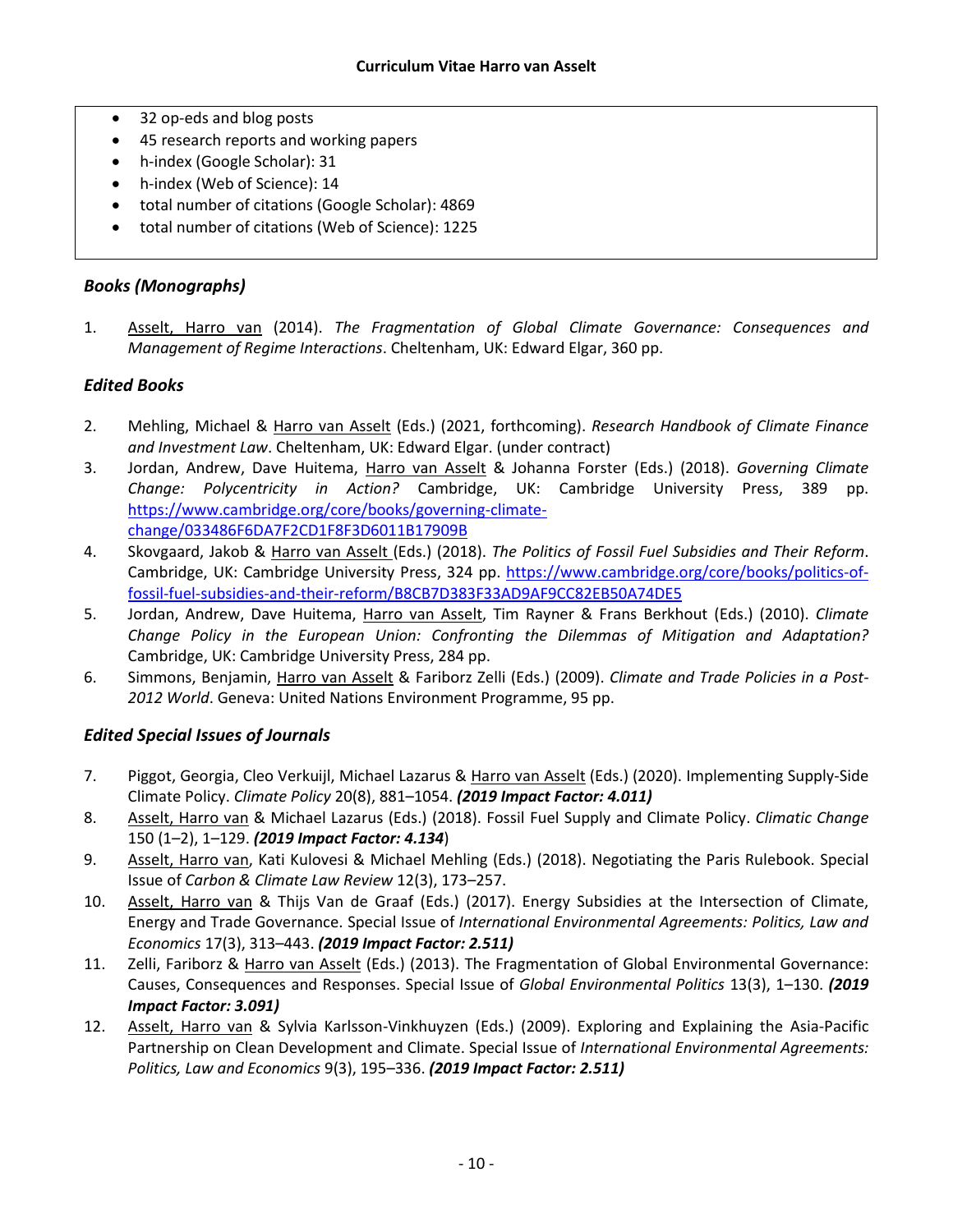### *Journal Articles*

- 13. Piggot, Georgia, Cleo Verkuijl, Harro van Asselt & Michael Lazarus (2020). Curbing Fossil Fuel Supply to Achieve Climate Goals. *Climate Policy* 20(8), 881–887. <https://doi.org/10.1080/14693062.2020.1804315> *(2019 Impact Factor: 4.011)*
- 14. Erickson, Peter, Harro van Asselt, Doug Koplow, Michael Lazarus, Peter Newell, Naomi Oreskes & Geoffrey Suppran (2020). Why Fossil Fuel Producer Subsidies Matter. *Nature* 578(7793), E1–E4. <https://doi.org/10.1038/s41586-019-1920-x> (*2019 Impact Factor: 42.778)*
- 15. Fischer, Carolyn, Leonie Reins, Dallas Burtraw, David Langlet, Åsa Löfgren, Michael Mehling, Harro van Asselt, Stefan Weishaar, Lars Zetterberg & Kati Kulovesi (2020). The Legal and Economic Case for an Auction Reserve Price in the EU Emissions Trading System. *Columbia Journal of Environmental Law* 26(1), 1–34.
- 16. Mehling, Michael, Harro van Asselt, Kati Kulovesi & Elisa Morgera (2020, forthcoming). Teaching Climate Law: Trends, Methods, and Outlook. *Journal of Environmental Law* (in press). <https://doi.org/10.1093/jel/eqz036> *(2019 Impact Factor: 1.633)*
- 17. Weikmans, Romain, Harro van Asselt & J. Timmons Roberts (2020). Transparency Requirements under the Paris Agreement and Their (Un)likely Impact on Strengthening the Ambition of Nationally Determined Contributions (NDCs). *Climate Policy* 20(4), 511–526. <https://doi.org/10.1080/14693062.2019.1695571> *(2019 Impact Factor: 4.011)*
- 18. Chan, Sander, Idil Boran, Harro van Asselt, Gabriela Iacobuta, Navam Niles, Katherine Rietig, Michelle Scobie, Jennifer Bansard, Deborah Delgado-Pugley, Laurence Delina, Friederike Eichhorn, Paula Ellinger, Okechukwu Enechi, Thomas Hale, Lukas Hermwille, Thomas Hickmann, Matthias Honegger, Andrea Hurtado Epstein, Stephanie La Hoz Theuer, Robert Mizo, Yixian Sun, Patrick Toussaint & Geoffrey Wambugu (2019). Promises and Risks of Non-State Action in Climate and Sustainability Governance. *WIREs Climate Change* 10(3), e572. <https://doi.org/10.1002/wcc.572> *(2019 Impact Factor: 6.099)*
- 19. Das, Kasturi, Harro van Asselt, Susanne Droege & Michael Mehling (2019). Towards a Trade Regime that Works for the Paris Agreement. *Economic & Political Weekly* 54(50), 25–30.
- 20. Das, Kasturi, Harro van Asselt, Susanne Droege & Michael Mehling (2019). Making the International Trading System Work for Climate Change: Assessing the Options. *Environmental Law Reporter* 49(6), 10553–10580.
- 21. Fujiwara, Noriko, Harro van Asselt, Stefan Böβner, Sebastian Voigt, Niki-Artemis Spyridaki, Alexandros Flamos, Emilie Alberola, Keith Williges, Andreas Türk & Michael ten Donkelaar (2019). The Practice of Climate Change Policy Evaluations in the European Union and its Member States: Results from a Metaanalysis. *Sustainable Earth* 2, 9. [https://doi.org/10.1186/s42055-019-0015-8.](https://doi.org/10.1186/s42055-019-0015-8)
- 22. Gupta, Aarti & Harro van Asselt (2019). Transparency in Multilateral Climate Negotiations: Furthering Accountability? *Regulation & Governance* 13(1), 18–34.<https://doi.org/10.1111/rego.12159> *(2019 Impact Factor: 3.375)*
- 23. Mehling, Michael, Harro van Asselt, Kasturi Das, Susanne Droege & Cleo Verkuijl (2019). Designing Border Carbon Adjustments for Enhanced Climate Action. *American Journal of International Law* 113(3), 433–481. <https://doi.org/10.1017/ajil.2019.22> *(2019 Impact Factor: 2.48)*
- 24. Pauw, Pieter, Kennedy Mbeva & Harro van Asselt (2019). Subtle Differentiation of Countries' Responsibilities under the Paris Agreement. *Palgrave Communications* 5, 86. <https://doi.org/10.1057/s41599-019-0298-6>
- 25. Pekkarinen, Veera, Patrick Toussaint & Harro van Asselt (2019). Loss and Damage after Paris: Moving beyond Rhetoric. *Carbon & Climate Law Review* 13(1), 31–49. <https://doi.org/10.21552/cclr/2019/1/6>
- 26. Skovgaard, Jakob & Harro van Asselt (2019). The Politics of Fossil Fuel Subsidies and Their Reform: Implications for Climate Change Mitigation. *WIREs Climate Change* 10(4), e581. <https://doi.org/10.1002/wcc.581> *(2019 Impact Factor: 6.099)*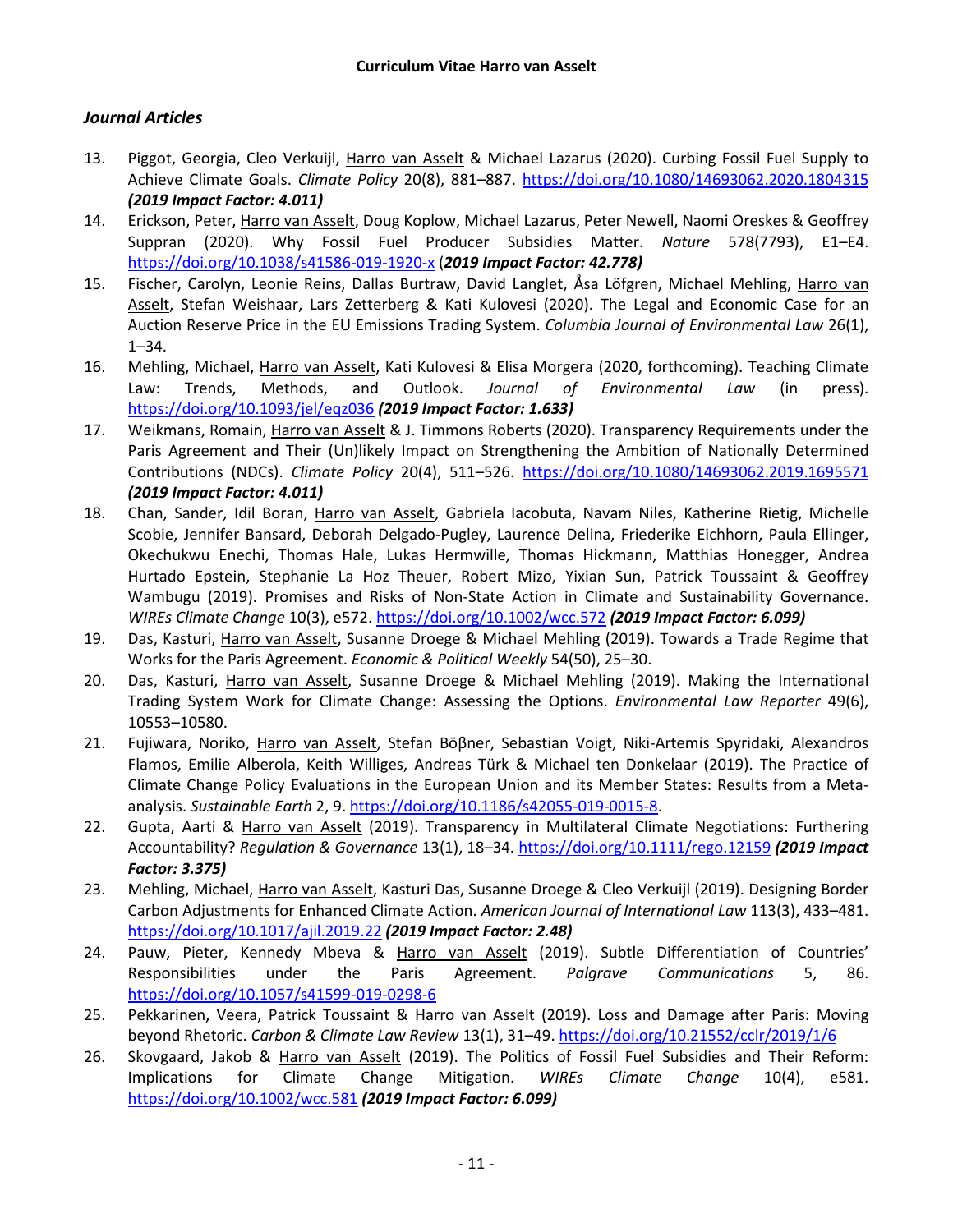- 27. Verkuijl, Cleo, Harro van Asselt, Tom Moerenhout, Liesbeth Casier & Peter Wooders (2019). Tackling Fossil Fuel Subsidies through International Trade Agreements: Taking Stock, Looking Forward. *Virginia Journal of International Law* 58(2), 309–368. [https://vjilorg.files.wordpress.com/2019/02/verkuijl\\_final-draft.pdf](https://vjilorg.files.wordpress.com/2019/02/verkuijl_final-draft.pdf)
- 28. Verkuijl, Cleo & Harro van Asselt (2019). Paris Rules? *Environmental Policy & Law* 49(1), 11–19. <https://doi.org/10.3233/EPL-190116>
- 29. Asselt, Harro van, Kati Kulovesi & Michael Mehling (2018). Negotiating the Paris Rulebook: Introduction to the Special Issue. *Carbon & Climate Law Review* 12(3), 173–183. <https://doi.org/10.21552/cclr/2018/3/3>
- 30. Chan, Sander, Robert Falkner, Matthew Goldberg & Harro van Asselt (2018). Effective and Geographically Balanced? An Output-based Assessment of Non-state Climate Actions. *Climate Policy* 18(1), 24–35. <https://doi.org/10.1080/14693062.2016.1248343> *(2019 Impact Factor: 4.011)*
- 31. Lazarus, Michael & Harro van Asselt (2018). Fossil Fuel Supply and Climate Policy: Exploring the Road Less Taken. *Climatic Change* 150(1–2), 1–13[. https://doi.org/10.1007/s10584-018-2266-3](https://doi.org/10.1007/s10584-018-2266-3) *(2019 Impact Factor: 4.134*)
- 32. Mehling, Michael, Harro van Asselt, Kasturi Das & Susanne Droege (2018). Beat Protectionism and Emissions at a Stroke. *Nature* 559(7714), 321–324. [http://nature.com/articles/doi:10.1038/d41586-018-](http://nature.com/articles/doi:10.1038/d41586-018-05708-7) [05708-7](http://nature.com/articles/doi:10.1038/d41586-018-05708-7) *(2019 Impact Factor: 42.778)*
- 33. Piggot, Georgia, Peter Erickson, Harro van Asselt & Michael Lazarus (2018). Swimming Upstream: Addressing Fossil Fuel Production under the UNFCCC. *Climate Policy* 18(9), 1189–1202. <https://doi.org/10.1080/14693062.2018.1494535> *(2019 Impact Factor: 4.011)*
- 34. Asselt, Harro van (2017). The Continuing Relevance of the Asia-Pacific Partnership (†) for International Law on Climate Change. *Carbon and Climate Law Review* 11(3), 184–186.
- 35. Asselt, Harro van & Kati Kulovesi (2017). Seizing the Opportunity: Fossil Fuel Subsidies under the UNFCCC. *International Environmental Agreements: Politics, Law and Economics* 17(3), 357–370. *(2019 Impact Factor: 2.511)*
- 36. Droege, Susanne, Harro van Asselt, Kasturi Das & Michael Mehling (2017). The Trade System and Climate Action: Ways Forward under the Paris Agreement. *South Carolina Journal of International Law and Business* 13(1), 195–276.
- 37. Schneider, Lambert, Michael Lazarus, Carrie Lee & Harro van Asselt (2017). Restricted Linking of Emissions Trading Systems: Options, Benefits and Challenges. *International Environmental Agreements: Politics, Law and Economics* 17(6), 883–898. <https://doi.org/10.1007/s10784-017-9370-0> *(2019 Impact Factor: 2.511)*
- 38. Van de Graaf, Thijs, and Harro van Asselt (2017). Introduction to the Special Issue: Energy Subsidies at the Intersection of Climate, Energy and Trade Governance. *International Environmental Agreements: Politics, Law and Economics* 17(3), 313–326. <https://doi.org/10.1007/s10784-017-9359-8> *(2019 Impact Factor: 2.511)*
- 39. Zelli, Fariborz, Ina Möller & Harro van Asselt (2017). Institutional Complexity and Private Authority in Global Climate Governance: The Cases of Geoengineering, REDD+, and Short-Lived Climate Pollutants. *Environmental Politics* 26(4), 669–693. <https://doi.org/10.1080/09644016.2017.1319020> *(2019 Impact Factor: 4.320)*
- 40. Asselt, Harro van (2016). The Role of Non-State Actors in Reviewing Ambition, Implementation, and Compliance under the Paris Agreement. *Climate Law* 6(1–2), 91–108. [https://doi.org/10.1163/18786561-](https://doi.org/10.1163/18786561-00601006) [00601006](https://doi.org/10.1163/18786561-00601006)
- 41. Asselt, Harro van (2016). International Climate Change Law in a Bottom-up World. *Questions of International Law* 6, 5–15. [http://www.qil-qdi.org/wp-content/uploads/2016/03/02\\_COP21\\_ASSELT\\_FIN-](http://www.qil-qdi.org/wp-content/uploads/2016/03/02_COP21_ASSELT_FIN-2.pdf)[2.pdf](http://www.qil-qdi.org/wp-content/uploads/2016/03/02_COP21_ASSELT_FIN-2.pdf)
- 42. Asselt, Harro van & Stefan Bößner (2016). The Shape of Things to Come: Global Climate Governance after Paris. *Carbon and Climate Law Review* 10(1), 46–61.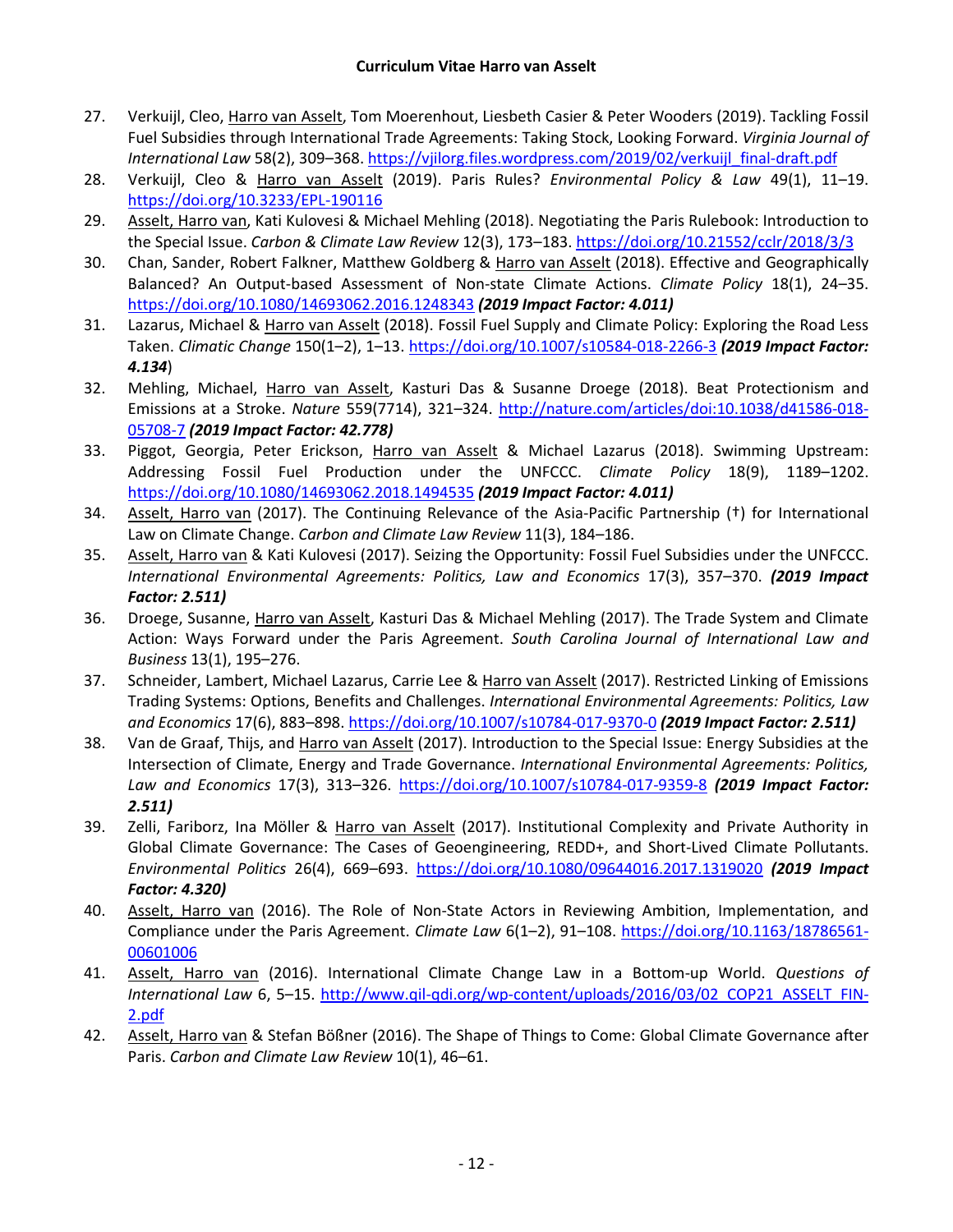- 43. Asselt, Harro van (2015). Between the Devil and the Deep Blue Sea: Enhancing Flexibility in International Climate Change Law. *Netherlands Yearbook of International Law* 46, 255–286. [https://doi.org/10.1007/978-94-6265-060-2\\_10](https://doi.org/10.1007/978-94-6265-060-2_10)
- 44. Betsill, Michele, Navroz K. Dubash, Matthew Paterson, Harro van Asselt, Antto Vihma & Harald Winkler (2015). Building Productive Links between the UNFCCC and the Broader Climate Governance Landscape. *Global Environmental Politics* 15(2), 1–10. [https://doi.org/10.1162/GLEP\\_a\\_00294](https://doi.org/10.1162/GLEP_a_00294) *(2019 Impact Factor: 3.091)*
- 45. Bodin, Blaise, Elina Väänänen & Harro van Asselt (2015). Putting REDD+ Environmental Safeguards into Practice: Recommendations for Effective and Country-specific Implementation. *Carbon and Climate Law Review* 9(2), 168–182.
- 46. Chan, Sander, Harro van Asselt, Thomas Hale, Kenneth W. Abbott, Marianne Beisheim, Matthew Hoffmann, Brendan Guy, Niklas Höhne, Angel Hsu, Philipp Pattberg, Pieter Pauw, Céline Ramstein & Oscar Widerberg (2015). Reinvigorating International Climate Policy: A Comprehensive Framework for Effective Nonstate Action. *Global Policy* 6(4), 466–473. <https://doi.org/10.1111/1758-5899.12294> *(2019 Impact Factor: 1.238)*
- 47. Jordan, Andrew J., Dave Huitema, Mikael Hildén, Harro van Asselt, Tim J. Rayner, Elin L. Boasson, Johanna Forster, Jonas Schoenefeld & Jale Tosun (2015). The Emergence of Polycentric Climate Governance and Its Future Prospects. *Nature Climate Change* 5(11), 977–982. <https://doi.org/10.1038/nclimate2725>(*2019 Impact Factor: 20.893*)
- 48. Martinez Romera, Beatriz & Harro van Asselt (2015). The International Regulation of Aviation Emissions: Putting Differential Treatment in Practice. *Journal of Environmental Law* 27(2), 259–283. <https://doi.org/10.1093/jel/eqv006> (*2019 Impact Factor: 1.633*)
- 49. Asselt, Harro van (2014). Pluralism, Informality and Transnational Environmental Law. *Transnational Environmental Law* 3(1), 173–189. <https://doi.org/10.1017/S2047102513000551> (*2019 Impact Factor: 1.758*)
- 50. Asselt, Harro van (2014). Samen Staan we Sterk? Omgaan met de Versplintering van Internationaal Recht op het Gebied van Klimaatverandering. (Better Together? Managing the Fragmentation of International Law on Climate Change, in Dutch). *Milieu & Recht (Environment & Law)* 10, 735–743.
- 51. Asselt, Harro van & Fariborz Zelli (2014). Connect the Dots: Managing the Fragmentation of Global Climate Governance. *Environmental Economics and Policy Studies* 16(2), 137–155. <https://doi.org/10.1007/s10018-013-0060-z>
- 52. Schomer, Inka & Harro van Asselt (2013). Scaling up Carbon Finance through CDM Programmes of Activities: Challenges for Low-Income Household Energy Projects in South Africa. *Climate and Development* 4(4), 327–340. <https://doi.org/10.1080/17565529.2012.742845> (*2019 Impact Factor: 2.471*)
- 53. Zelli, Fariborz, Aarti Gupta & Harro van Asselt (2013). Interlinkages within the Trade and Environment Regime Complex: The Dominance of Liberal Environmentalism? *Global Governance* 19(1), 105–118. (*2019 Impact Factor: 0.836*)
- 54. Zelli, Fariborz & Harro van Asselt (2013). The Institutional Fragmentation of Global Environmental Governance – Cause, Consequences and Responses. *Global Environmental Politics* 13(3), 1–13. [https://doi.org/10.1162/GLEP\\_a\\_00180](https://doi.org/10.1162/GLEP_a_00180) *(2019 Impact Factor: 3.091)*
- 55. Asselt, Harro van (2012). Managing the Fragmentation of International Environmental Law: Forests at the Intersection of the Climate and Biodiversity Regimes. *New York University Journal of International Law & Politics* 44(4), 1205–1278.
- 56. Moncel, Remi & Harro van Asselt (2012). All Hands on Deck! Mobilizing Climate Change Action Beyond the UNFCCC. *Review of European Community and International Environmental Law* 21(3), 163–176. <https://doi.org/10.1111/reel.12011> *(2019 Impact Factor: 1.054)*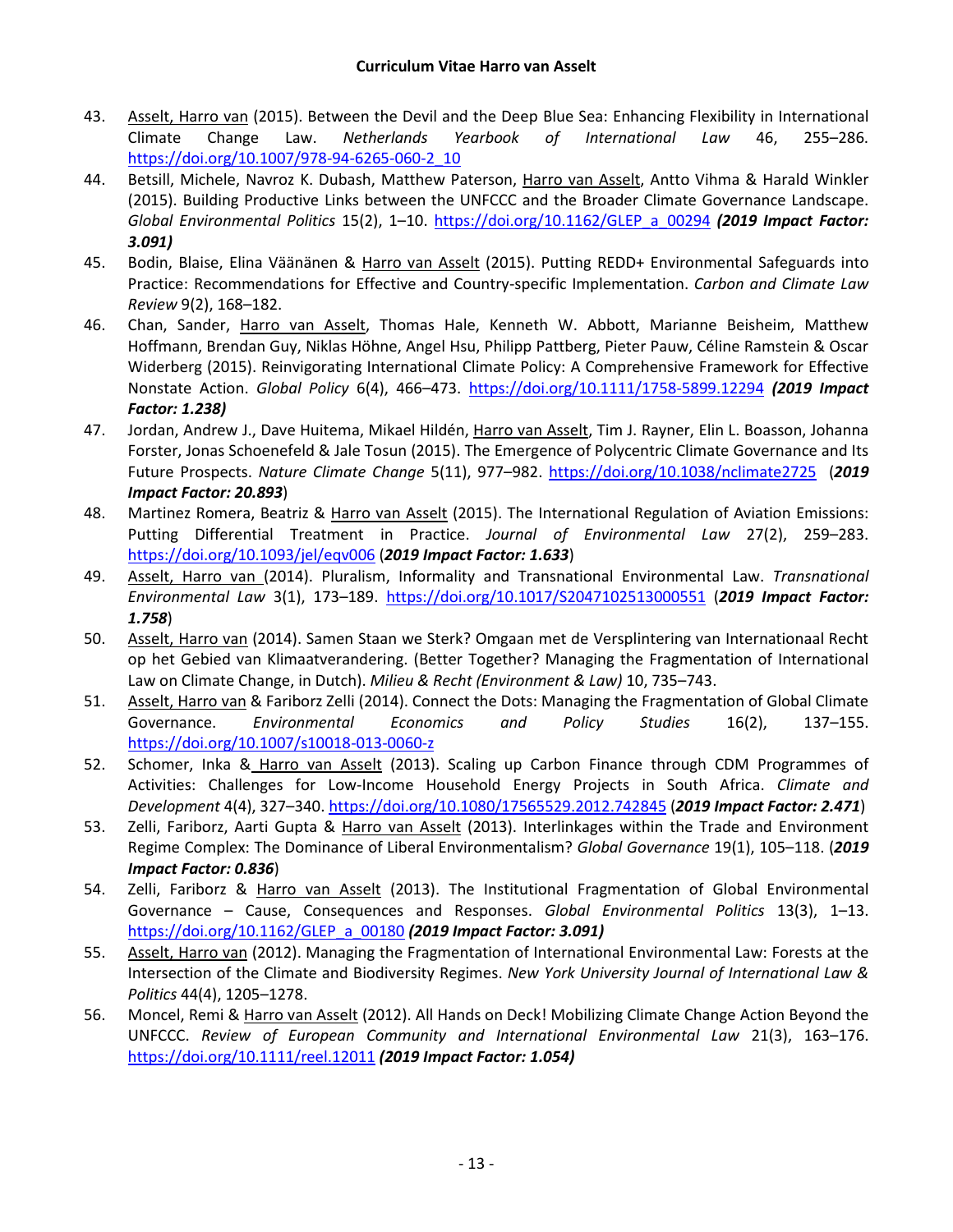- 57. Jordan, Andrew, Harro van Asselt, Frans Berkhout, Dave Huitema & Tim Rayner (2012). Climate Change Policy in the European Union: Understanding the Paradoxes of Multi-level Governing. *Global Environmental Politics* 12(2), 43–66. [https://doi.org/10.1162/GLEP\\_a\\_00108](https://doi.org/10.1162/GLEP_a_00108) *(2019 Impact Factor: 3.091)* **Reprinted in**: Bache, Ian & Matthew Flinders (eds.) (2015), *Multi-level Governance: Essential Readings*. Cheltenham, UK: Edward Elgar.
- 58. Asselt, Harro van (2011). Integrating Biodiversity in the Climate Regime's Forest Rules: Options and Tradeoffs in Greening REDD Design. *Review of European Community and International Environmental Law*  20(2), 139–149. <https://doi.org/10.1111/j.1467-9388.2011.00704.x> *(2019 Impact Factor: 1.054)*
- 59. Bakker, Stefan, Constanze Haug, Harro van Asselt, Raouf Saïdi & Joyeeta Gupta (2011). The Future of the CDM: Same Same, but Differentiated? *Climate Policy* 11(1), 752–767. <https://doi.org/10.3763/cpol.2009.0035> *(2019 Impact Factor: 4.011)*
- 60. Huitema, Dave, Andrew Jordan, Eric Massey, Tim Rayner, Harro van Asselt, Constanze Haug, Roger Hildingsson, Suvi Monni & Johannes Stripple (2011). The Evaluation of Climate Policy: Theory and Emerging Practice in Europe. *Policy Sciences* 44(2), 179–198. <https://doi.org/10.1007/s11077-011-9125-7> *(2019 Impact Factor: 3.609)*

Winner of the Harold D. Lasswell Prize for the best article in *Policy Sciences* (2011).

- 61. Asselt, Harro van (2010). Copenhagen Chaos? Post-2012 Climate Change Policy and International Law. *Amsterdam Law Forum* 2(2), 9–16. <http://amsterdamlawforum.org/article/view/123/228>
- 62. Asselt, Harro van & Thomas Brewer (2010). Addressing Competitiveness and Leakage Concerns in Climate Policy: An Analysis of Border Adjustment Measures in the US and the EU. *Energy Policy* 38(1), 42–51. <https://doi.org/10.1016/j.enpol.2009.08.061> *(2019 Impact Factor 5.042*)
- 63. Asselt, Harro van & Fariborz Zelli (2010). Interplay between Climate and Trade Policies. *Seminar* 606, 40– 44.
- 64. Haug, Constanze, Tim Rayner, Andrew Jordan, Roger Hildingsson, Johannes Stripple, Suvi Monni, Dave Huitema, Eric Massey, Harro van Asselt & Frans Berkhout (2010). Navigating the Dilemmas of Climate Policy in Europe: Evidence from Policy Evaluation Studies. *Climatic Change* 101(3–4), 427–445. <https://doi.org/10.1007/s10584-009-9682-3> *(2019 Impact Factor: 4.134*)
- 65. Asselt, Harro van & Joyeeta Gupta (2009). Stretching Too Far: Developing Countries and the Role of Flexibility Mechanisms beyond Kyoto. *Stanford Environmental Law Journal* 28(2), 311–378.
- 66. Asselt, Harro van, Norichika Kanie & Masahiko Iguchi (2009). Japan's Position in International Climate Policy: Navigating between Kyoto and the APP. *International Environmental Agreements: Politics, Law and Economics* 9(3), 319–336. <https://doi.org/10.1007/s10784-009-9098-6> *(2019 Impact Factor: 2.511)*
- 67. Biermann, Frank, Philipp Pattberg, Harro van Asselt & Fariborz Zelli (2009). The Fragmentation of Global Governance Architectures: A Framework for Analysis. *Global Environmental Politics* 9(4), 14–40. <https://doi.org/10.1162/glep.2009.9.4.14> *(2019 Impact Factor: 3.091)* (most-cited article on journal website)

**Reprinted in**: Marx, Axel & Jan Wouters (Eds.) (2018), *Global Governance*. Cheltenham, UK: Edward Elgar.

- 68. Karlsson-Vinkhuyzen, Sylvia & Harro van Asselt (2009). Introduction: Exploring and Explaining the Asia-Pacific Partnership on Clean Development and Climate. *International Environmental Agreements: Politics, Law and Economics* 9(3), 195–211. <https://doi.org/10.1007/s10784-009-9103-0> *(2019 Impact Factor: 2.511)*
- 69. Asselt, Harro van, Francesco Sindico & Michael Mehling (2008). Global Climate Change and the Fragmentation of International Law. *Law & Policy* 30(4), 423–449. [https://doi.org/10.1111/j.1467-](https://doi.org/10.1111/j.1467-9930.2008.00286.x) [9930.2008.00286.x](https://doi.org/10.1111/j.1467-9930.2008.00286.x) *(2019 Impact Factor: 1.278)*

**Reprinted in**: Verschuuren, Jonathan (ed.) (2015), *Environmental Law and Climate Change*. Cheltenham, UK: Edward Elgar.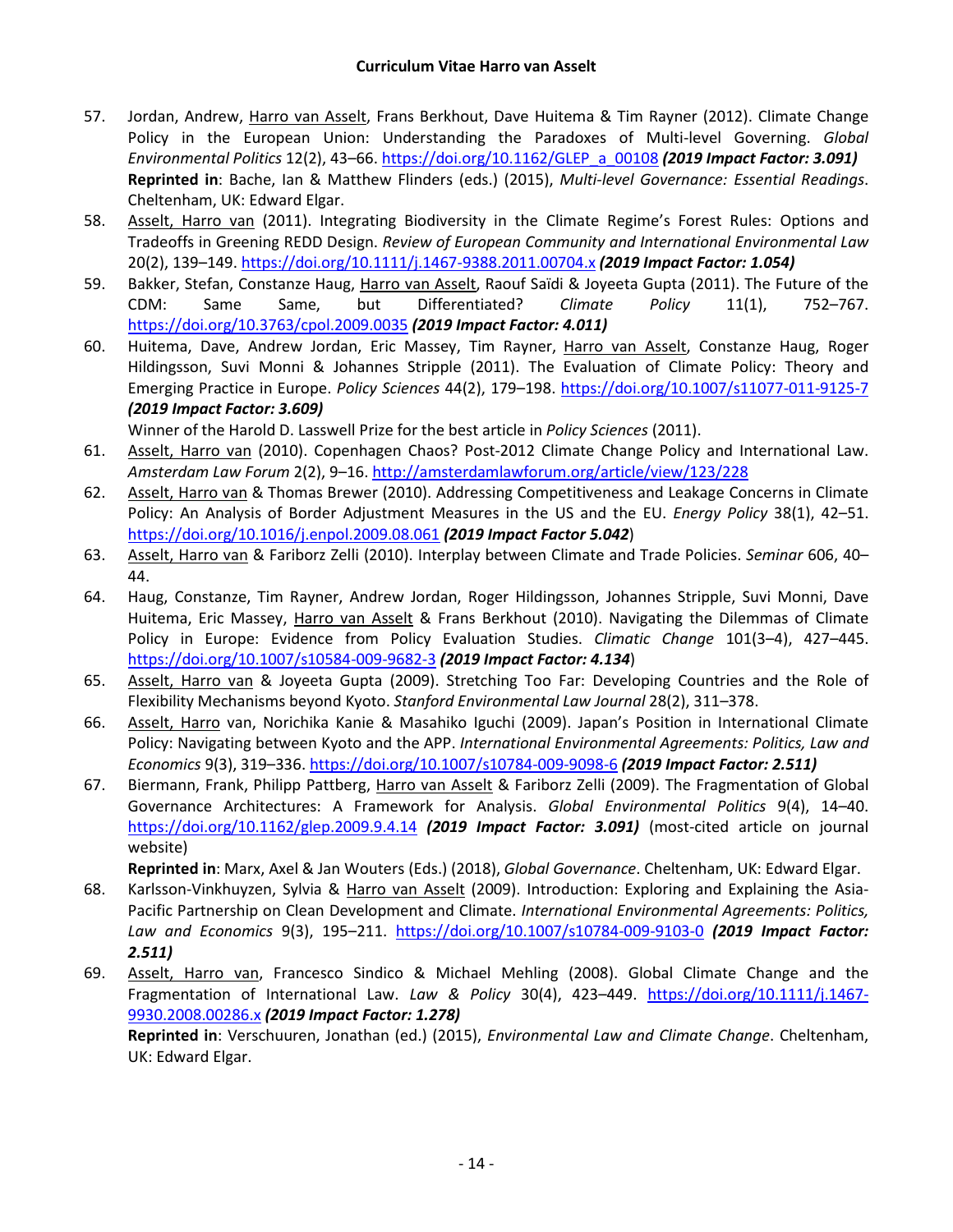- 70. Gupta, Joyeeta, Pieter van Beukering, Harro van Asselt, Luke Brander, Sebastiaan Hess & Kim van der Leeuw (2008). Flexibility Mechanisms and Sustainable Development: Lessons from Five AIJ Projects. *Climate Policy* 8(3), 261–276*.* <https://doi.org/10.3763/cpol.2007.0463> *(2019 Impact Factor: 4.011)*
- 71. Asselt, Harro van (2007). From UN-ity to Diversity? The UNFCCC, the Asia-Pacific Partnership, and the Future of International Law on Climate Change. *Carbon and Climate Law Review* 1(1), 17–28.
- 72. Asselt, Harro van & Frank Biermann (2007). European Emissions Trading and the International Competitiveness of Energy-intensive Industries: A Legal and Political Evaluation of Possible Supporting Measures. *Energy Policy* 35(1), 497–506. <https://doi.org/10.1016/j.enpol.2005.12.013> *(2019 Impact Factor 5.042*)
- 73. Gupta, Joyeeta, Harro van Asselt, Onno Kuik & Chris Evans (2007). Exogenous Promotion of Sustainable Electricity Policies in India: Opportunities and Challenges. *Energy & Environment* 18(3–4), 403–420. <https://doi.org/10.1260/095830507781076257>
- 74. Asselt, Harro van, Nicolien van der Grijp & Frans Oosterhuis (2006). Greener Public Purchasing: Opportunities for Climate-Friendly Government Procurement under WTO and EU Rules. *Climate Policy* 6(2), 217–229. <http://dx.doi.org/10.1080/14693062.2006.9685596> *(2019 Impact Factor: 4.011)*
- 75. Gupta, Joyeeta & Harro van Asselt (2006). Helping Operationalise Article 2: A Transdisciplinary Methodological Tool for Evaluating when Climate Change is Dangerous. *Global Environmental Change: Human and Policy Dimensions* 16(1), 83–94. <https://doi.org/10.1016/j.gloenvcha.2005.11.006> (*2019 Impact Factor 10.466*)
- 76. Asselt, Harro van, Joyeeta Gupta & Frank Biermann (2005). Advancing the Climate Agenda: Exploiting Material and Institutional Linkages to Develop a Menu of Policy Options. *Review of European Community and International Environmental Law* 14(3), 255–264. <https://doi.org/10.1111/j.1467-9388.2005.0440a.x> *(2019 Impact Factor: 1.054)*
- 77. Asselt, Harro van (2005). Environmental Considerations under the WTO Agreement on Government Procurement: Promises and Pitfalls. *Griffin's View on International and Comparative Law* 6(2), 78–93.

#### *Book Chapters*

- 78. Asselt, Harro van (2020, forthcoming). The Prospects of Climate and Trade Disputes before the WTO. In: Alogna, Ivano, Christine Bakker and Jean-Pierre Gauci (Eds.), *Climate Change Litigation: Global Perspectives*. Leiden: Brill. (invited submission)
- 79. Asselt, Harro van (2021, forthcoming). Trade. In: Rajamani, Lavanya & Jacqueline Peel (Eds.), *The Oxford*  Handbook of International Environmental Law, 2<sup>nd</sup> edition. Oxford, UK: Oxford University Press. (invited submission)
- 80. Asselt, Harro van & Kati Kulovesi (2021, forthcoming). Article 13: Enhanced Transparency Framework for Action and Support. In: Van Calster, Geert & Leonie Reins (Eds.), *A Commentary on the Paris Agreement on Climate Change*. Cheltenham, UK: Edward Elgar. (invited submission)
- 81. Asselt, Harro van, Tom Moerenhout & Cleo Verkuijl (2021, forthcoming). Using the Trade Regime to Phase Out Fossil Fuel Subsidies. In: Jakob, Michael (Ed.), *Handbook on Trade Policy and Climate Change*. Cheltenham, UK: Edward Elgar. (invited submission)
- 82. Espa, Ilaria, Harro van Asselt & Dominic Coppens (2021, forthcoming). Energy Subsidies and International Trade Law. In: Mehling, Michael & Harro van Asselt (Eds.), *Research Handbook on Climate Finance and Investment Law*. Cheltenham, UK: Edward Elgar.
- 83. Piselli, Dario & Harro van Asselt (2021, forthcoming). Planetary Boundaries and Regime Interaction in International Law. In: French, Duncan & Louis J. Kotzé (Eds.), *Research Handbook on Law, Governance and Planetary Boundaries*. Cheltenham, UK: Edward Elgar. (invited submission)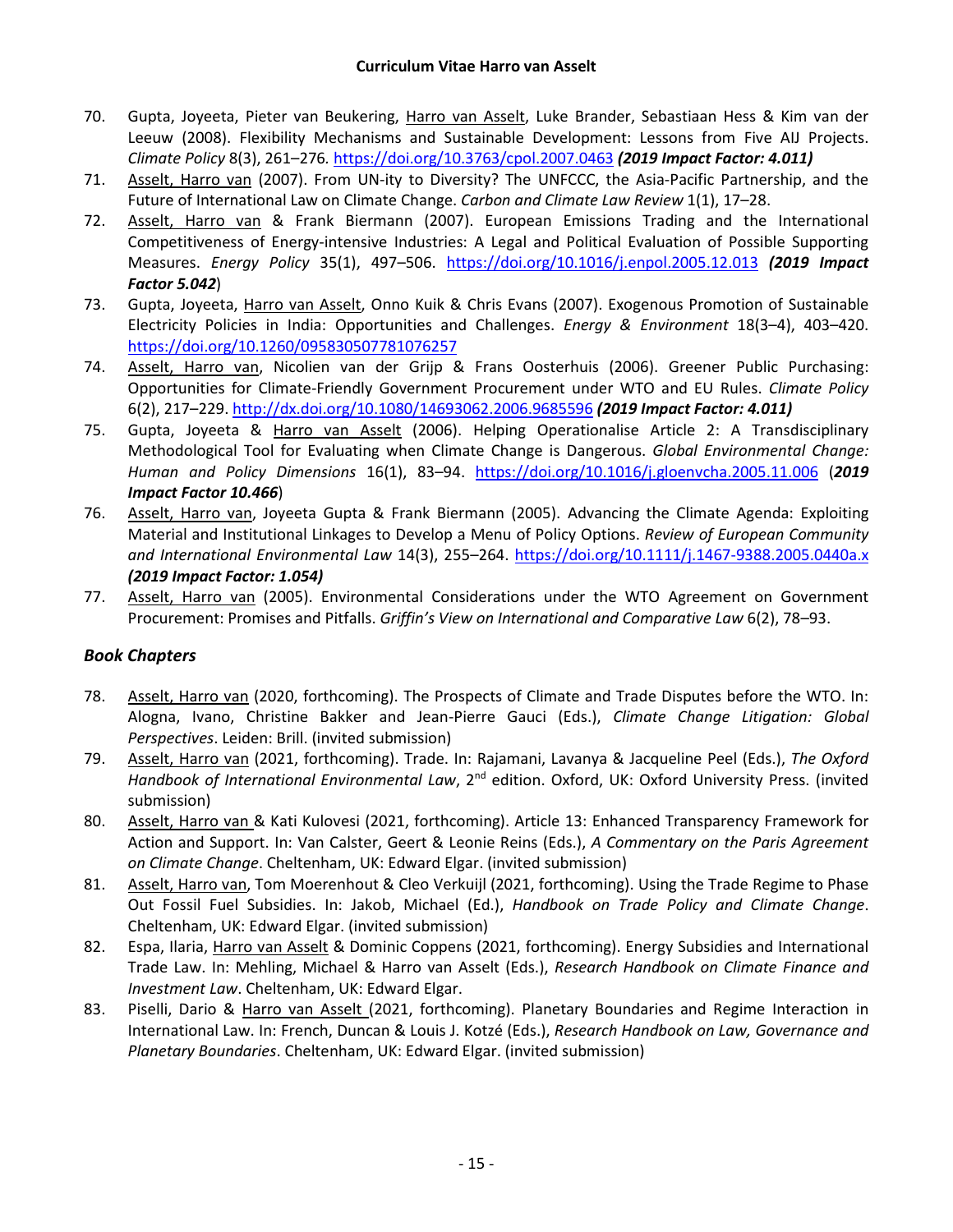- 84. Asselt, Harro van (2020). Climate Change Convention. In: Morin, Jean-Frédéric & Amandine Orsini (Eds.), *Essential Concepts of Global Environmental Governance*, 2nd edition. (pp. 38–41). Abingdon, UK: Routledge. (invited submission)
- 85. Asselt, Harro van & Michael Mehling (2020). Border Carbon Adjustments in a Post-Paris World: Same Old, Same Old, but Different? In: Daniel Esty and Susan Biniaz (Eds.), *Cool Heads in a Warming World: How Trade Policy Can Help Fight Climate Change*. New Haven, CT: Yale Center for Environmental Law & Policy. [https://envirocenter.yale.edu/sites/default/files/files/CoolHeads\\_vanAsselt\(1\).pdf.](https://envirocenter.yale.edu/sites/default/files/files/CoolHeads_vanAsselt(1).pdf) (invited submission)
- 86. Asselt, Harro van (2020). Foreword. In: Wood, Geoffrey & Keith Baker (Eds.), *The Palgrave Handbook of Managing Fossil Fuels and Energy Transitions*. (pp. vii–ix). London, UK: Palgrave Macmillan. (invited submission)
- 87. Hickmann, Thomas, Harro van Asselt, Sebastian Oberthür, Lisa Sanderink, Oscar Widerberg & Fariborz Zelli (2020). Institutional Interlinkages. In: Biermann, Frank & Rakhyun E. Kim (Eds.), *Architectures of Earth System Governance: Institutional Complexity and Structural Transformation*. (pp. 119–136). Cambridge, UK: Cambridge University Press. <https://doi.org/10.1017/9781108784641.006>
- 88. Huitema, Dave, Andrew Jordan, Harro van Asselt & James Patterson (2019). Polycentric Governance and Climate Change. In: Galaz, Victor (Ed.), *Global Challenges, Governance, and Complexity: Applications and Frontiers*. (pp. 124–146). Cheltenham, UK: Edward Elgar. <https://doi.org/10.4337/9781788115421>
- 89. Kim, Rakhyun E., Harro van Asselt, Louis J. Kotzé, Marjanneke J. Vijge & Frank Biermann (2020). Hierarchization. In: Biermann, Frank & Rakhyun E. Kim (Eds.), *Architectures of Earth System Governance: Institutional Complexity and Structural Transformation*. (pp. 275–296). Cambridge, UK: Cambridge University Press. <https://doi.org/10.1017/9781108784641.013>
- 90. Nasiritousi, Naghmeh, Lisa Sanderink, Jakob Skovgaard, Harro van Asselt, Cleo Verkuijl & Oscar Widerberg (2020). The Performance of the Climate-Energy Nexus: Assessing the Effectiveness of the Institutional Complexes on Renewable Energy, Fossil Fuel Subsidy Reform, and Carbon Pricing. In: Zelli, Fariborz, Karin Bäckstrand, Naghmeh Nasiritousi, Jakob Skovgaard & Oscar Widerberg (Eds.), *Governing the Climate-Energy Nexus: Institutional Complexity and Its Challenges to Effectiveness and Legitimacy*. (pp. 212–234). Cambridge, UK: Cambridge University Press. <https://doi.org/10.1017/9781108676397.010>
- 91. Verkuijl, Cleo & Harro van Asselt (2020). Fossil Fuel Subsidy Reform: Interactions between International Cooperative Institutions. The More, the Merrier? In: Zelli, Fariborz, Karin Bäckstrand, Naghmeh Nasiritousi, Jakob Skovgaard & Oscar Widerberg (Eds.), *Governing the Climate-Energy Nexus: Institutional Complexity and Its Challenges to Effectiveness and Legitimacy*. (pp. 131–155). Cambridge, UK: Cambridge University Press. <https://doi.org/10.1017/9781108676397.007>
- 92. Zelli, Fariborz, Naghmeh Nasiritousi, Karin Bäckstrand, Philipp Pattberg, Lisa Sanderink, Jakob Skovgaard, Harro van Asselt & Oscar Widerberg (2020). Analytical Framework: Assessing Coherence, Management, Legitimacy, and Effectiveness. In: Zelli, Fariborz, Karin Bäckstrand, Naghmeh Nasiritousi, Jakob Skovgaard & Oscar Widerberg (Eds.), *Governing the Climate-Energy Nexus: Institutional Complexity and Its Challenges to Effectiveness and Legitimacy*. (pp. 21–42). Cambridge, UK: Cambridge University Press. <https://doi.org/10.1017/9781108676397.004>
- 93. Gupta, Aarti & Harro van Asselt (2019). Transparency and Accountability in Multilateral Climate Politics. In: Park, Susan & Teresa Kramarz (Eds.), *Global Environmental Governance and the Accountability Trap*. (pp. 37–62). Cambridge, MA: The MIT Press.
- 94. Asselt, Harro van & Fariborz Zelli (2018). International Governance: Polycentric Governing by and beyond the UNFCCC? In: Jordan, Andrew, Dave Huitema, Harro van Asselt & Johanna Forster (Eds.), *Governing Climate Change: Polycentricity in Action?* (pp. 29–46). Cambridge, UK: Cambridge University Press. <https://doi.org/10.1017/9781108284646.002>
- 95. Asselt, Harro van, Laura Merrill & Kati Kulovesi (2018). Fossil Fuel Subsidies and the Global Climate Regime. In: Skovgaard, Jakob & Harro van Asselt (Eds.), *The Politics of Fossil Fuel Subsidies and Their*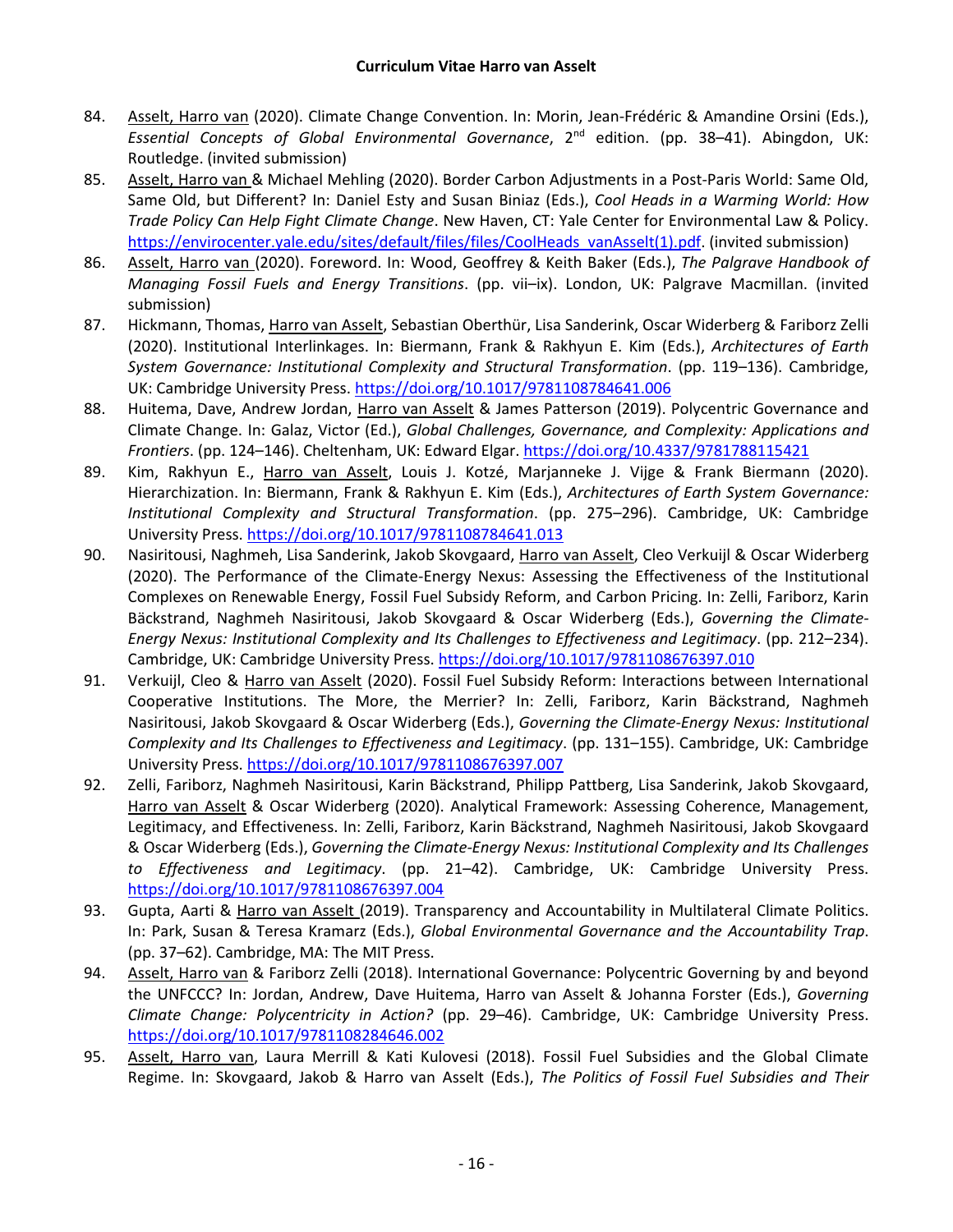*Reform*. (pp. 140–155). Cambridge, UK: Cambridge University Press. <https://doi.org/10.1017/9781108241946.010>

- 96. Asselt, Harro van, Andrew Jordan & Dave Huitema (2018). Global Climate Governance after Paris: Setting the Stage for Experimentation? In: Turnheim Bruno, Paula Kivimaa & Frans Berkhout (Eds.), *Innovating Climate Governance: Moving Beyond Experiments*. (pp. 27–46). Cambridge, UK: Cambridge University Press. <https://doi.org/10.1017/9781108277679.003> (invited submission)
- 97. Honkonen, Tuula, Sabaa A. Khan, Kati Kulovesi & Harro van Asselt (2018). Intergovernmental Negotiation Committee on Ocean Plastics: A Multilateral Negotiation Simulation. In: Honkonen, Tuula & Seita Romppanen (Eds.), *International Environmental Law-making and Diplomacy Review 2017*. (pp. 129–157). Joensuu: University of Eastern Finland Law School.
- 98. Jordan, Andrew, Dave Huitema, Jonas Schoenefeld, Harro van Asselt & Johanna Forster (2018). Governing Climate Change Polycentrically: Setting the Scene. In: Jordan, Andrew, Dave Huitema, Harro van Asselt & Johanna Forster (Eds.), *Governing Climate Change: Polycentricity in Action?* (pp. 3–26). Cambridge, UK: Cambridge University Press. <https://doi.org/10.1017/9781108284646.002>
- 99. Jordan, Andrew, Dave Huitema, Harro van Asselt & Johanna Forster (2018). Governing Climate Change: The Promise and Limits of Polycentric Governance. In: Jordan, Andrew, Dave Huitema, Harro van Asselt & Johanna Forster (Eds.), *Governing Climate Change: Polycentricity in Action?* (pp. 359–383). Cambridge, UK: Cambridge University Press. <https://doi.org/10.1017/9781108284646.021>
- 100. Kalkuhl, Matthias, Brigitte Knopf, Kurt Van Dender, Harro van Asselt, David Klenert, Ruben Lubowski, Tobias S. Schmidt & Bjarne Steffen (2018). Bridging the Gap: Fiscal Reforms for the Low-Carbon Transition. In: UNEP (Ed.), *Emissions Gap Report 2018*. (pp. 43–51). Nairobi: UNEP. [http://wedocs.unep.org/bitstream/handle/20.500.11822/26895/EGR2018\\_FullReport\\_EN.pdf?isAllowed=](http://wedocs.unep.org/bitstream/handle/20.500.11822/26895/EGR2018_FullReport_EN.pdf?isAllowed=y&sequence=1) [y&sequence=1](http://wedocs.unep.org/bitstream/handle/20.500.11822/26895/EGR2018_FullReport_EN.pdf?isAllowed=y&sequence=1)
- 101. Skovgaard, Jakob & Harro van Asselt (2018). Conclusions and Ways Forward. In: Skovgaard, Jakob & Harro van Asselt (Eds.), *The Politics of Fossil Fuel Subsidies and Their Reform*. (pp. 305–318). Cambridge, UK: Cambridge University Press. <https://doi.org/10.1017/9781108241946.019>
- 102. Skovgaard, Jakob & Harro van Asselt (2018). The Politics of Fossil Fuel Subsidy and Their Reform: An Introduction. In: Skovgaard, Jakob & Harro van Asselt (Eds.), *The Politics of Fossil Fuel Subsidies and Their Reform*. (pp. 3-20). Cambridge, UK: Cambridge University Press. <https://doi.org/10.1017/9781108241946.003>
- 103. Asselt, Harro van (2017). REDD+ and Biodiversity. In: Razzaque, Jona & Elisa Morgera (Eds.), *Elgar Encyclopedia of Environmental Law, Volume III: Biodiversity and Nature Protection Law*. (pp. 309-319). Cheltenham, UK: Edward Elgar. <https://doi.org/10.4337/9781783474257.III.22> (invited submission)
- 104. Honkonen, Tuula & Harro van Asselt (2017). The Shanghai Negotiations A Multilateral Simulation Exercise: The 2015 Paris Agreement to Strengthen Action on Climate Change. In: Couzens, Ed, Tuula Honkonen & Melissa Lewis (Eds.), *International Environmental Law-making and Diplomacy Review 2015*. (pp. 185-224). University of Eastern Finland – UNEP Course Series 15. Joensuu: University of Eastern Finland.
- 105. Kim, Rakhyun & Harro van Asselt (2016). Global Governance: Problem-shifting in the Anthropocene and the Limits of International Law. In: Morgera, Elisa & Kati Kulovesi (Eds.), *Research Handbook on International Law and Natural Resources*. (pp. 473-495). Cheltenham, UK: Edward Elgar. <https://doi.org/10.4337/9781783478330.00039> (invited submission)
- 106. Asselt, Harro van & Constance L. McDermott (2016). The Institutional Complex for REDD+: A 'Benevolent Jigsaw'? In: Voigt, Christina (Ed.), *Research Handbook on REDD+ and International Law*. (pp. 63-88). Cheltenham, UK: Edward Elgar. <https://doi.org/10.4337/9781783478316.00016> (invited submission)
- 107. Asselt, Harro van & Jakob Skovgaard (2016). The Politics and Governance of Energy Subsidies. In: Van de Graaf, Thijs, Benjamin K. Sovacool, Arunabha Ghosh, Florian Kern & Michael T. Klare (eds.), *Palgrave*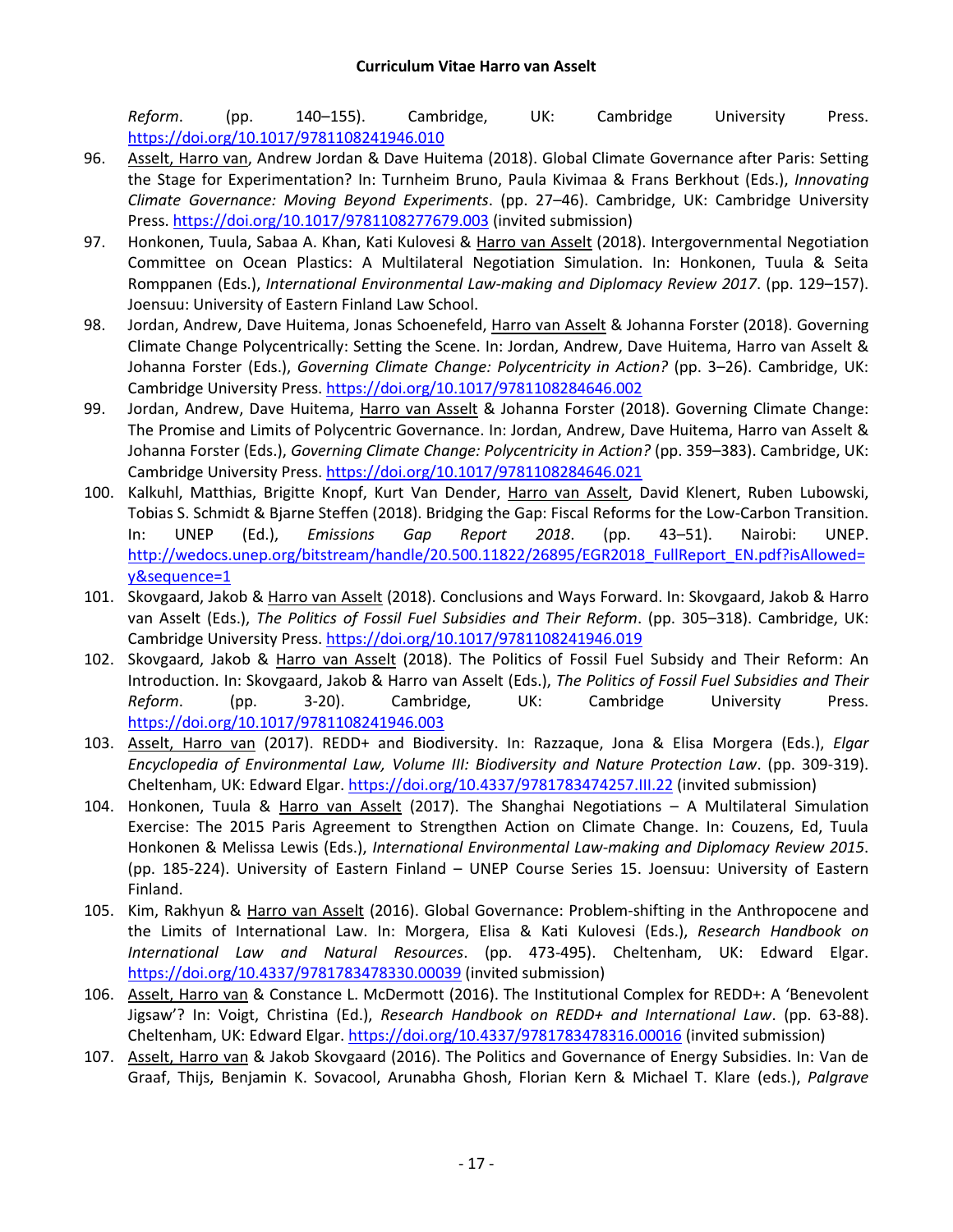*Handbook of the International Political Economy of Energy*. (pp. 269-288). London: Palgrave Macmillan. [https://doi.org/10.1057/978-1-137-55631-8\\_11](https://doi.org/10.1057/978-1-137-55631-8_11) (invited submission)

- 108. Asselt, Harro van (2016). Interlinkages between Climate Change, Ozone Depletion, and Air Pollution: The International Legal Framework. In: Farber, Daniel, and Marjan Peeters (Eds.), *Climate Change Law*. (pp. 286-297). Cheltenham, UK: Edward Elgar. <https://doi.org/10.4337/9781783477616.I.24> (invited submission)
- 109. Asselt, Harro van (2016). The Design and Implementation of Greenhouse Gas Emissions Trading. In: Carlarne, Cinnamon, Kevin Gray, and Richard G. Tarasofsky (Eds.), *The Oxford Handbook of International Climate Change Law*. (pp. 332-356). Oxford, UK: Oxford University Press. [https://doi.org/10.1093/law/9780199684601.003.0016\(](https://doi.org/10.1093/law/9780199684601.003.0016)invited submission)
- 110. Asselt, Harro van, Michael Mehling & Clarisse Kehler-Siebert (2015). The Changing Architecture of International Climate Change Law. In: Van Calster, Geert, Wim Vandenberghe & Leonie Reins (Eds.), *Research Handbook on Climate Change Mitigation Law*. (pp. 1-30). Cheltenham, UK: Edward Elgar. <https://doi.org/10.4337/9781849805834.00006> (invited submission)
- 111. Asselt, Harro van, Tim Rayner & Åsa Persson (2015). Climate Policy Integration. In: Bäckstrand, Karin & Eva Lövbrand (Eds.), *Research Handbook on Climate Governance*. (pp. 388-399). Cheltenham, UK: Edward Elgar. <https://doi.org/10.4337/9781783470600.00046> (invited submission)
- 112. Zelli, Fariborz & Harro van Asselt (2015). Fragmentation. In: Bäckstrand, Karin & Eva Lövbrand (Eds.), *Research Handbook on Climate Governance*. (pp. 121-131). Cheltenham, UK: Edward Elgar. <https://doi.org/10.4337/9781783470600.00020> (invited submission)
- 113. Asselt, Harro van (2014). Climate Change Convention. In: Morin, Jean-Frédéric, and Amandine Orsini (Eds.), *Essential Concepts of Global Environmental Governance*. (pp. 26-29). Abingdon, UK: Routledge/Earthscan. (invited submission)
- 114. Asselt, Harro van (2013). Managing the Fragmentation of International Climate Law. In: Hollo, Erkki, Kati Kulovesi, and Michael Mehling (Eds.), *Climate Change and the Law*. (pp. 329-357). Berlin: Springer. (invited submission)
- 115. Zelli, Fariborz, Philipp Pattberg, Hannes Stephan & Harro van Asselt (2013). Global Climate Governance and Energy Choices. In: Goldthau, Andreas (Ed.), *Handbook of Global Energy Policy*. (pp. 340-357). Oxford, UK: Wiley-Blackwell. <https://doi.org/10.1002/9781118326275.ch20> (invited submission)
- 116. McDermott, Constance L., Harro van Asselt, Charlotte Streck, Samuel Assembe Mvondo, Amy E. Duchelle, Constanze Haug, David Humphreys, Mari Mulyani, Chandra Shekhar Silori, Regan Suzuki, Fariborz Zelli, Simone Frick, Marco Lentini, Harisharan Luintel & Cleber Salimon (2012). Governance for REDD+, Forest Management and Biodiversity: Existing Approaches and Future Options. In: John A. Parotta, Christoph Wildburger & Stephanie Mansourian (Eds.), Understanding Relationships between Biodiversity, Carbon, Forests and People: The Key to Achieving REDD+ Objectives. (pp. 115-138). Vienna: International Union of Forest Research Organizations. [https://www.iufro.org/fileadmin/material/publications/iufro](https://www.iufro.org/fileadmin/material/publications/iufro-series/ws31/ws31-ch05.pdf)[series/ws31/ws31-ch05.pdf](https://www.iufro.org/fileadmin/material/publications/iufro-series/ws31/ws31-ch05.pdf)
- 117. Zelli, Fariborz, Aarti Gupta & Harro van Asselt (2012). Horizontal Institutional Interlinkages. In: Frank Biermann & Philipp Pattberg (Eds.), *Global Environmental Governance Reconsidered*. (pp. 175-198). Cambridge, MA: The MIT Press. (invited submission)
- 118. Asselt, Harro van (2011). Legal and Political Approaches in Interplay Management: Dealing with the Fragmentation of Global Climate Governance. In: Sebastian Oberthür & Olav Schram Stokke (Eds.), *Managing Institutional Complexity: Regime Interplay and Global Environmental Change*. (pp. 59-86). Cambridge, MA: The MIT Press. (invited submission)
- 119. Asselt, Harro van, Constanze Haug, Stefan Bakker & Joyeeta Gupta (2011). Differentiation in the CDM: Options and Challenges for Reform. In: Michael Mehling, Amy Merrill & Karl Upston-Hooper (Eds.), *Improving the Clean Development Mechanism: Options and Challenges Post-2012*. (pp. 27-48). Berlin: Lexxion. (invited submission)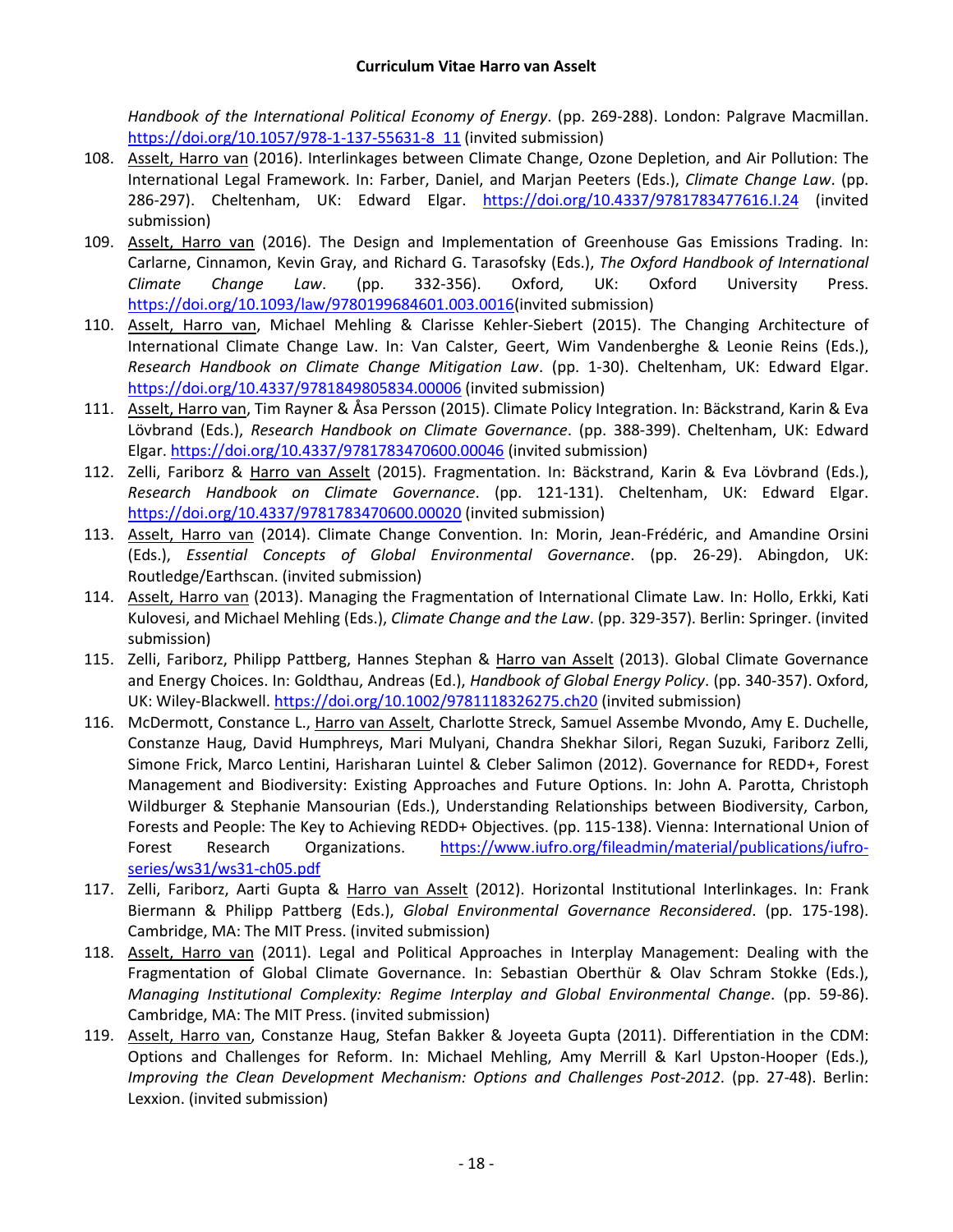- 120. Asselt, Harro van (2010). Emissions Trading: The Enthusiastic Adoption of an Alien Instrument? In: Andrew Jordan, Dave Huitema, Harro van Asselt, Tim Rayner & Frans Berkhout (Eds.), *Climate Change Policy in the European Union: Confronting the Dilemmas of Mitigation and Adaptation?* (pp. 125-144). Cambridge, UK: Cambridge University Press. <https://doi.org/10.1017/CBO9781139042772.008>
- 121. Asselt, Harro van & Joyeeta Gupta (2010). Incorporating Climate Change in EU Member States' Development Cooperation. In: Joyeeta Gupta & Nicolien van der Grijp (Eds.), *Mainstreaming Climate Change in Development Cooperation: Theory, Practice and Implications for the European Union*. (pp. 206- 252). Cambridge, UK: Cambridge University Press. <https://doi.org/10.1017/CBO9780511712067.008>
- 122. Berkhout, Frans, Constanze Haug, Tim Rayner, Harro van Asselt, Roger Hildingsson, Dave Huitema, Andrew Jordan, Suvi Monni & Johannes Stripple (2010). How do Climate Policies Work? Confronting Governance Dilemmas in the European Union. In: Mike Hulme & Henry Neufeldt (Eds.), *Making Climate Change Work for Us: European Perspectives on Adaptation and Mitigation Strategies*. (pp. 137-164). Cambridge, UK: Cambridge University Press.
- 123. Biermann, Frank, Philipp Pattberg, Fariborz Zelli, Harro van Asselt, Ingrid Boas, Christian Flachsland, Nitu Goel, Andries Hof, Anne Jerneck, Eric Massey, Lennart Olsson & Johannes Stripple (2010). Global Climate Governance after 2012: Architecture, Agency and Adaptation. In: Mike Hulme & Henry Neufeldt (Eds.), *Making Climate Change Work for Us: European Perspectives on Adaptation and Mitigation Strategies*. (pp. 263-290). Cambridge: Cambridge University Press.
- 124. Biermann, Frank, Fariborz Zelli, Philipp Pattberg & Harro van Asselt (2010). The Architecture of Global Climate Governance: Setting the Stage. In: Frank Biermann, Philipp Pattberg & Fariborz Zelli (Eds.), *Global Climate Governance Beyond 2012: Architecture, Agency and Adaptation*. (pp. 15-24). Cambridge, UK: Cambridge University Press. <https://doi.org/10.1017/CBO9781139107150.004>
- 125. Gupta, Joyeeta, Harro van Asselt & Michiel van Drunen (2010). Global Governance: Climate Cooperation. In: Joyeeta Gupta & Nicolien van der Grijp (Eds.), *Mainstreaming Climate Change in Development Cooperation: Theory, Practice and Implications for the European Union*. (pp. 134-168). Cambridge, UK: Cambridge University Press. <https://doi.org/10.1017/CBO9780511712067.006>
- 126. Jordan, Andrew, Dave Huitema & Harro van Asselt (2010). Climate Change Policy in the European Union: An Introduction. In: Andrew Jordan, Dave Huitema, Harro van Asselt, Tim Rayner & Frans Berkhout (Eds.), *Climate Change Policy in the European Union: Confronting the Dilemmas of Mitigation and Adaptation?* (pp. 3-26). Cambridge, UK: Cambridge University Press. <https://doi.org/10.1017/CBO9781139042772.003>
- 127. Jordan, Andrew, Dave Huitema, Harro van Asselt & Tim Rayner (2010). The Evolution of Climate Change Policy in the European Union: A Synthesis. In: Andrew Jordan, Dave Huitema, Harro van Asselt, Tim Rayner & Frans Berkhout (Eds.), *Climate Change Policy in the European Union: Confronting the Dilemmas of Mitigation and Adaptation?* (pp. 186-210). Cambridge, UK: Cambridge University Press. <https://doi.org/10.1017/CBO9781139042772.011>
- 128. Jordan, Andrew, Dave Huitema, Harro van Asselt, Frans Berkhout & Tim Rayner (2010). Governing Climate Change in the European Union: Understanding the Past and Preparing for the Future. In: Andrew Jordan, Dave Huitema, Harro van Asselt, Tim Rayner & Frans Berkhout (Eds.), *Climate Change Policy in the European Union: Confronting the Dilemmas of Mitigation and Adaptation?* (pp. 253-275). Cambridge, UK: Cambridge University Press. <https://doi.org/10.1017/CBO9781139042772.014>
- 129. Jordan, Andrew, Dave Huitema, Tim Rayner & Harro van Asselt (2010). Governing the European Union: Policy Choices and Governance Dilemmas. In: Andrew Jordan, Dave Huitema, Harro van Asselt, Tim Rayner & Frans Berkhout (Eds.), *Climate Change Policy in the European Union: Confronting the Dilemmas of Mitigation and Adaptation?* (pp. 29-51). Cambridge, UK: Cambridge University Press. <https://doi.org/10.1017/CBO9781139042772.004>
- 130. Zelli, Fariborz & Harro van Asselt (2010). The Overlap between the UN Climate Regime and the World Trade Organization: Lessons for Post-2012 Climate Governance. In: Frank Biermann, Philipp Pattberg &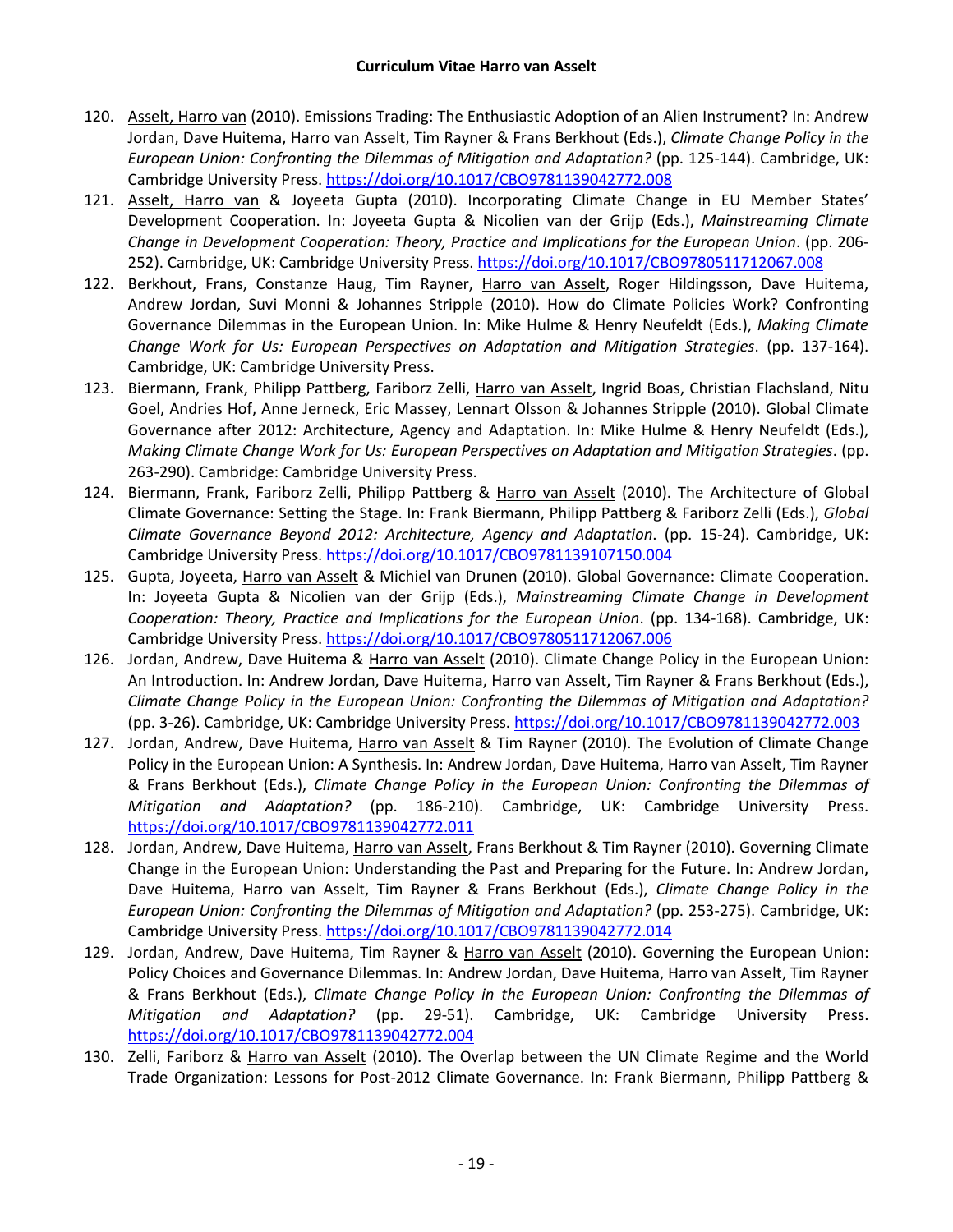Fariborz Zelli (Eds.), *Global Climate Governance Beyond 2012: Architecture, Agency and Adaptation*. (pp. 79-96). Cambridge, UK: Cambridge University Press. <https://doi.org/10.1017/CBO9781139107150.008>

- 131. Zelli, Fariborz, Frank Biermann, Philipp Pattberg & Harro van Asselt (2010). The Consequences of a Fragmented Governance Architecture: A Policy Appraisal. In: Frank Biermann, Philipp Pattberg & Fariborz Zelli (Eds.), *Global Climate Governance Beyond 2012: Architecture, Agency and Adaptation*. (pp. 25-34). Cambridge, UK: Cambridge University Press. <https://doi.org/10.1017/CBO9781139107150.005>
- 132. Asselt, Harro van (2009). Diversity in Global Climate Governance: Interactions between the Asia-Pacific Partnership and the Climate Regime. In: Michael Rodi (Ed.), *Proceedings of the Summer Academy 'Energy and the Environment' Greifswald, 2007*. (pp. 81-106). Berlin: Lexxion. (invited submission)
- 133. Huitema, Dave, Jeroen Aerts & Harro van Asselt (2008). Adaptive Governance in Climate Change: The Cases of the International Climate Change Regime and Water Management in the Netherlands. In: Velma Grover (Ed.), *Global Warming and Climate Change. Ten Years after Kyoto and Still Counting*. (pp. 527-561). Enfield, NH: Science Publishers, Inc. (invited submission)
- 134. Asselt, Harro van & Joyeeta Gupta (2007). The Role of Flexibility Mechanisms Post 2012 and Developing Country Concerns: Lessons Learned? In: Michael Rodi (Ed.), *Between Theory and Practice: Putting Climate Policy to Work. Vol. 1 of the Proceedings of the Summer Academy 'Energy and the Environment' Greifswald, 16-29 July 2006*. (pp. 27-64). Berlin: Lexxion. (invited submission)

### *Book Reviews*

- 135. Asselt, Harro van (2020 fc). Book review of "Fossil Fuel Subsidy Reform: An International Law Response", by Vernon Rive. *Transnational Environmental Law* 9(3) (accepted for publication).
- 136. Asselt, Harro van (2019). Book review of "The Paris Agreement on Climate Change", by Daniel Klein, María Pía Carazo, Meinhard Doelle, Jane Bulmer and Andrew Higham. *Transnational Environmental Law* 8(2), 379–382. <https://doi.org/10.1017/S2047102519000189>
- 137. Asselt, Harro van (2018). Book review of "International Climate Change Law", by Daniel Bodansky, Jutta Brunnée and Lavanya Rajamani. *Carbon and Climate Law Review* 12(1), 70–73. <https://doi.org/10.21552/cclr/2018/1/14>
- 138. Asselt, Harro van (2013). Book review of "Climate Governance at the Crossroads: Experimenting with a Global Response after Kyoto", by Matthew J. Hoffmann. *Environmental Politics* 22(2), 354–356. <https://doi.org/10.1080/09644016.2013.769805>
- 139. Asselt, Harro van (2009). Book review essay: The Emergence, Implementation and Future of the EU Emissions Trading Scheme. *Carbon and Climate Law Review* 3(1), 124–128. <https://doi.org/10.21552/CCLR/2009/1/69>
- 140. Asselt, Harro van (2008). Book review of "Europe and Global Climate Change", edited by Paul Harris. *Review of European Community and International Environmental Law* 17(2), 254–256. [https://doi.org/10.1111/j.1467-9388.2008.598\\_7.x](https://doi.org/10.1111/j.1467-9388.2008.598_7.x)
- 141. Asselt, Harro van (2008). Book review of "Climate and Trade Policy: Bottom-up Approaches Towards Global Agreement", edited by Carlo Carraro and Christian Egenhofer. *Carbon and Climate Law Review*  2(1), 121–123. <https://doi.org/10.21552/CCLR/2008/1/21>
- 142. Asselt, Harro van (2007). Book review of "Conflicts in International Environmental Law", by Rüdiger Wolfrum and Nele Matz, and "Institutional Interaction in Global Environmental Governance. Synergy and Conflict among International and EU Policies", edited by Sebastian Oberthür and Thomas Gehring. *International Environmental Agreements: Politics, Law and Economics* 7(3), 305–311. <https://doi.org/10.1007/s10784-007-9043-5>
- 143. Asselt, Harro van (2007). Book review of "Differential Treatment in International Environmental Law", by Lavanya Rajamani. *Review of European Community and International Environmental Law* 16(2), 252–254.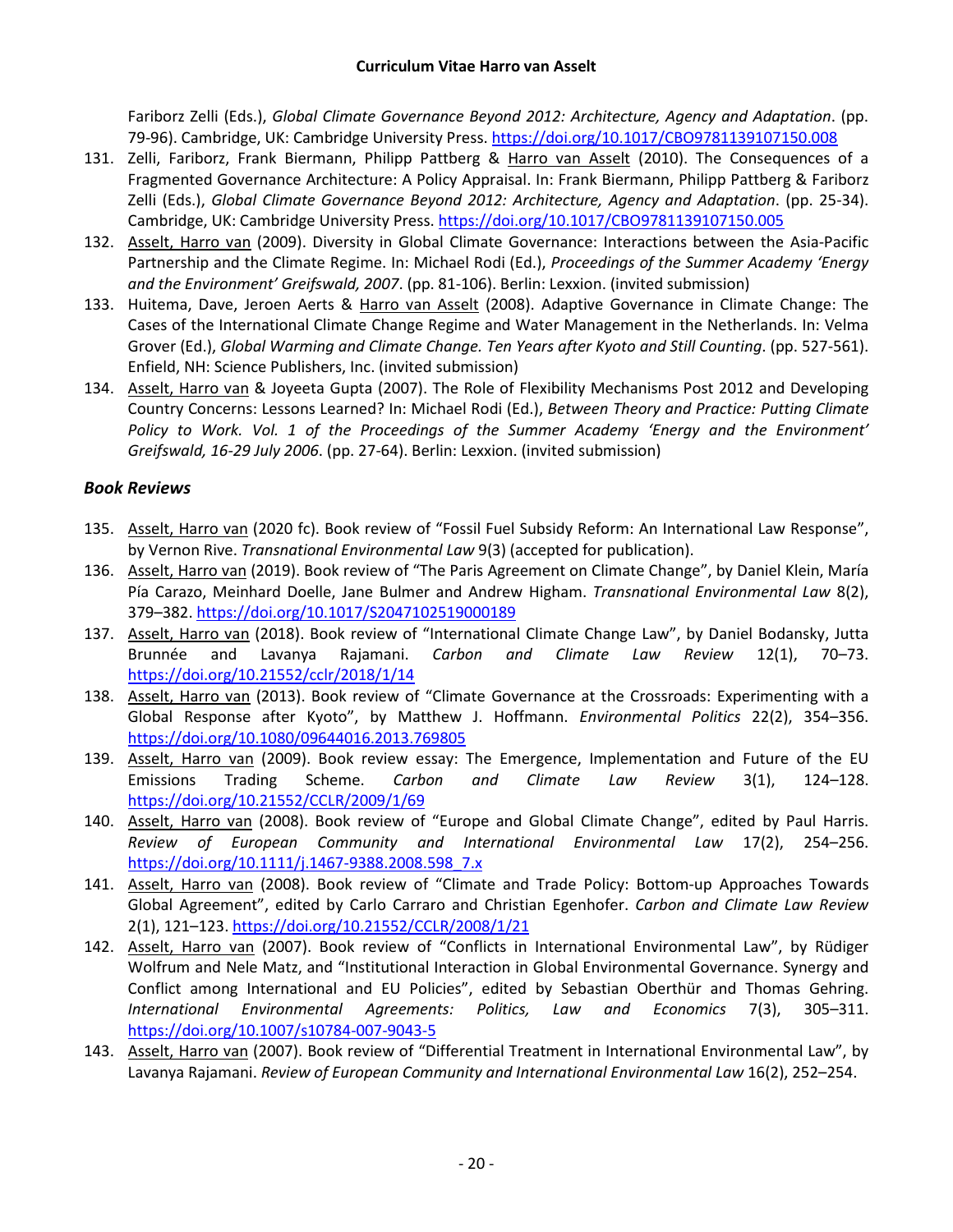- 144. Asselt, Harro van (2006). Book review of "Implementing the Climate Regime: International Compliance", edited by Olav Schram Stokke, Jon Hovi and Geir Ulfstein. *Global Environmental Politics* 6(1), 130–132. <https://doi.org/10.1162/glep.2006.6.1.130>
- 145. Asselt, Harro van (2005). Book review of "Legal Aspects of Implementing the Kyoto Protocol Mechanisms: Making Kyoto Work", edited by David Freestone and Charlotte Streck. *Review of European Community and International Environmental Law* 14(3), 310–311. <https://doi.org/10.1111/j.1467-9388.2005.00444.x>
- 146. Asselt, Harro van (2005). Book review of "The International Climate Change Regime: A Guide to Rules, Institutions and Procedures", by Farhana Yamin and Joanna Depledge. *International Environmental Agreements: Politics, Law and Economics* 5(4), 433–435. <https://doi.org/10.1007/s10784-005-6033-3>
- 147. Asselt, Harro van (2004). Book review of "The Trade in Wildlife Regulation for Conservation", edited by Sara Oldfield. *Review of European Community and International Environmental Law* 13(1), 113–114. <https://doi.org/10.1111/j.1467-9388.2004.00389.x>
- 148. Asselt, Harro van (2004). Book review of "A World without Walls: Freedom, Development, Free Trade and Global Governance", by Mike Moore. *Asian Journal of Social Science* 32(2), 317–319.

### *Editorials*

- 149. Dupont, Claire, Kati Kulovesi & Harro van Asselt (2020). Editorial: Governing the EU's Climate and Energy Transition through the 2030 Framework. *Review of European, Comparative and International Environmental Law* 29(2).
- 150. Asselt, Harro van (2018). Editorial. *Review of European, Comparative and International Environmental Law*  27(3), 207–209. <https://doi.org/10.1111/reel.12275>
- 151. Asselt, Harro van (2018). Editorial. *Review of European, Comparative and International Environmental Law*  27(2), 102–103. <https://doi.org/10.1111/reel.12253>
- 152. Asselt, Harro van (2017). Editorial. *Review of European, Comparative and International Environmental Law*  26(2). 103–104. <https://doi.org/10.1111/reel.12208>
- 153. Asselt, Harro van (2017). Editorial. *Review of European, Comparative and International Environmental Law*  26(1), 3–4. <https://doi.org/10.1111/reel.12197>
- 154. Asselt, Harro van (2016). Editorial. *Review of European, Comparative and International Environmental Law*  25(3), 275–276. <https://doi.org/10.1111/reel.12185>
- 155. Asselt, Harro van (2016). Editorial. *Review of European, Comparative and International Environmental Law*  25(2), 139–141. <https://doi.org/10.1111/reel.12173>
- 156. Asselt, Harro van (2016). Editorial. *Review of European, Comparative and International Environmental Law*  25(1), 3–4. <https://doi.org/10.1111/reel.12156>
- 157. Asselt, Harro van (2015). Editorial. *Review of European, Comparative and International Environmental Law* 24(3), 251–253. <https://doi.org/10.1111/reel.12144>
- 158. Asselt, Harro van (2015). Editorial. *Review of European, Comparative and International Environmental Law*  24(2), 115–116. <https://doi.org/10.1111/reel.12127>
- 159. Asselt, Harro van (2015). Editorial. *Review of European, Comparative and International Environmental Law*  24(1), 1–3. <https://doi.org/10.1111/reel.12108>
- 160. Asselt, Harro van (2014). Editorial. *Review of European, Comparative and International Environmental Law*  23(3), 285–287. <https://doi.org/10.1111/reel.12100>
- 161. Asselt, Harro van (2014). Editorial. *Review of European, Comparative and International Environmental Law*  23(2), 161–162. <https://doi.org/10.1111/reel.12085>
- 162. Boisson de Chazournes, Laurence & Harro van Asselt (2014). Editorial. *Review of European, Comparative and International Environmental Law* 23(1), 1–3. <https://doi.org/10.1111/reel.12074>
- 163. Asselt, Harro van (2013). Editorial. *Review of European, Comparative and International Environmental Law*  22(3), 219–222. <https://doi.org/10.1111/reel.12051>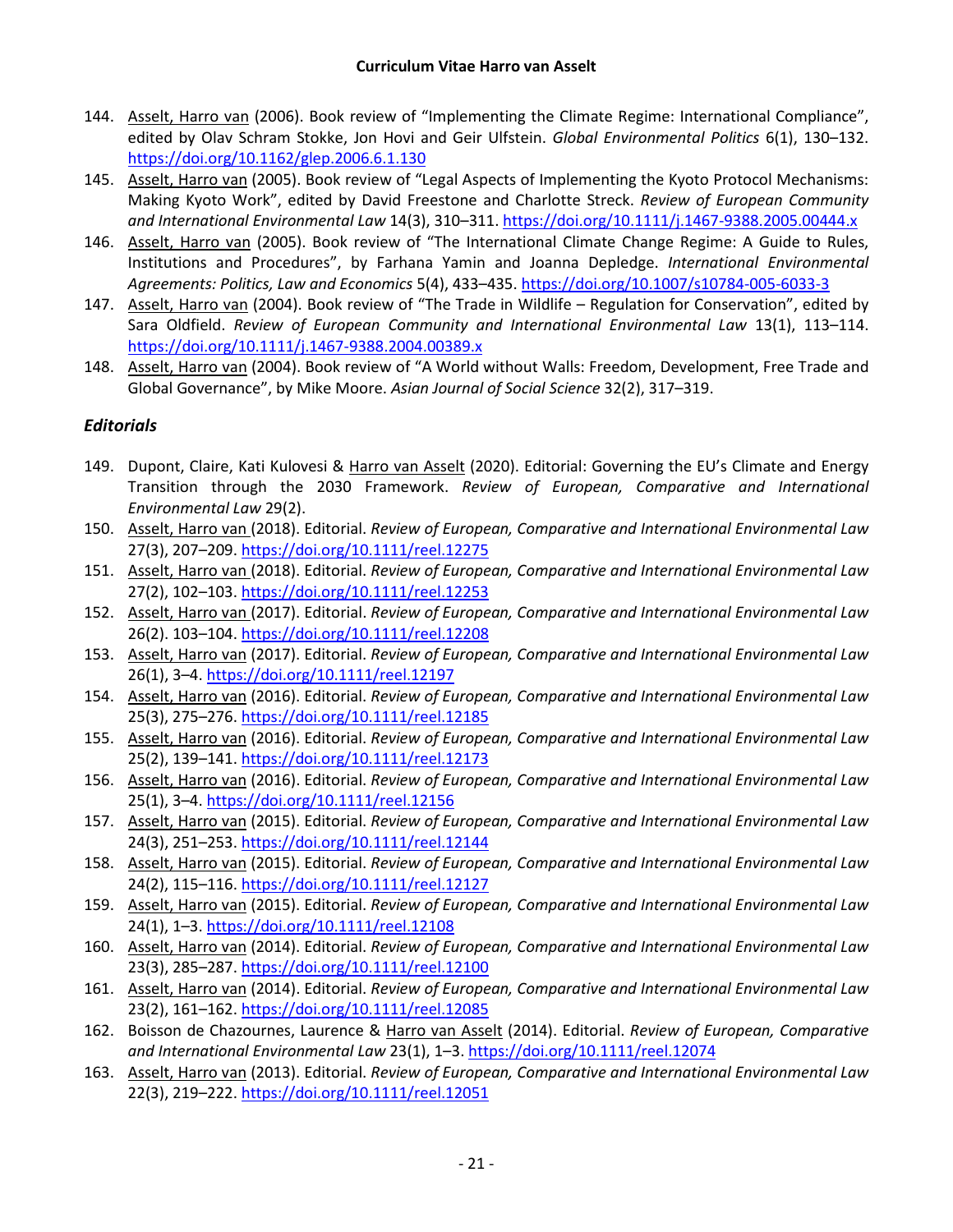- 164. Asselt, Harro van & Makane Moïse Mbengue (2013). Editorial. *Review of European, Comparative and International Environmental Law* 22(2), 129–130. <https://doi.org/10.1111/reel.12034>
- 165. Asselt, Harro van (2013). Editorial. *Review of European, Comparative and International Environmental Law*  22(1), 1–2. <https://doi.org/10.1111/reel.12024>
- 166. Asselt, Harro van (2012). Editorial. *Review of European Community and International Environmental Law*  21(2), 77–79. <https://doi.org/10.1111/j.1467-9388.2012.00757.x>
- 167. Asselt, Harro van (2012). Editorial. *Review of European, Comparative and International Environmental Law*  21(1), 1–3. <https://doi.org/10.1111/j.1467-9388.2012.00745.x>

### *Policy Briefs and Other Short Publications*

- 168. Mehling, Michael, Harro van Asselt, Kasturi Das & Susanne Droege (2019). What a European "Carbon Border Tax" Might Look Like. *VoxEU*. [https://voxeu.org/article/what-european-carbon-border-tax-might](https://voxeu.org/article/what-european-carbon-border-tax-might-look)[look.](https://voxeu.org/article/what-european-carbon-border-tax-might-look)
- 169. Das, Kasturi, Harro van Asselt, Susanne Droege & Michael Mehling (2018). *Making Trade Work for Climate: Options for Policymakers*. London: Climate Strategies. [https://climatestrategies.org/wp](https://climatestrategies.org/wp-content/uploads/2018/09/CS_WP4-Brief_FINAL.pdf)[content/uploads/2018/09/CS\\_WP4-Brief\\_FINAL.pdf.](https://climatestrategies.org/wp-content/uploads/2018/09/CS_WP4-Brief_FINAL.pdf)
- 170. Verkuijl, Cleo, Georgia Piggot, Michael Lazarus, Harro van Asselt & Peter Erickson (2018). *Aligning Fossil Fuel Production with the Paris Agreement: Insights for the UNFCCC Talanoa Dialogue*. Seattle, WA: Stockholm Environment Institute. [https://www.sei.org/publications/aligning-fossil-fuel-production-paris](https://www.sei.org/publications/aligning-fossil-fuel-production-paris-agreement/)[agreement/.](https://www.sei.org/publications/aligning-fossil-fuel-production-paris-agreement/)
- 171. Piggot, Georgia, Peter Erickson, Michael Lazarus & Harro van Asselt (2017). *How to Address Fossil Fuel Production under the UNFCCC*. SEI Policy Brief. Seattle, WA: Stockholm Environment Institute. [https://www.sei.org/publications/fossil-fuel-production-paris-agreement/.](https://www.sei.org/publications/fossil-fuel-production-paris-agreement/)
- 172. Mehling, Michael, Kasturi Das, Susanne Dröge, Harro van Asselt & Cleo Verkuijl (2017). *How to Design Border Carbon Adjustments that Work for the Climate*. London: Climate Strategies. [http://climatestrategies.org/wp-content/uploads/2017/10/CS\\_WP2-Brief\\_FINAL.pdf.](http://climatestrategies.org/wp-content/uploads/2017/10/CS_WP2-Brief_FINAL.pdf)
- 173. Verkuijl, Cleo, Harro van Asselt, Tom Moerenhout, Liesbeth Casier & Peter Wooders (2017). *Tackling Fossil Fuel Subsidies through Trade Agreements.* London: Climate Strategies.
- 174. Asselt, Harro van, Romain Weikmans, Timmons Roberts & Achala Abeysinghe (2016). *Putting the 'Enhanced Transparency Framework' into Action: Priorities for a Key Pillar of the Paris Agreement*. SEI Policy Brief. Oxford, UK: Stockholm Environment Institute. [https://www.sei.org/mediamanager/documents/Publications/Climate/SEI-PB-2016-Transparency-under-](https://www.sei.org/mediamanager/documents/Publications/Climate/SEI-PB-2016-Transparency-under-Paris-Agreement.pdf)[Paris-Agreement.pdf.](https://www.sei.org/mediamanager/documents/Publications/Climate/SEI-PB-2016-Transparency-under-Paris-Agreement.pdf)
- 175. Asselt, Harro van, Thomas Hale, Kenneth Abbott, Yamide Dagnet, Meinhard Doelle, Achala Abeysinghe, Manjana Milkoreit, Caroline Dihl Prolo & Bryce Rudyk (2016). *Maximizing the Potential of the Paris Agreement: Effective Review in a Hybrid Regime*. SEI Discussion Brief. Oxford, UK: Stockholm Environment Institute. [https://www.sei.org/mediamanager/documents/Publications/Climate/SEI-DB-2016-Maximizing](https://www.sei.org/mediamanager/documents/Publications/Climate/SEI-DB-2016-Maximizing-potential-Paris-Agreement.pdf)[potential-Paris-Agreement.pdf.](https://www.sei.org/mediamanager/documents/Publications/Climate/SEI-DB-2016-Maximizing-potential-Paris-Agreement.pdf)
- 176. Asselt, Harro van & Thomas Hale (2016). *How Non-state Actors Can Contribute to More Effective Review Processes under the Paris Agreement*. SEI Policy Brief. Oxford, UK: Stockholm Environment Institute. [https://www.sei.org/mediamanager/documents/Publications/Climate/SEI-PB-2016-Non-state-actors-](https://www.sei.org/mediamanager/documents/Publications/Climate/SEI-PB-2016-Non-state-actors-Paris-Agreement.pdf)[Paris-Agreement.pdf.](https://www.sei.org/mediamanager/documents/Publications/Climate/SEI-PB-2016-Non-state-actors-Paris-Agreement.pdf)
- 177. Asselt, Harro van & Stefan Boessner (2016). *Reviewing Implementation under the Paris Agreement*. CARISMA Commentary No. 1 (February 2016). [https://www.sei.org/mediamanager/documents/Publications/CARISMA-2016-Review-under-Paris-](https://www.sei.org/mediamanager/documents/Publications/CARISMA-2016-Review-under-Paris-Agreement.pdf)[Agreement.pdf.](https://www.sei.org/mediamanager/documents/Publications/CARISMA-2016-Review-under-Paris-Agreement.pdf)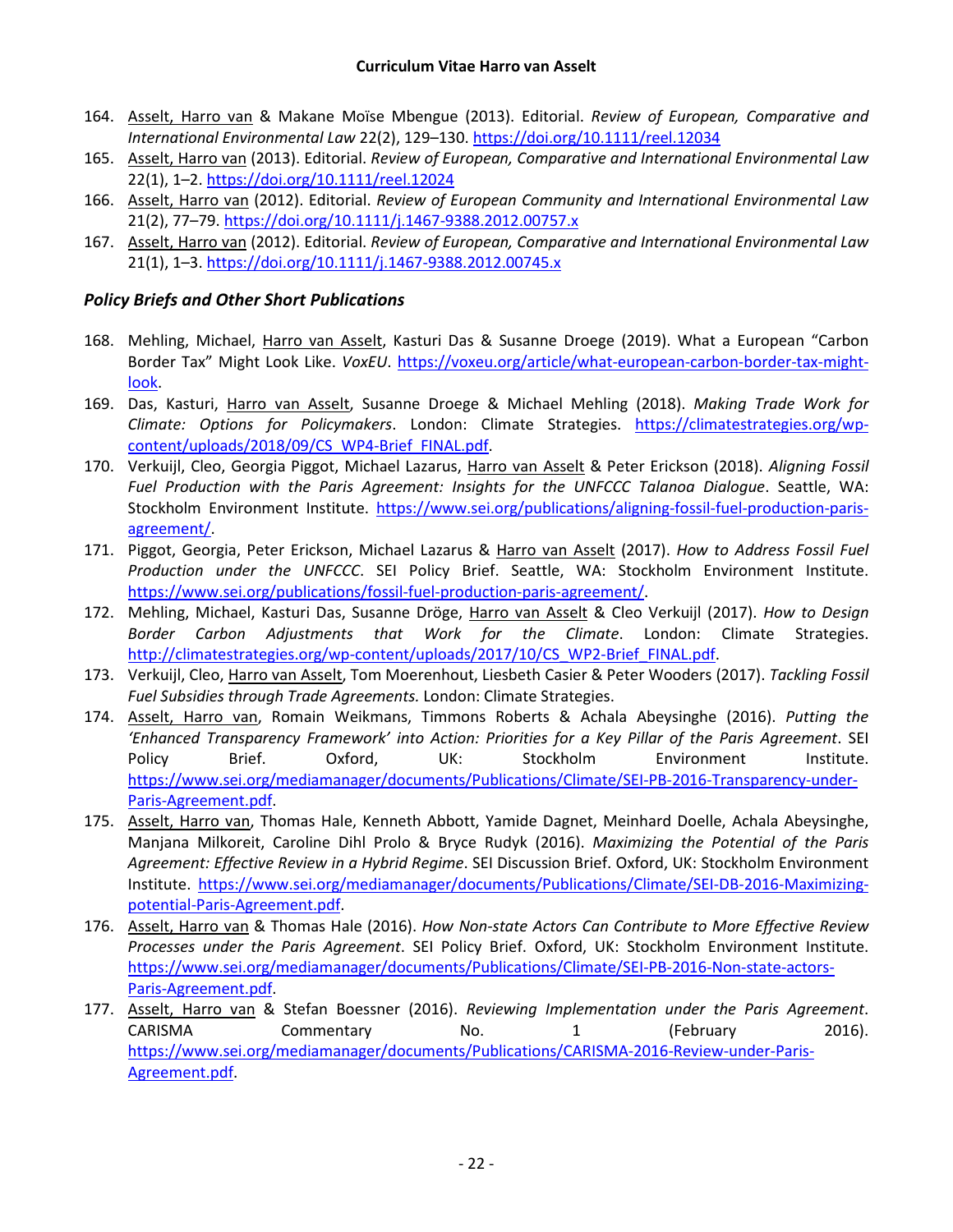- 178. Stefan Boessner & Harro van Asselt (2016). *Information Overload? A Review of Databases on Climate Change Mitigation Policy*. CARISMA Working Document No. 1 (June 2016). [http://carisma](http://carisma-project.eu/Portals/0/Documents/CARISMA_Working%20Document%201%20-%20Policy%20Database%20Analysis.pdf)[project.eu/Portals/0/Documents/CARISMA\\_Working%20Document%201%20-](http://carisma-project.eu/Portals/0/Documents/CARISMA_Working%20Document%201%20-%20Policy%20Database%20Analysis.pdf) [%20Policy%20Database%20Analysis.pdf.](http://carisma-project.eu/Portals/0/Documents/CARISMA_Working%20Document%201%20-%20Policy%20Database%20Analysis.pdf)
- 179. Asselt, Harro van, Håkon Sælen & Pieter Pauw (2015). *Assessment and Review under a 2015 Climate Change Agreement: Lessons Learned and Ways Forward*. Nordic Working Paper. Copenhagen: Nordic Council of Ministers. [https://www.die-gdi.de/uploads/media/Nordic\\_Working\\_Papers.pdf.](https://www.die-gdi.de/uploads/media/Nordic_Working_Papers.pdf)
- 180. Dzebo, Adis & Harro van Asselt (2015). *Mainstreaming Climate Change into Danish Development Cooperation: Shifting towards Green Growth*. NORD-STAR Policy Brief. Stockholm: Stockholm Environment Institute. [https://www.sei.org/mediamanager/documents/Publications/Climate/NORD-STAR-PB-2015-](https://www.sei.org/mediamanager/documents/Publications/Climate/NORD-STAR-PB-2015-Denmark-climate-ODA.pdf) [Denmark-climate-ODA.pdf.](https://www.sei.org/mediamanager/documents/Publications/Climate/NORD-STAR-PB-2015-Denmark-climate-ODA.pdf)
- 181. Dzebo, Adis, Malin Lindgren & Harro van Asselt (2015). *Mainstreaming Climate Change in Norwegian Development Aid: Reconciling Climate Priorities with Aid Delivery Procedures*. NORD-STAR Policy Brief. Stockholm: Stockholm Environment Institute. [https://www.sei.org/mediamanager/documents/Publications/Climate/NORD-STAR-PB-2015-Norway](https://www.sei.org/mediamanager/documents/Publications/Climate/NORD-STAR-PB-2015-Norway-climate-ODA.pdf)[climate-ODA.pdf.](https://www.sei.org/mediamanager/documents/Publications/Climate/NORD-STAR-PB-2015-Norway-climate-ODA.pdf)
- 182. Karlsson-Vinkhuyzen, Sylvia & Harro van Asselt (2015). *Strengthening Accountability under the 2015 Climate Change Agreement*. Climate Strategies Policy Brief No. 2. Cambridge, UK: Climate Strategies. [http://climatestrategies.org/wp-content/uploads/2015/11/CS-PB2-Strengthening-Accountability](http://climatestrategies.org/wp-content/uploads/2015/11/CS-PB2-Strengthening-Accountability-final2.pdf)[final2.pdf.](http://climatestrategies.org/wp-content/uploads/2015/11/CS-PB2-Strengthening-Accountability-final2.pdf)
- 183. Martinez Romera, Beatriz & Harro van Asselt (2015). *Reconciling Differential Treatment and the International Regulation of Aviation Emissions*. SEI Policy Brief. Stockholm: Stockholm Environment Institute. [https://www.sei.org/mediamanager/documents/Publications/Climate/SEI-PB-2015-](https://www.sei.org/mediamanager/documents/Publications/Climate/SEI-PB-2015-International-aviation-emissions-differentiation.pdf) [International-aviation-emissions-differentiation.pdf.](https://www.sei.org/mediamanager/documents/Publications/Climate/SEI-PB-2015-International-aviation-emissions-differentiation.pdf)
- 184. Asselt, Harro van, Håkon Sælen & Pieter Pauw (2014). *From Lima to Paris, and Beyond: Options for Ex Ante Assessment of Intended Nationally Determined Contributions under the UNFCCC*. Nordic Working Paper. Copenhagen: Nordic Council of Ministers. [http://norden.diva](http://norden.diva-portal.org/smash/get/diva2:767276/FULLTEXT02.pdf)[portal.org/smash/get/diva2:767276/FULLTEXT02.pdf.](http://norden.diva-portal.org/smash/get/diva2:767276/FULLTEXT02.pdf)
- 185. Asselt, Harro van (2014). *Alongside the UNFCCC: Complementary Venues for Climate Action*. Prepared as Input to Towards 2015: An International Climate Dialogue. Arlington, VA: Center for Clean Energy Solutions (C2ES). [https://www.c2es.org/docUploads/alongside-the-unfccc.pdf.](https://www.c2es.org/docUploads/alongside-the-unfccc.pdf)
- 186. Dzebo, Adis & Harro van Asselt (2014). *Swedish Development Cooperation and Climate Change: Is there Potential for Better Mainstreaming?* NORD-STAR Policy Brief. Stockholm: Stockholm Environment Institute. [https://www.sei.org/mediamanager/documents/Publications/Climate/NORD-STAR-PB-2014-](https://www.sei.org/mediamanager/documents/Publications/Climate/NORD-STAR-PB-2014-Sweden-climate-ODA.pdf) [Sweden-climate-ODA.pdf.](https://www.sei.org/mediamanager/documents/Publications/Climate/NORD-STAR-PB-2014-Sweden-climate-ODA.pdf)
- 187. Vihma, Antto & Harro van Asselt (2014). *The Conflict over Aviation Emissions: A Case of Retreating Leadership?* FIIA Briefing Paper No. 150. Helsinki: Finnish Institute of International Affairs. [https://www.sei.org/mediamanager/documents/Publications/Climate/FIIA-2014-EU-aviation](https://www.sei.org/mediamanager/documents/Publications/Climate/FIIA-2014-EU-aviation-emissions.pdf)[emissions.pdf.](https://www.sei.org/mediamanager/documents/Publications/Climate/FIIA-2014-EU-aviation-emissions.pdf)
- 188. Erickson, Peter, Harro van Asselt & Marion Davis (2013). *International Trade and Global Greenhouse Gas Emissions: Could Shifting the Location of Production Bring GHG Benefits?* SEI Policy Brief. Stockholm: Stockholm Environment Institute.
- 189. Asselt, Harro van & Remi Moncel (2012). *All Hands on Deck! Mobilizing Climate Change Action Beyond the UNFCCC.* SEI Policy Brief. Stockholm: Stockholm Environment Institute. [https://www.sei.org/mediamanager/documents/Publications/Climate/sei-pb-2012-all-hands-on-deck.pdf.](https://www.sei.org/mediamanager/documents/Publications/Climate/sei-pb-2012-all-hands-on-deck.pdf)
- 190. Vihma, Antto & Harro van Asselt (2012). *Great Expectations: Understanding Why the UN Climate Talks Seem to Fail*. FIIA Briefing Paper No. 109. Helsinki: Finnish Institute of International Affairs. [http://www.fiia.fi/en/publication/270/.](http://www.fiia.fi/en/publication/270/)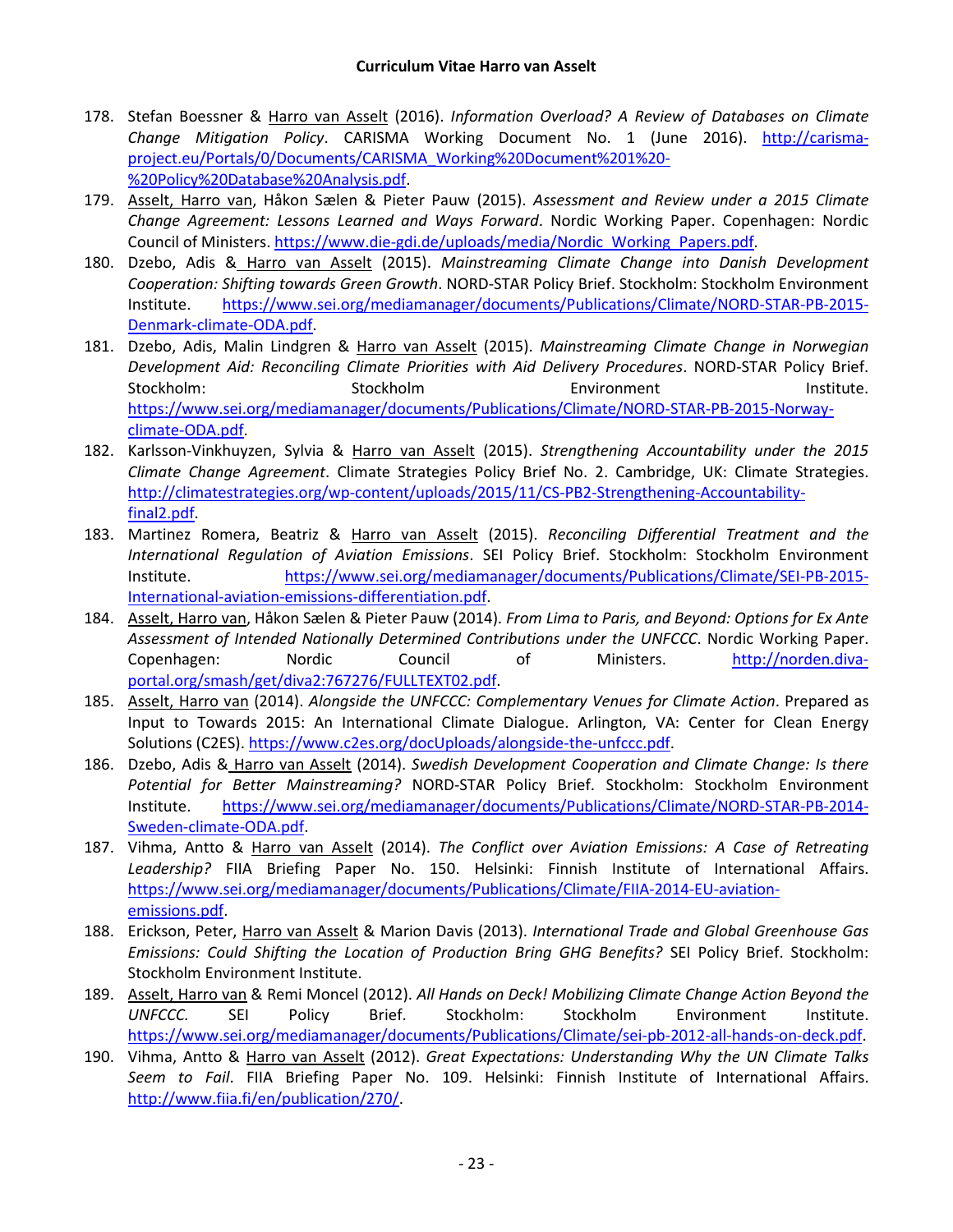### *Op-eds and blog posts*

- 191. Douma, Wybe & Harro van Asselt (11 June 2020). Duurzaamheid Geschaadt bij Handelsverdragen. *Dagblad van het Noorden*. [https://www.dvhn.nl/meningen/Opinie/Handelsverdragen-schaden](https://www.dvhn.nl/meningen/Opinie/Handelsverdragen-schaden-duurzaamheid-25744260.html)[duurzaamheid-25744260.html](https://www.dvhn.nl/meningen/Opinie/Handelsverdragen-schaden-duurzaamheid-25744260.html) (in Dutch).
- 192. Niemelä, Pekka, Harro van Asselt, Kati Kulovesi & Mikko Rajavuori (18 March 2020). Risky Business: Uniper's Potential Investor-State Dispute against the Dutch Coal Ban. *EJIL: Talk!*  [https://www.ejiltalk.org/risky-business-unipers-potential-investor-state-dispute-against-the-dutch-coal](https://www.ejiltalk.org/risky-business-unipers-potential-investor-state-dispute-against-the-dutch-coal-ban/)[ban/.](https://www.ejiltalk.org/risky-business-unipers-potential-investor-state-dispute-against-the-dutch-coal-ban/)
- 193. Suppran, Geoffrey, Peter Erickson, Doug Koplow, Michael Lazarus, Peter Newell, Naomi Oreskes & Harro van Asselt (24 February 2020). Fossil-Fuel Subsidies Must End. *Scientific American*. [https://blogs.scientificamerican.com/observations/fossil-fuel-subsidies-must-end/.](https://blogs.scientificamerican.com/observations/fossil-fuel-subsidies-must-end/)
- 194. Slingerland, Stephan & Harro van Asselt (20 February 2020). Stop met het Subsidiëren van Kleine Gasvelden. *Trouw*. [https://www.trouw.nl/opinie/stop-met-het-subsidieren-van-kleine](https://www.trouw.nl/opinie/stop-met-het-subsidieren-van-kleine-gasvelden~b16b668c/)[gasvelden~b16b668c/](https://www.trouw.nl/opinie/stop-met-het-subsidieren-van-kleine-gasvelden~b16b668c/) (in Dutch).
- 195. Asselt, Harro van & Pieter Pauw (3 December 2019). Pak Klimaatverandering aan bij de Bron: De Fossiele Sector. *NRC Klimaatblog*. [https://www.nrc.nl/nieuws/2019/12/03/pak-klimaatverandering-aan-bij-de](https://www.nrc.nl/nieuws/2019/12/03/pak-klimaatverandering-aan-bij-de-bron-de-fossiele-sector-a3982355)[bron-de-fossiele-sector-a3982355](https://www.nrc.nl/nieuws/2019/12/03/pak-klimaatverandering-aan-bij-de-bron-de-fossiele-sector-a3982355) (in Dutch).
- 196. Asselt, Harro van, Susanne Droege & Michael Mehling (22 July 2019). How von der Leyen Could Make a Carbon Border Tax Work. *Climate Home*. [https://www.climatechangenews.com/2019/07/22/von-der](https://www.climatechangenews.com/2019/07/22/von-der-leyen-make-carbon-border-tax-work/)[leyen-make-carbon-border-tax-work/.](https://www.climatechangenews.com/2019/07/22/von-der-leyen-make-carbon-border-tax-work/)
- 197. Mehling, Michael, Harro van Asselt, Susanne Droege & Kasturi Das (4 December 2019). What Critics of a European 'Carbon Border Tax' Are Missing. *Carbon Pulse*. [http://carbon-pulse.com/87966/.](http://carbon-pulse.com/87966/)
- 198. Asselt, Harro van & Laurie van der Burg (4 December 2018). Stop met Zoeken naar Extra Fossiel (Stop Searching for Extra Fossils). *PowerSwitch*. [https://www.oneworld.nl/powerswitch/opinie-stop-met](https://www.oneworld.nl/powerswitch/opinie-stop-met-zoeken-naar-extra-fossiel/)[zoeken-naar-extra-fossiel/](https://www.oneworld.nl/powerswitch/opinie-stop-met-zoeken-naar-extra-fossiel/) (in Dutch).
- 199. Skovgaard, Jakob & Harro van Asselt (6 September 2018). It's the Politics, Stupid! How to Make Fossil Fuel Subsidy Reform Happen. *SDG Knowledge Hub*. [http://sdg.iisd.org/commentary/guest-articles/its-the](http://sdg.iisd.org/commentary/guest-articles/its-the-politics-stupid-how-to-make-fossil-fuel-subsidy-reform-happen/)[politics-stupid-how-to-make-fossil-fuel-subsidy-reform-happen/.](http://sdg.iisd.org/commentary/guest-articles/its-the-politics-stupid-how-to-make-fossil-fuel-subsidy-reform-happen/) Cross-posted by the Global Subsidies Initiative: [https://www.iisd.org/gsi/subsidy-watch-blog/its-politics-stupid-how-make-fossil-fuel-subsidy](https://www.iisd.org/gsi/subsidy-watch-blog/its-politics-stupid-how-make-fossil-fuel-subsidy-reform-happen)[reform-happen.](https://www.iisd.org/gsi/subsidy-watch-blog/its-politics-stupid-how-make-fossil-fuel-subsidy-reform-happen)
- 200. Mehling, Michael, Harro van Asselt, Kasturi Das & Susanne Droege (2 August 2018). Trump is Wrecking the Climate and Free Trade. Here Is a Common Solution for Both. *Energy Post*. [http://energypost.eu/trump-is](http://energypost.eu/trump-is-wrecking-the-climate-and-free-trade-here-is-a-common-solution-for-both/?utm_campaign=shareaholic&utm_medium=twitter&utm_source=socialnetwork)[wrecking-the-climate-and-free-trade-here-is-a-common-solution-for](http://energypost.eu/trump-is-wrecking-the-climate-and-free-trade-here-is-a-common-solution-for-both/?utm_campaign=shareaholic&utm_medium=twitter&utm_source=socialnetwork)[both/?utm\\_campaign=shareaholic&utm\\_medium=twitter&utm\\_source=socialnetwork.](http://energypost.eu/trump-is-wrecking-the-climate-and-free-trade-here-is-a-common-solution-for-both/?utm_campaign=shareaholic&utm_medium=twitter&utm_source=socialnetwork)
- 201. Mehling, Michael, Harro van Asselt, Kasturi Das & Susanne Droege (16 July 2018). Trump is Wrecking the Climate and Free Trade. Here Is a Common Solution for Both. *Climate Home*. [http://www.climatechangenews.com/2018/07/16/trump-wrecking-climate-free-trade-common-solution/.](http://www.climatechangenews.com/2018/07/16/trump-wrecking-climate-free-trade-common-solution/)
- 202. Asselt, Harro van & Sébastien Duyck (16 May 2017). Promoting Public Participation to Make the Paris Agreement Work. *SDG Knowledge Hub*. [http://sdg.iisd.org/commentary/guest-articles/promoting-public](http://sdg.iisd.org/commentary/guest-articles/promoting-public-participation-to-make-the-paris-agreement-work/)[participation-to-make-the-paris-agreement-work/.](http://sdg.iisd.org/commentary/guest-articles/promoting-public-participation-to-make-the-paris-agreement-work/)
- 203. Verkuijl, Cleo, Harro van Asselt & Peter Wooders (26 October 2017). Realizing Fossil Fuel Subsidy Reform through Trade Agreements. *SDG Knowledge Hub*. [http://sdg.iisd.org/commentary/guest-articles/realizing](http://sdg.iisd.org/commentary/guest-articles/realizing-fossil-fuel-subsidy-reform-through-trade-agreements/)[fossil-fuel-subsidy-reform-through-trade-agreements/.](http://sdg.iisd.org/commentary/guest-articles/realizing-fossil-fuel-subsidy-reform-through-trade-agreements/)
- 204. Lazarus, Michael & Harro van Asselt (22 November 2016). Five Ways the Paris Agreement Can Address Oversupply of Fossil Fuels. *Carbon Brief*. [https://www.carbonbrief.org/guest-post-five-ways-paris](https://www.carbonbrief.org/guest-post-five-ways-paris-agreement-can-address-oversupply-fossil-fuels)[agreement-can-address-oversupply-fossil-fuels.](https://www.carbonbrief.org/guest-post-five-ways-paris-agreement-can-address-oversupply-fossil-fuels)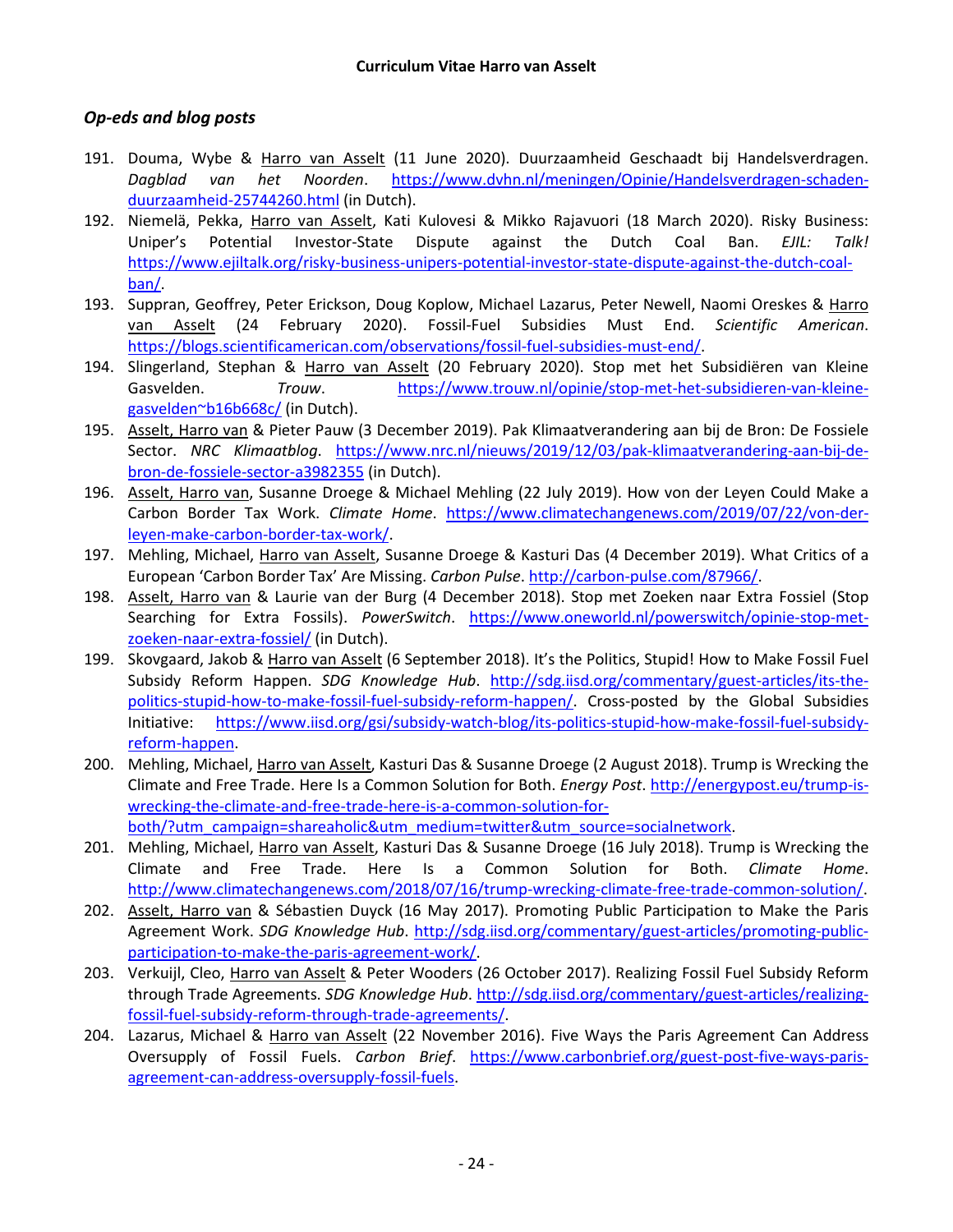- 205. Droege, Susanne & Harro van Asselt (28 October 2016). Are Trade Agreements Good or Bad for the Climate? *Carbon Brief*. [https://www.carbonbrief.org/guest-post-are-trade-agreements-good-or-bad-for](https://www.carbonbrief.org/guest-post-are-trade-agreements-good-or-bad-for-the-climate)[the-climate.](https://www.carbonbrief.org/guest-post-are-trade-agreements-good-or-bad-for-the-climate)
- 206. Lazarus, Michael & Harro van Asselt (13 October 2016). Closing the Gap between Paris Goals and Fossil Fuel Production. *Climate Home*. [http://www.climatechangenews.com/2016/10/13/closing-the-gap](http://www.climatechangenews.com/2016/10/13/closing-the-gap-between-paris-goals-and-fossil-fuel-production/?utm_content=buffercc50c&utm_medium=social&utm_source=twitter.com&utm_campaign=buffer)[between-paris-goals-and-fossil-fuel](http://www.climatechangenews.com/2016/10/13/closing-the-gap-between-paris-goals-and-fossil-fuel-production/?utm_content=buffercc50c&utm_medium=social&utm_source=twitter.com&utm_campaign=buffer)[production/?utm\\_content=buffercc50c&utm\\_medium=social&utm\\_source=twitter.com&utm\\_campaign=](http://www.climatechangenews.com/2016/10/13/closing-the-gap-between-paris-goals-and-fossil-fuel-production/?utm_content=buffercc50c&utm_medium=social&utm_source=twitter.com&utm_campaign=buffer) [buffer.](http://www.climatechangenews.com/2016/10/13/closing-the-gap-between-paris-goals-and-fossil-fuel-production/?utm_content=buffercc50c&utm_medium=social&utm_source=twitter.com&utm_campaign=buffer)
- 207. Asselt, Harro van, Jakob Skovgaard & Marion Davis (11 July 2016). Fossil Fuel Subsidy Reform: 3 Insights from a Candid Discussion. *Huffington Post Blog*. [http://www.huffingtonpost.com/entry/fossil-fuel-subsidy](http://www.huffingtonpost.com/entry/fossil-fuel-subsidy-reform-3-insights-from-a-candid_us_5783ac84e4b0f06648f55d76)[reform-3-insights-from-a-candid\\_us\\_5783ac84e4b0f06648f55d76.](http://www.huffingtonpost.com/entry/fossil-fuel-subsidy-reform-3-insights-from-a-candid_us_5783ac84e4b0f06648f55d76)
- 208. Borgford-Parnell, Nathan, Johan C.I. Kuylenstierna, Steffen Kallbekken, Harro van Asselt, Kevin Hicks & Drew Shindell (12 May 2016). How to Better Align Climate Goals with Sustainable Development. *Carbon Brief*. [http://www.carbonbrief.org/guest-post-how-to-better-align-climate-goals-with-sustainable](http://www.carbonbrief.org/guest-post-how-to-better-align-climate-goals-with-sustainable-development)[development.](http://www.carbonbrief.org/guest-post-how-to-better-align-climate-goals-with-sustainable-development)
- 209. Asselt, Harro van & Michael Lazarus (18 December 2015). Fossil Fuel Supply 'a Crucial Omission' from Paris Climate Deal. *Climate Home*. [http://www.climatechangenews.com/2015/12/18/fossil-fuel-supply-is](http://www.climatechangenews.com/2015/12/18/fossil-fuel-supply-is-missing-link-in-paris-climate-deal/)[missing-link-in-paris-climate-deal/.](http://www.climatechangenews.com/2015/12/18/fossil-fuel-supply-is-missing-link-in-paris-climate-deal/)
- 210. Bößner, Stefan & Harro van Asselt (9 October 2015). Tainted Fahrvergnügen: What the Volkswagen Scandal Tells Us About Achieving Climate and Clean Air Goals. *Huffington Post Blog*. [http://www.huffingtonpost.com/stefan-bobner/tainted-fahrvergnuegen-wh\\_b\\_8266438.html.](http://www.huffingtonpost.com/stefan-bobner/tainted-fahrvergnuegen-wh_b_8266438.html)
- 211. Davis, Marion, Harro van Asselt & Adis Dzebo (17 December 2015). Beyond Paris: Some Major Achievements at COP21 – and the Way Forward. *Huffington Post Blog*. [http://www.huffingtonpost.com/harro-van-asselt/beyond-paris-some-major-a\\_b\\_8813966.html.](http://www.huffingtonpost.com/harro-van-asselt/beyond-paris-some-major-a_b_8813966.html)
- 212. Jordan, Andrew & Harro van Asselt (10 August 2015). Can Grassroots Climate Action Save the Planet? *Responding to Climate Change comment*. [http://www.rtcc.org/2015/08/10/can-grassroots-climate-action](http://www.rtcc.org/2015/08/10/can-grassroots-climate-action-save-the-planet/)[save-the-planet/.](http://www.rtcc.org/2015/08/10/can-grassroots-climate-action-save-the-planet/)
- 213. Jordan, Andrew & Harro van Asselt (10 August 2015). Can Bottom-up Climate Action Save the Day? *Future Earth Blog*. [http://www.futureearth.org/blog/2015-aug-10/can-bottom-climate-action-save-day.](http://www.futureearth.org/blog/2015-aug-10/can-bottom-climate-action-save-day)
- 214. Asselt, Harro van & Thijs Van de Graaf (14 July 2015). Tackling Energy Subsidies: What Role for International Institutions? [http://www.sei-international.org/blog-articles/3184.](http://www.sei-international.org/blog-articles/3184)
- 215. Asselt, Harro van, Håkon Sælen & Pieter Pauw (30 March 2015). Accountability Must Be at the Heart of the Paris Climate Pact. *Responding to Climate Change comment*. [http://www.rtcc.org/2015/03/31/accountability-must-be-at-the-heart-of-the-paris-climate-pact/.](http://www.rtcc.org/2015/03/31/accountability-must-be-at-the-heart-of-the-paris-climate-pact/)
- 216. Chan, Sander, Pieter Pauw, Harro van Asselt, Tom Hale & Todd Edwards (12 December 2014). NAZCA Portal: Capturing and Catalysing Climate Action at All Levels. *Outreach*. [http://www.stakeholderforum.org/sf/outreach/index.php/component/content/article/224-cop20-day10](http://www.stakeholderforum.org/sf/outreach/index.php/component/content/article/224-cop20-day10-cities-urbangov-transport/11868-cop20-day10-nazca-portal-capturing-catalysing-climate-action) [cities-urbangov-transport/11868-cop20-day10-nazca-portal-capturing-catalysing-climate-action.](http://www.stakeholderforum.org/sf/outreach/index.php/component/content/article/224-cop20-day10-cities-urbangov-transport/11868-cop20-day10-nazca-portal-capturing-catalysing-climate-action)
- 217. Asselt, Harro van (27 November 2014). Assessing the EU's New Climate and Energy Framework. *Bridges Biores* 8(10), 8-11. [http://www.ictsd.org/bridges-news/biores/news/assessing-the-eu%E2%80%99s-new](http://www.ictsd.org/bridges-news/biores/news/assessing-the-eu%E2%80%99s-new-climate-and-energy-framework)[climate-and-energy-framework.](http://www.ictsd.org/bridges-news/biores/news/assessing-the-eu%E2%80%99s-new-climate-and-energy-framework)
- 218. Asselt, Harro van (18 November 2014). From Emissions to Extraction: Rethinking the Role of International Institutions in Addressing Fossil Fuel Production. *Blog post for the E15 Initiative of the International Centre for Trade and Sustainable Development (ICTSD) and the World Economic Forum (WEF)*. [http://e15initiative.org/blogs/from-emissions-to-extraction-rethinking-the-role-of-international](http://e15initiative.org/blogs/from-emissions-to-extraction-rethinking-the-role-of-international-institutions-in-addressing-fossil-fuel-production/)[institutions-in-addressing-fossil-fuel-production/.](http://e15initiative.org/blogs/from-emissions-to-extraction-rethinking-the-role-of-international-institutions-in-addressing-fossil-fuel-production/)
- 219. Asselt, Harro van & Pieter Pauw (29 November 2013). Beyond Warsaw: Finding New Hope for International Climate Policy. *Outreach*.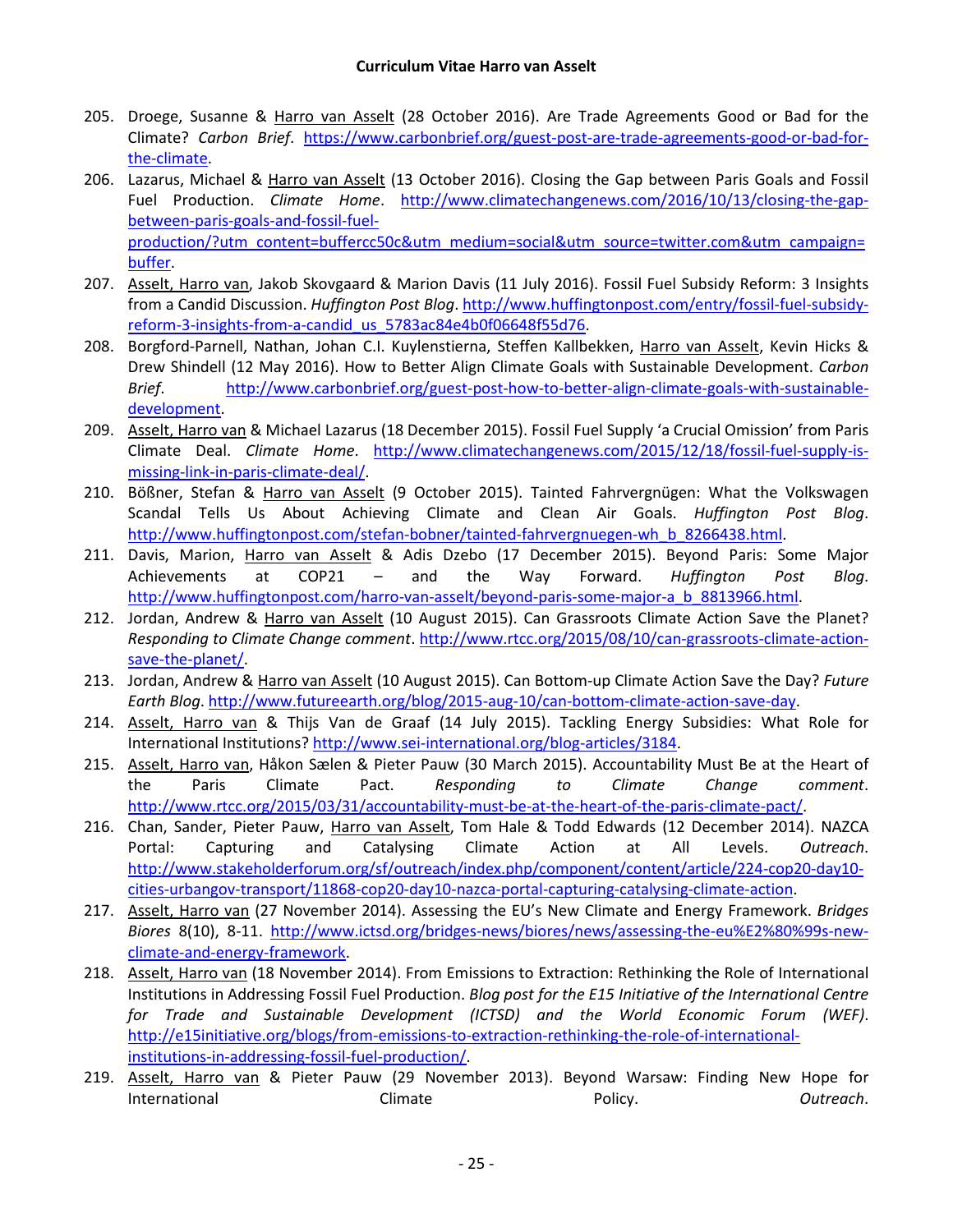[http://www.stakeholderforum.org/sf/outreach/index.php/previous-editions/cop-19/200](http://www.stakeholderforum.org/sf/outreach/index.php/previous-editions/cop-19/200-cop19wrapup/11651-beyond-warsaw-finding-new-hope-for-international-climate-policy) [cop19wrapup/11651-beyond-warsaw-finding-new-hope-for-international-climate-policy.](http://www.stakeholderforum.org/sf/outreach/index.php/previous-editions/cop-19/200-cop19wrapup/11651-beyond-warsaw-finding-new-hope-for-international-climate-policy)

- 220. Asselt, Harro van & Pieter Pauw (12 November 2013). The Battle against Climate Change is not Confined to Warsaw. *Euractiv*. [http://www.euractiv.com/sustainability/battle-climate-change-confined-w-analysis-](http://www.euractiv.com/sustainability/battle-climate-change-confined-w-analysis-531597)[531597.](http://www.euractiv.com/sustainability/battle-climate-change-confined-w-analysis-531597)
- 221. Asselt, Harro van, Marie Jürisoo, Adis Dzebo, Pieter Pauw, Oscar Widerberg & Daniel Engström Stenson (24 November 2013). Klimatförhandlingar bör inte dödförklaras. *SvD Opinion* (in Swedish): [http://www.svd.se/opinion/brannpunkt/klimatforhandlingar-bor-inte-dodforklaras\\_8758058.svd.](http://www.svd.se/opinion/brannpunkt/klimatforhandlingar-bor-inte-dodforklaras_8758058.svd)
- 222. Pieter Pauw & Harro van Asselt (16 November 2013). Verwacht Geen Wonderen op Klimaattop. *NRC Handelsblad* (in Dutch).

### *Research Reports and Working Papers*

- 223. SEI, IISD, ODI, Climate Analytics, CICERO & UNEP (2019). *The Production Gap: The Discrepancy between Countries' Planned Fossil Fuel Production and Global Production Levels Consistent with Limiting Warming to 1.5°C or 2°C*.<http://productiongap.org/> (co-author of Chapters 1, 3, 5 and 6).
- 224. Das, Kasturi, Harro van Asselt, Susanne Droege & Michael Mehling (2018). *Making the International Trading System Work for Climate Change: Assessing the Options*. London: Climate Strategies, 56 pp. https://climatestrategies.org/wp-content/uploads/2018/07/CS-Report- Trade-WP4.pdf.
- 225. Coninck, Heleen de, Stefan Böβner, Soeren Lindner, Harro van Asselt, Noriko Fujiwara & Emilie Alberola (2018). *Tricky Tensions: Being a Climate Policymaker in the Paris Agreement Era*. CARISMA Synthesis Report 8.1.
- 226. Droege, Susanne, Harro van Asselt, Kasturi Das & Michael Mehling (2018). *Mobilising Trade Policy for Climate Action under the Paris Agreement: Options for the European Union*. SWP Research Paper 2018/RP 01, 34 and 34 pp. blttps://www.swp[berlin.org/fileadmin/contents/products/research\\_papers/2018RP01\\_dge\\_etal.pdf.](https://www.swp-berlin.org/fileadmin/contents/products/research_papers/2018RP01_dge_etal.pdf)
- 227. Fujiwara, Noriko, Stefan Böβner & Harro van Asselt (2018). Climate Change Policy Evaluations in the EU and Member States: Results from a Meta-analysis. CARISMA Discussion Paper No. 4, 20 pp. [http://carisma](http://carisma-project.eu/Portals/0/Documents/CARISMA%20Discussion%20Paper%204%20Climate%20change%20policy%20evaluations.pdf)[project.eu/Portals/0/Documents/CARISMA%20Discussion%20Paper%204%20Climate%20change%20polic](http://carisma-project.eu/Portals/0/Documents/CARISMA%20Discussion%20Paper%204%20Climate%20change%20policy%20evaluations.pdf) [y%20evaluations.pdf.](http://carisma-project.eu/Portals/0/Documents/CARISMA%20Discussion%20Paper%204%20Climate%20change%20policy%20evaluations.pdf)
- 228. Asselt, Harro van & Stefan Böβner (2017). Improving Coherence in the Post-Paris Global Climate Governance Architecture. CARISMA Discussion Paper No. 2, 20 pp. [http://carisma](http://carisma-project.eu/Portals/0/Documents/CARISMA%20Discussion%20Paper%202%20D6-1%20Improving%20coherence%20post-Paris.pdf)[project.eu/Portals/0/Documents/CARISMA%20Discussion%20Paper%202%20D6-](http://carisma-project.eu/Portals/0/Documents/CARISMA%20Discussion%20Paper%202%20D6-1%20Improving%20coherence%20post-Paris.pdf) [1%20Improving%20coherence%20post-Paris.pdf.](http://carisma-project.eu/Portals/0/Documents/CARISMA%20Discussion%20Paper%202%20D6-1%20Improving%20coherence%20post-Paris.pdf)
- 229. Asselt, Harro van, Romain Weikmans and J. Timmons Roberts (2017). *Pocket Guide to Transparency under the UNFCCC*. Oxford: European Capacity-Building Initiative, 64 pp. [http://www.eurocapacity.org/downloads/Pocket\\_Guide\\_to\\_Transparency\\_UNFCCC.pdf.](http://www.eurocapacity.org/downloads/Pocket_Guide_to_Transparency_UNFCCC.pdf)
- 230. Asselt, Harro van, Romain Weikmans and J. Timmons Roberts (2017). *Guide de Poche sur la Transparence: sous la CCNUCC*. Oxford: European Capacity-Building Initiative, 74pp. [http://www.eurocapacity.org/downloads/04French-Transparency.pdf.](http://www.eurocapacity.org/downloads/04French-Transparency.pdf)
- 231. Asselt, Harro van (2017). *Climate Change and Trade Policy Interactions: Implications of Regionalism*. OECD Working Paper 2017/03. Paris: Organisation for Economic Co-operation and Development, 54 pp. [http://www.oecd-ilibrary.org/environment/climate-change-and-trade-policy-interactions\\_c1bb521e-en.](http://www.oecd-ilibrary.org/environment/climate-change-and-trade-policy-interactions_c1bb521e-en)
- 232. Böβner, Stefan & Harro van Asselt (2017). EU Climate Leadership after Paris: Rising to the Challenge? CARISMA Discussion Paper No. 3, 17 pp. [http://carisma](http://carisma-project.eu/Portals/0/Documents/CARISMA%20Discussion%20Paper%203%20EU%20climate%20leadership%20after%20Paris.pdf)[project.eu/Portals/0/Documents/CARISMA%20Discussion%20Paper%203%20EU%20climate%20leadershi](http://carisma-project.eu/Portals/0/Documents/CARISMA%20Discussion%20Paper%203%20EU%20climate%20leadership%20after%20Paris.pdf) [p%20after%20Paris.pdf.](http://carisma-project.eu/Portals/0/Documents/CARISMA%20Discussion%20Paper%203%20EU%20climate%20leadership%20after%20Paris.pdf)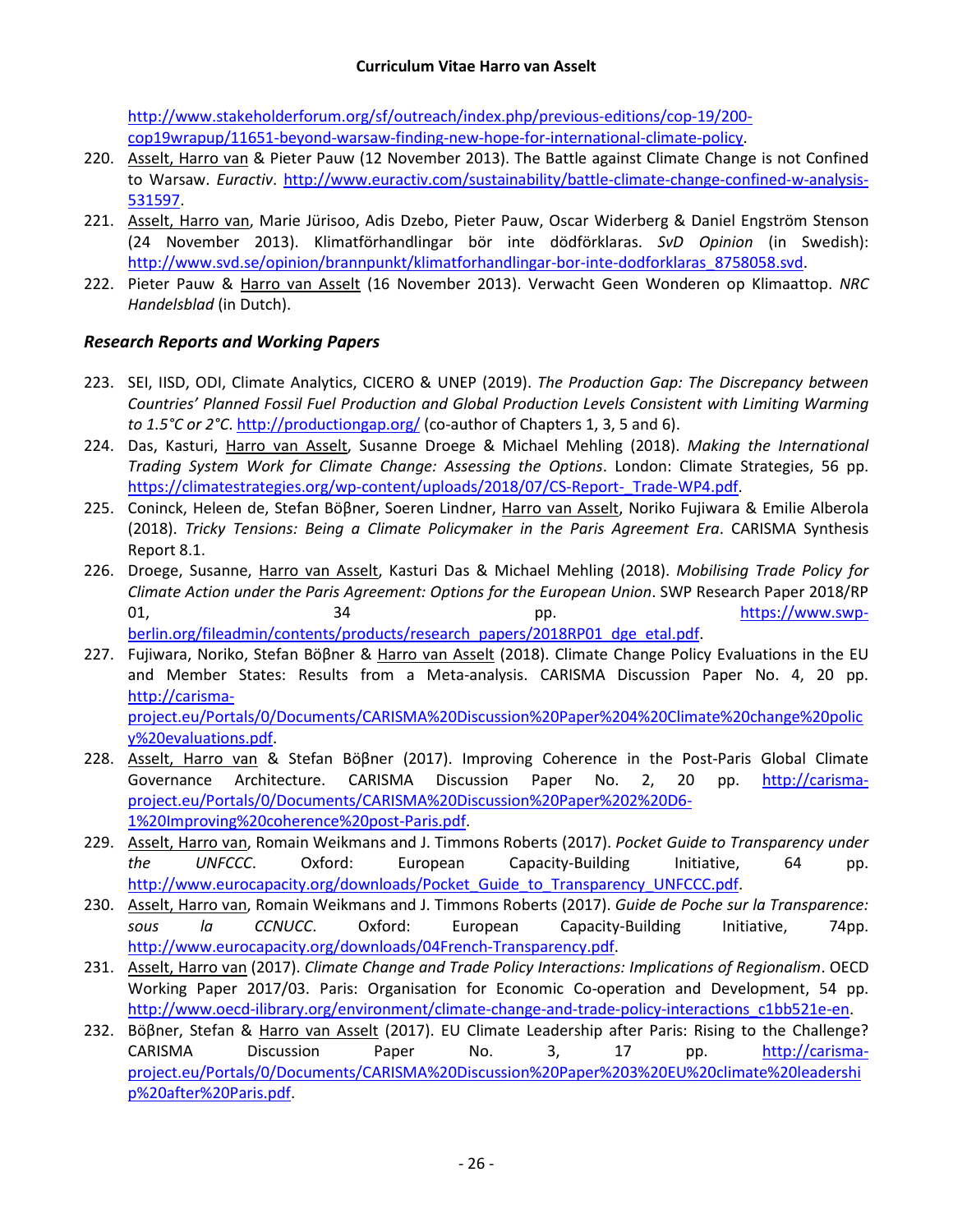- 233. Dagnet, Yamide, Harro van Asselt, Gonçalo Cavalheiro, Marcelo Theoto Rocha, Alice Bisiaux & Nathan Cogswell (2017). Designing the Enhanced Transparency Framework, Part 2: Review under the Paris Agreement. Washington, DC: World Resources Institute, 44 pp. [http://www.wri.org/sites/default/files/designing-enhanced-transparency-framework-part-2-review](http://www.wri.org/sites/default/files/designing-enhanced-transparency-framework-part-2-review-under-paris-agreement.pdf)[under-paris-agreement.pdf.](http://www.wri.org/sites/default/files/designing-enhanced-transparency-framework-part-2-review-under-paris-agreement.pdf)
- 234. Mehling, Michael, Harro van Asselt, Kasturi Das, Susanne Droege & Cleo Verkuijl (2017). Designing Border Carbon Adjustments for Enhanced Climate Action. London: Climate Strategies, 61 pp. [http://climatestrategies.org/wp-content/uploads/2017/12/CS\\_report-Dec-2017-4.pdf.](http://climatestrategies.org/wp-content/uploads/2017/12/CS_report-Dec-2017-4.pdf)
- 235. Piggot, Georgia, Peter Erickson, Michael Lazarus & Harro van Asselt (2017). *Addressing Fossil Fuel Production under the UNFCCC: Paris and Beyond*. SEI Working Paper 2017-09. Seattle, WA: Stockholm Environment Institute, 32 pp. [https://www.sei.org/mediamanager/documents/Publications/SEI-2017-WP](https://www.sei.org/mediamanager/documents/Publications/SEI-2017-WP-addressing-fossil-fuel-production.pdf)[addressing-fossil-fuel-production.pdf.](https://www.sei.org/mediamanager/documents/Publications/SEI-2017-WP-addressing-fossil-fuel-production.pdf)
- 236. Verkuijl, Cleo, Harro van Asselt, Tom Moerenhout, Liesbeth Casier & Peter Wooders (2017). *Tackling Fossil Fuel Subsidies through International Trade Agreements*. London: Climate Strategies, 76 pp. [http://climatestrategies.org/wp-content/uploads/2017/11/CS-Report\\_FFS-2017.pdf.](http://climatestrategies.org/wp-content/uploads/2017/11/CS-Report_FFS-2017.pdf)
- 237. Bößner, Stefan, Harro van Asselt, Gwen-Jiro Clochard, Emilie Alberola, Andreas Türk, Niki-Artemis Spyridakis, Noriko Fujiwara & Wytze van der Gaast (2016). Report on climate change mitigation policy mapping and interaction. Deliverable D5.1 for the CARISMA Project, 70 pp. [http://carisma](http://carisma-project.eu/Portals/0/Documents/5.1%20Report%20on%20climate%20change%20mitigation_%20policy%20mapping%20and%20interaction.pdf)[project.eu/Portals/0/Documents/5.1%20Report%20on%20climate%20change%20mitigation\\_%20policy%](http://carisma-project.eu/Portals/0/Documents/5.1%20Report%20on%20climate%20change%20mitigation_%20policy%20mapping%20and%20interaction.pdf) [20mapping%20and%20interaction.pdf.](http://carisma-project.eu/Portals/0/Documents/5.1%20Report%20on%20climate%20change%20mitigation_%20policy%20mapping%20and%20interaction.pdf)
- 238. AdaptationWatch (Romain Weikmans et al.) (2016). *Toward Transparency: The 2016 Adaptation Finance Transparency Gap Report*. White Paper. [http://www.adaptationwatch.org.](http://www.adaptationwatch.org/)
- 239. Asselt, Harro van, Romain Weikmans, Timmons Roberts & Achala Abeysinghe (2016). *Transparency of Action and Support under the Paris Agreement*. Oxford: European Capacity-Building Initiative, 25 pp. http://www.eurocapacity.org/downloads/Transparency in Paris Agreement.pdf.
- 240. Droege, Susanne, Harro van Asselt, Kasturi Das & Michael Mehling (2016). *The Trade System and Climate Action: Ways Forward under the Paris Agreement*. London: Climate Strategies, 58 pp. [http://climatestrategies.org/wp-content/uploads/2016/10/Trade-and-climate-ways-forward-1.pdf.](http://climatestrategies.org/wp-content/uploads/2016/10/Trade-and-climate-ways-forward-1.pdf)
- 241. Asselt, Harro van, Håkon Sælen & Pieter Pauw (2015). *Assessment and Review under a 2015 International Climate Change Agreement*. Copenhagen: Nordic Council of Ministers, 138 pp. [http://norden.diva](http://norden.diva-portal.org/smash/get/diva2:797336/FULLTEXT01.pdf)[portal.org/smash/get/diva2:797336/FULLTEXT01.pdf.](http://norden.diva-portal.org/smash/get/diva2:797336/FULLTEXT01.pdf)
- 242. Chan, Sander, Robert Falkner, Harro van Asselt & Matt Goldberg (2015). *Strengthening Non-State Climate Action: A Progress Assessment of Commitments Launched at the 2014 UN Climate Summit*. London, UK: Grantham Research Institute, London School of Economics and Political Science, 53 pp. [http://www.lse.ac.uk/GranthamInstitute/wp-content/uploads/2015/11/Working-Paper-216-Chan-et](http://www.lse.ac.uk/GranthamInstitute/wp-content/uploads/2015/11/Working-Paper-216-Chan-et-al.pdf)[al.pdf.](http://www.lse.ac.uk/GranthamInstitute/wp-content/uploads/2015/11/Working-Paper-216-Chan-et-al.pdf)
- 243. Lazarus, Michael, Lambert Schneider, Carrie Lee & Harro van Asselt (2015). *Options and Issues for Restricted Linking of Emissions Trading Schemes*. Berlin: International Carbon Action Partnership, 38 pp. [https://icapcarbonaction.com/en/?option=com\\_attach&task=download&id=279.](https://icapcarbonaction.com/en/?option=com_attach&task=download&id=279)
- 244. Lee, Carrie M., Michael Lazarus, Harro van Asselt & Emily Le Cornu (2015). *The UNFCCC NAMA Registry. A Study in the Context of the Project 'Scaling Up Climate Finance in 2014 and Beyond'*. Brussels: European Commission, 70 pp.
- 245. Asselt, Harro van (2014). *Governing the Transition Away from Fossil Fuels: The Role of International Institutions*. Stockholm: Stockholm Environment Institute, 22 pp. [https://www.sei.org/mediamanager/documents/Publications/Climate/SEI-WP-2014-07-Fossil-fuels-intl](https://www.sei.org/mediamanager/documents/Publications/Climate/SEI-WP-2014-07-Fossil-fuels-intl-institutions.pdf)[institutions.pdf.](https://www.sei.org/mediamanager/documents/Publications/Climate/SEI-WP-2014-07-Fossil-fuels-intl-institutions.pdf)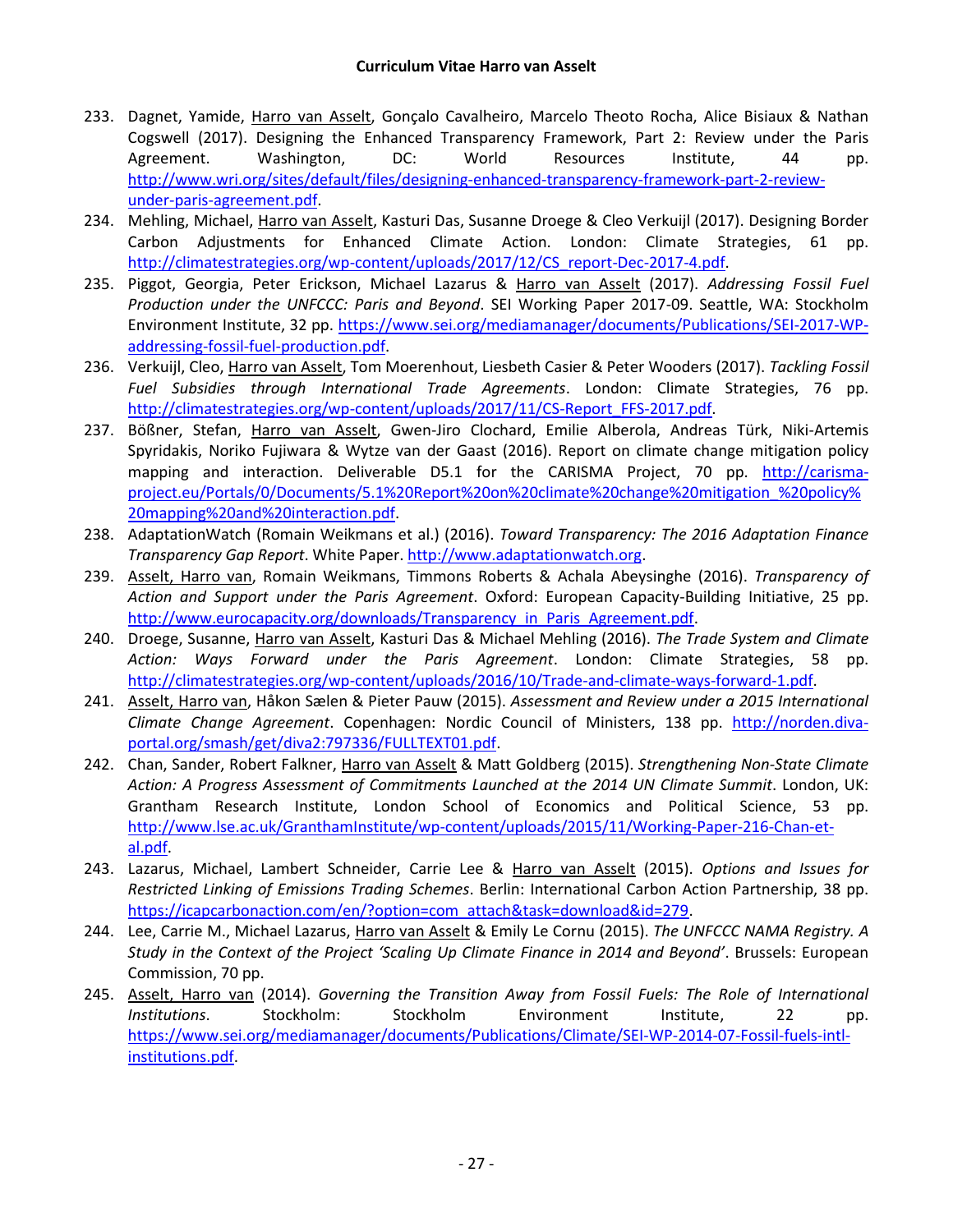- 246. Elges, Lisa, Claire Martin, Harro van Asselt, Aaron Atteridge, Magnus Benzie, Åsa Persson, Elise Remling (2014). *Protecting Climate Finance: An Anti-Corruption Assessment of the Adaptation Fund*. Berlin: Transparency International, 85 pp.
- 247. Martin, Claire, Harro van Asselt, Aaron Atteridge, Magnus Benzie, Åsa Persson, Elise Remling (2014). *Protecting Climate Finance: An Anti-Corruption Assessment of the Climate Investment Funds*. Berlin: Transparency International, 100 pp.
- 248. Martin, Claire, Lisa Elges, Ben Norwsworthy, Harro van Asselt, Aaron Atteridge, Magnus Benzie, Åsa Persson, Elise Remling (2014). *Protecting Climate Finance: An Anti-Corruption Assessment of the Global Environment Facility's Least Developed Country Fund and Special Climate Change Fund*. Berlin: Transparency International, 94 pp.
- 249. Siebert, Clarisse Kehler, Harro van Asselt & Othniel Yila (2014). *Results of a Scoping Study for a Commonwealth Climate Finance Skills Hub. A Report Submitted to the Commonwealth Secretariat*. Stockholm: Stockholm Environment Institute, 61 pp.
- 250. Erickson, Pete, Harro van Asselt, Eric Kemp-Benedict & Michael Lazarus (2013). *International Trade and Global Greenhouse Gas Emissions: Could Shifting the Location of Production Bring GHG Benefits?* Stockholm: Stockholm Environment Institute, 34 pp. [https://www.sei.org/mediamanager/documents/Publications/Climate/sei-3c-2013-pr-trade-ghg-lr.pdf.](https://www.sei.org/mediamanager/documents/Publications/Climate/sei-3c-2013-pr-trade-ghg-lr.pdf)
- 251. Asselt, Harro van, Aaron Atteridge, Magnus Benzie, Åsa Persson & Elise Remling (2012). *Global Climate Finance: Governance Assessment Report*. Stockholm: Stockholm Environment Institute.
- 252. Asselt, Harro van & Fariborz Zelli (2012). *Connect the Dots: Managing the Fragmentation of Global Climate Governance*. Earth System Governance Working Paper, No.25. Lund and Amsterdam: Earth System Governance Project, 19 pp.
- 253. Asselt, Harro van, Jesper Berseus, Joyeeta Gupta & Constanze Haug (2010). *Nationally Appropriate Mitigation Actions (NAMAs) in Developing Countries: Challenges and Opportunities*. Scientific Assessment and Policy Analysis (WAB) for Climate Change Report 500102 035, Bilthoven: Netherlands Environmental Assessment Agency, 82 pp. [http://www.rivm.nl/bibliotheek/rapporten/500102035.pdf.](http://www.rivm.nl/bibliotheek/rapporten/500102035.pdf)
- 254. Asselt, Harro van, Joyeeta Gupta & Constanze Haug (2010). *Report on the Interlinkages between Forestry-Related Regimes*. Deliverable D.4.2 for the REDD-ALERT project. IVM Report (W10/014). Vrije Universiteit Amsterdam, 87 pp.
- 255. Asselt, Harro van (2009). *The EU ETS in the European Climate Policy Mix: Past, Present and Future*. Deliverable P2.5 for the project Adaptation and Mitigation Strategies (ADAM): Supporting European Climate Policy. Brussels: European Commission, 118 pp. [https://papers.ssrn.com/sol3/papers.cfm?abstract\\_id=1596892.](https://papers.ssrn.com/sol3/papers.cfm?abstract_id=1596892)
- 256. Asselt, Harro van, Thomas Brewer & Michael Mehling (2009). *Addressing Leakage and Competitiveness in US Climate Policy: Issues Concerning Border Adjustment Measures*. Cambridge, UK: Climate Strategies, 82 pp. [http://climatestrategies.org/wp-content/uploads/2009/03/cs-working-paper-vanasselt-brewer](http://climatestrategies.org/wp-content/uploads/2009/03/cs-working-paper-vanasselt-brewer-mehling-040309.pdf)[mehling-040309.pdf.](http://climatestrategies.org/wp-content/uploads/2009/03/cs-working-paper-vanasselt-brewer-mehling-040309.pdf)
- 257. Bakker, Stefan, Harro van Asselt, Constanze Haug, Joyeeta Gupta & Raouf Saïdi (2009). *Differentiation in the CDM: Options and Impacts*. Scientific Assessment and Policy Analysis (WAB) for Climate Change Report 500102 023, Bilthoven: Netherlands Environmental Assessment Agency, 82 pp. [http://www.rivm.nl/bibliotheek/rapporten/500102023.pdf.](http://www.rivm.nl/bibliotheek/rapporten/500102023.pdf)
- 258. Mehling, Michael, Jason Anderson & Harro van Asselt (2009). *Linking the EU Emissions Trading System to a Future US Emissions Trading Scheme*. Study for the European Parliament's Committee on Environment, Public Health and Food Safety, IP/A/ENVI/FWC/2006-172/LOT1/C1/SC21. Brussels: IEEP, 73 pp. [http://ecologic.eu/sites/files/publication/2015/mehling\\_09\\_linking\\_the\\_eus\\_ets](http://ecologic.eu/sites/files/publication/2015/mehling_09_linking_the_eus_ets-to_any_future_euetsest24368.pdf)to any future euetsest24368.pdf.
- 259. Asselt, Harro van, Jonathan Berghuis, Frank Biermann, Corinne Cornelisse, Constanze Haug, Joyeeta Gupta & Eric Massey (2008). *Exploring the Socio-Political Dimensions of Climate Change Mitigation. Analysis of*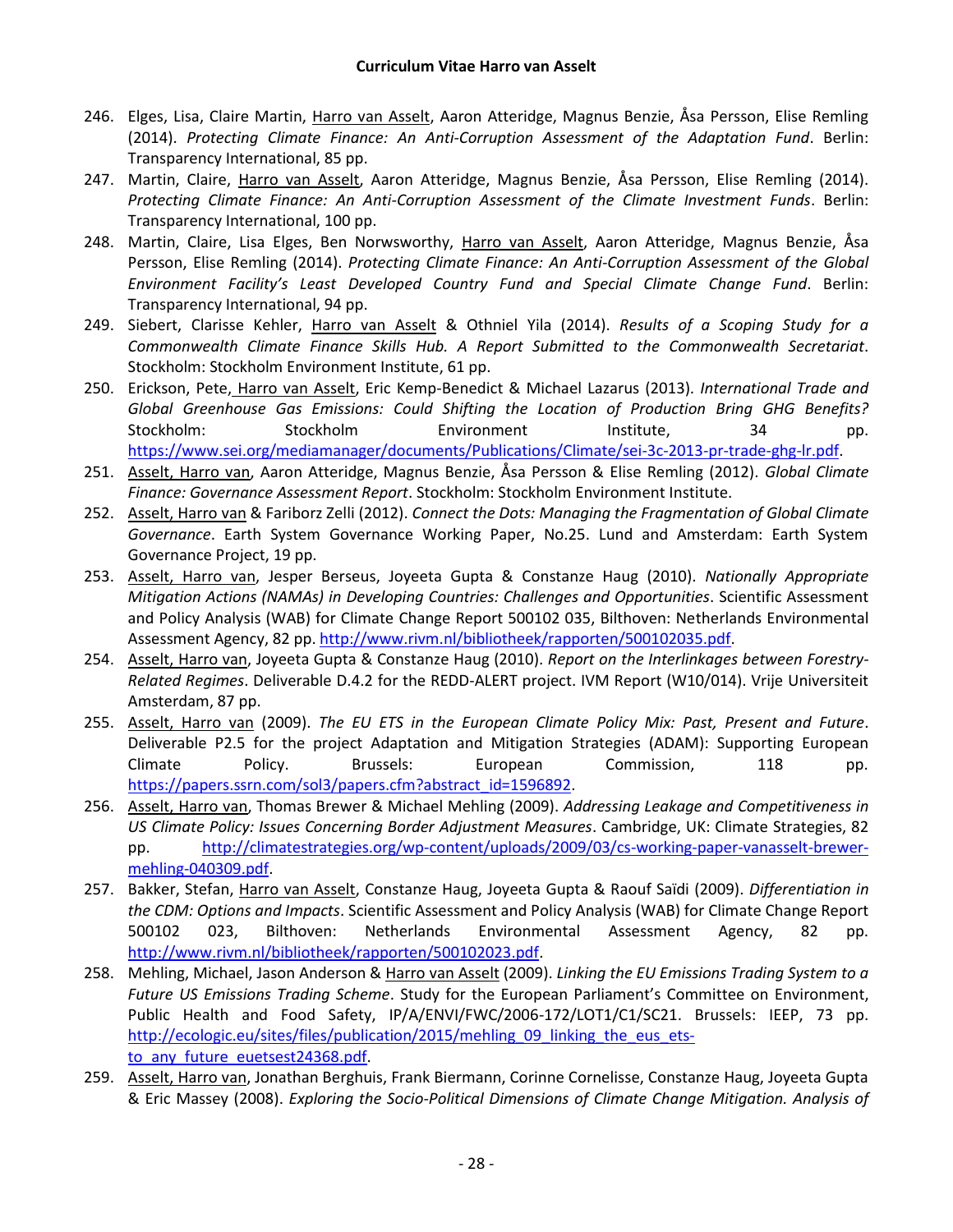*Post-2012 Perceptions of China, India, South Africa, Brazil, Russia, Mexico and the United States*. IVM Report (W-08/18). Amsterdam: Vrije Universiteit Amsterdam, 104 pp. [https://research.vu.nl/ws/portalfiles/portal/2342429.](https://research.vu.nl/ws/portalfiles/portal/2342429)

- 260. Biermann, Frank, Harro van Asselt, Ingrid Boas, Eric Massey, Philipp Pattberg, Ottmar Edenhofer, Christian Flachsland, Henry Neufeldt, Fariborz Zelli, Johannes Stripple & Monica Alessi (2008). *Climate Governance Post-2012: Options for EU Policy-Making*. CEPS Policy Brief 177. Brussels: Centre for European Policy Studies, 16 pp. [https://www.ceps.eu/system/files/book/1759.pdf.](https://www.ceps.eu/system/files/book/1759.pdf)
- 261. Gupta, Joyeeta & Harro van Asselt (2007). *Towards a Fair and Equitable Framework for Post-2012 Climate Change Policy*. IVM Report (E-07/171). Amsterdam: Vrije Universiteit Amsterdam, 53 pp.
- 262. Gupta, Joyeeta, Harro van Asselt & Pieter van Beukering (Eds.) (2007). *Pilot Projects in the Climate Change Regime and Sustainable Development*. IVM Report (R-07/01). Amsterdam: Vrije Universiteit Amsterdam, 139 pp. [http://dare.ubvu.vu.nl/bitstream/handle/1871/20941/R07-01.pdf?sequence=2.](http://dare.ubvu.vu.nl/bitstream/handle/1871/20941/R07-01.pdf?sequence=2)
- 263. Gupta, Joyeeta, Harro van Asselt, Bas Amelung, Janette Bessembinder, Marc-Jeroen Bogaardt, Leonie Bolwidt, Hendrik Buiteveld, Maud Huynen, Rik Leemans, Pim Martens, Jan Verhagen & Mick van der Wegen (2006). *Assessing Dangerous Climate Impacts for the Netherlands*. Scientific Assessment and Policy Analysis (WAB) for Climate Change Report 500102 007. Bilthoven: Netherlands Environmental Assessment Agency, 168 pp. [http://www.pbl.nl/sites/default/files/cms/publicaties/500102007.pdf.](http://www.pbl.nl/sites/default/files/cms/publicaties/500102007.pdf)
- 264. Asselt, Harro van, Frank Biermann & Joyeeta Gupta (2004). Interlinkages of Global Climate Governance. In: Marcel Kok & Heleen de Coninck (Eds.), *Beyond Climate: Options for Broadening Climate Policy*. (pp. 221- 246). RIVM Report 500019001/2004. NRP-CC Report 500036/01. Bilthoven: National Institute of Public Health and the Environment. [http://www.rivm.nl/bibliotheek/rapporten/500036001.pdf.](http://www.rivm.nl/bibliotheek/rapporten/500036001.pdf)
- 265. Gupta, Joyeeta & Harro van Asselt (Eds.) (2004). *Re-evaluation of the Netherlands' Long-Term Climate Targets*. IVM Report (E-04/07). Amsterdam: Vrije Universiteit, 146 pp.
- 266. Asselt, Harro van (2003). *Green Government Procurement and the WTO.* IVM Report (W-03/06). Amsterdam: Vrije Universiteit, 41 pp. [https://research.vu.nl/ws/portalfiles/portal/1914632.](https://research.vu.nl/ws/portalfiles/portal/1914632)
- 267. Gupta, Joyeeta, Harro van Asselt, David Weber, Alex Haxeltine, Emilio Lèbre la Rovere, Ulka Kelkar, Preety Bhandari, Youba Sokona & Marcel Berk (2003). *Helping Operationalise article Two (HOT): Report of Phase 1 of a science-based-policy dialogue on fair and effective ways to avoid dangerous interference with the climate system and implications for Post-Kyoto policies.* IVM Report (W-03/26). Amsterdam: Vrije Universiteit, 266 pp. [https://research.vu.nl/ws/portalfiles/portal/1914849.](https://research.vu.nl/ws/portalfiles/portal/1914849)

# **SELECTED CONFERENCE PRESENTATIONS AND LECTURES**

- *Trade and Environment*. Guest lecture at Maastricht University Faculty of Law, 20 January 2020 (invited).
- *Designing an EU Border Carbon Adjustment*. Presentation at the Ministry of Economic Affairs and Climate, The Hague, The Netherlands, 21 January 2020 (invited).
- *Unpacking Urgenda*. Presentation at a seminar on climate change litigation (in Finnish), Helsinki University Faculty of Law, 20 November 2019 (invited).
- *Fragmentation, Regime Interaction and International Law on Climate Change*. Lecture for the Helsinki Summer Seminar on International Law, Erik Castrén Institute, Helsinki University Faculty of Law, 28 August 2019.
- *Tackling 'Brown' Public Finance: The Case of Fossil Fuel Subsidies*. Presentation at the seminar "Decarbonising ECAs", Lloyd Hotel, Amsterdam, The Netherlands, 11 March 2019 (invited keynote).
- Contribution to Roundtable "The Climate COP in Katowice: Implications for International and European Climate Policy", Institute for European Studies, Vrije Universiteit Brussels, 19 December 2018 (invited). [https://www.govtran.eu/video-from-policy-event-on-the-cop-in-katowice/.](https://www.govtran.eu/video-from-policy-event-on-the-cop-in-katowice/)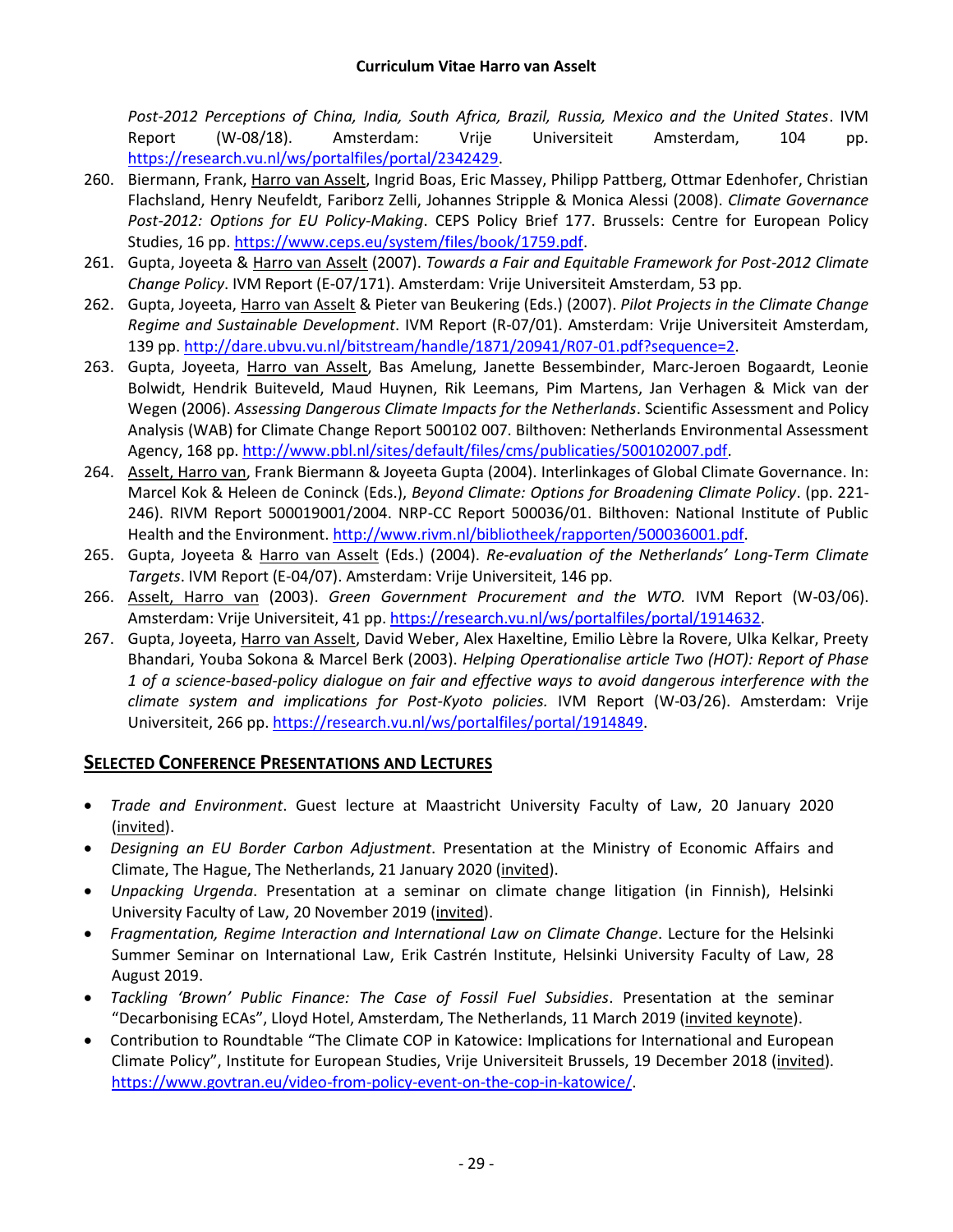- *Border Carbon Adjustments for Enhanced Climate Action*. Presentation at the Climate Law & Governance Day, Katowice, Poland, 7 December 2018.
- *Tackling Fossil Fuel Subsidies through the International Climate Regime*. Presentation at the Earth System Governance conference, Utrecht, The Netherlands, 5 November 2018.
- *Tackling Fossil Fuel Subsidies through International Trade Policy*. Presentation at the official UNFCCC side-event "The Role of International Trade Law and Policy in Implementing and Strengthening the Paris Agreement", Katowice, Poland, 6 December 2018.
- *International Economic Governance and Global Environmental Challenges*. Presentation at the "Planetary Health" seminar, Oxford Martin School, University of Oxford, United Kingdom, 19 September 2018 (invited).
- *Trade, Environment and Climate Change*. Lecture at the Ohio State University Summer School, University of Oxford, United Kingdom, 16 July 2018 (invited).
- *Tackling Fossil Fuel Subsidies through International Trade Agreements*. Presentation at the IUCN Academy of Environmental Law Colloquium, University of Strathclyde, Glasgow, United Kingdom, 2 July 2018.
- *The Institutional Complex for Fossil Fuel Subsidies*. Presentation at the Workshop "A Multifaceted Approach to Trade Liberalization and Investment Protection in the Energy Sector", University of Geneva, Switzerland, 21-22 June 2018 (invited).
- *Prospects & Benefits of Supply-side Climate Policy*. Presentation at the SEI Science Forum, Stockholm, Sweden, 18 April 2018.
- *The Shape of Things to Come: Global Climate Governance beyond Paris*. Lecture at the INOGOV Spring School, Open University, Heerlen, The Netherlands, 6 March 2018 (invited keynote).
- *Trade and Climate Policy Interactions*. Lecture at Imperial College London, United Kingdom, 31 May 2017 (invited).
- Contribution to Roundtable on "Fossil Fuel Subsidies and International Trade Agreements: Issues, Options and Avenues to Move Forward", at workshop "Reforming Fossil Fuel Subsidies through the WTO and International Trade Agreements", World Trade Organization, Geneva, Switzerland, 22 May 2017.
- *The More the Merrier? Interactions between International Cooperative Initiatives Promoting Fossil Fuel Subsidy Reform*. Presentation at the Interconnections conference, Bonn, Germany, 13 May 2017.
- *Implications of the ICAO Deal for International Climate Governance after Paris*. Presentation at the seminar "The Take-off (and Landing) of Climate Policy in Aviation? The Challenge of Tackling Aviation Emissions", Finnish Institute of International Affairs, Helsinki, Finland, 24 January 2017 (invited).
- *The Shape of Things to Come: Global Climate Governance after Paris*. Presentation at the YHYS Conference, University of Eastern Finland, Joensuu, Finland, 24 November 2016 (invited keynote).
- *Trade and Climate Change in the Context of the Paris Climate Regime*. Presentation at UNFCCC side event organized by the International Centre for Trade and Sustainable Development, 12 November 2016 (invited).
- *Seizing the Opportunity? Fossil Fuel Subsidies under the UNFCCC*. Presentation at the workshop "The Politics of Fossil Fuel Subsidies and Their Reform", Stockholm, Sweden, 16 June 2016.
- *From Emissions to Extraction: Addressing the Supply Side of Fossil Fuels in Global Climate Governance*. Presentation at the "Berlin Conference on Transformative Global Climate Governance après Paris", 23 May 2016.
- *From Government to Governance? Challenges and Opportunities of the Changing Architecture of International Climate Change Law*. Presentation at the Conference on Jurisprudence, University of Eastern Finland, Joensuu, Finland, 25 August 2015 (invited keynote).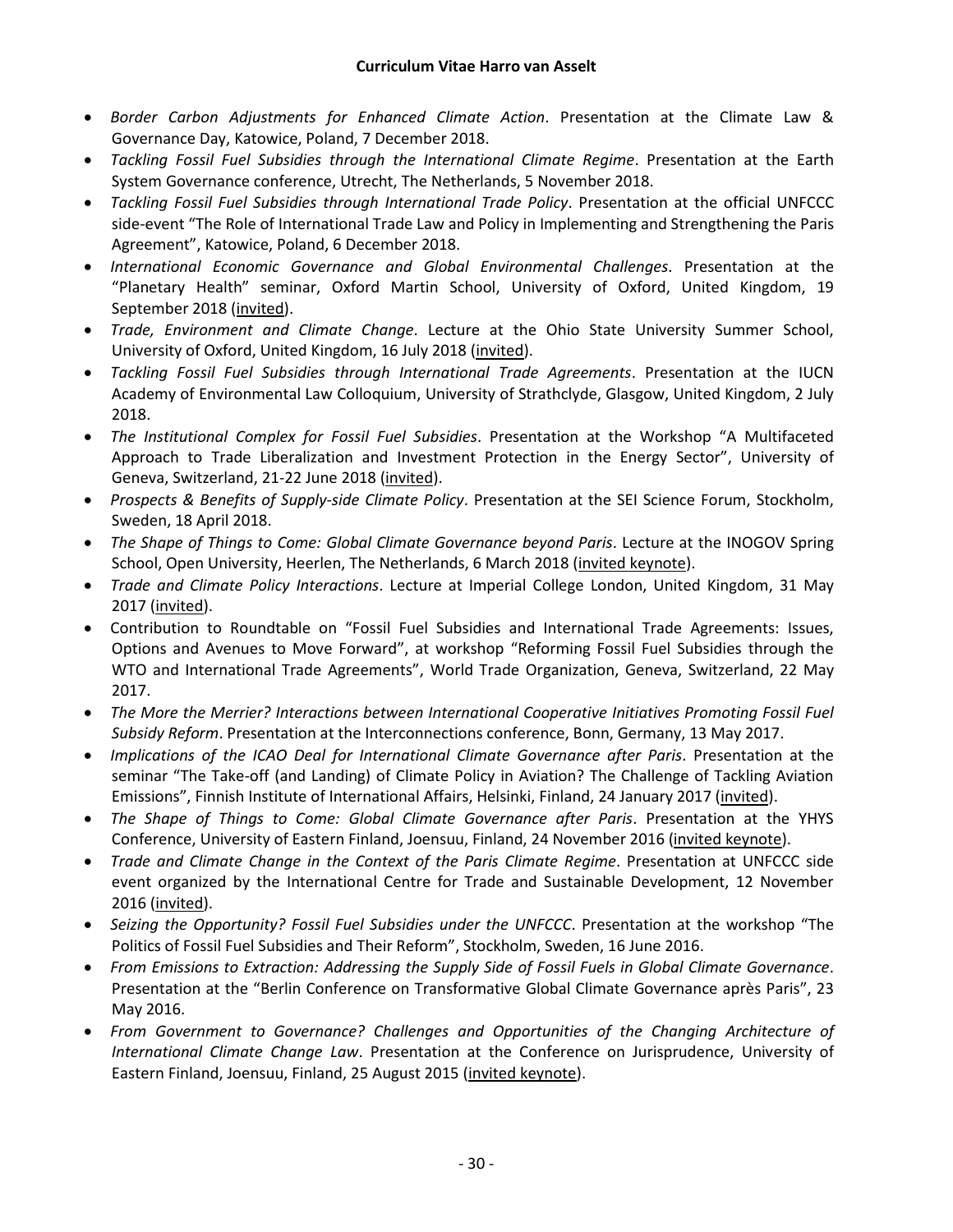- *From Regulator to Facilitator? The Evolving Role of the UNFCCC in Global Climate Governance*. Our Common Future under Climate Change Conference, Paris, 9 July 2015 (invited).
- *The UNFCCC and Its Others: Towards Orchestration?* Presentation at the Workshop 'Smart Mixes in Forest and Climate Change Governance', Amsterdam, The Netherlands, 4 February 2015 (invited).
- *The Fragmentation of Global Climate Governance: Consequences and Management of Regime Interactions*. Presentation at the International Law Discussion Group, University of Edinburgh, 16 January 2015 (invited).
- *Assessment and Review under a 2015 Agreement: Exploring the Options*. Presentation at the side event 'Assessing and Reviewing Contributions under a 2015 Agreement: Towards Paris and Beyond', held at the 20<sup>th</sup> Conference of the Parties to the UNFCCC, Lima, Peru, 6 December 2014.
- *Between the Devil and the Deep Blue Sea: Enhancing Flexibility in Global Climate Governance*. Presentation at the Norwich Conference on Earth System Governance, Norwich, United Kingdom, 3 July 2014.
- *Between Realism and Idealism: International Climate Change Law in a Bottom-up World*. Presentation at Seminar 'Klimatjuridikens betydelse för Parismötet 2015 (cop21)', Stockholm University Centre for Environmental Law, 30 January 2014 (invited).
- *Emissions Trading in the European Union*. Lecture for the Ohio State University Summer Law Program, Oxford University, 25 'July 2013 (invited).
- *Connect the Dots: Managing the Fragmentation of the Global Climate Governance Architecture*. Presentation at the Lund Conference on Earth System Governance, Lund, Sweden, 18-20 April 2012.
- *Managing Interplay between the Climate and Trade Regimes: How to Discipline Border Adjustment Measures*. Keynote Presentation at the NELN+ Workshop, Helsinki, Finland, 15 November 2011 (invited keynote).
- *Managing the Fragmentation of International Environmental Law: Forests at the Intersection of the Climate and Biodiversity Regimes*. Presentation at the International Studies Association Annual Convention, Montreal, Canada, 16 March 2011.
- *Managing the Fragmentation of International Environmental Law: Forests at the Intersection of the Climate and Biodiversity Regimes*. Presentation at the Environmental Law Discussion Group, University of Oxford, 8 February 2011 (invited).
- *Asking All the Wrong Questions? Moving Beyond Fragmented Versus Universal Climate Governance Architectures*. International Workshop on Low Carbon Governance Architecture: Technology Innovation and Transfer, Tokyo Institute of Technology, Tokyo, 27 January 2011 (invited).
- *Forests at the Intersection of the Climate and Biodiversity Regimes: Exploring Synergies in a Fragmented*  Legal Order. Presentation at the 8<sup>th</sup> IUCN Academy of Environmental Law Colloquium, Ghent, Belgium, 15 September 2010.
- *Mitigation in Developing Countries. NAMAs, MRV and Other Important Acronyms*. Presentation at the Workshop Promoting Climate Technology and Carbon Market Partnerships, Gaborone, Botswana, 4 November 2009 (invited).
- *Interplay between Climate and Trade Policies: Challenges and Opportunities for Developing Countries*. Presentation at the Global Summit on Sustainable Development and Climate Change, New Delhi, India, 24 September 2009 (invited).
- *Stretching Too Far? Developing Countries and the Role of Flexibility Mechanisms Beyond Kyoto*. Presentation at the IUCN Academy of Environmental Law Conference 'Climate Law and Developing Countries', Ottawa, Canada, 28 September 2008.
- *Stretching Too Far? Developing Countries and the Role of Flexibility Mechanisms Beyond Kyoto.* Presentation at the International Studies Association Annual Convention, San Francisco, March 2008.